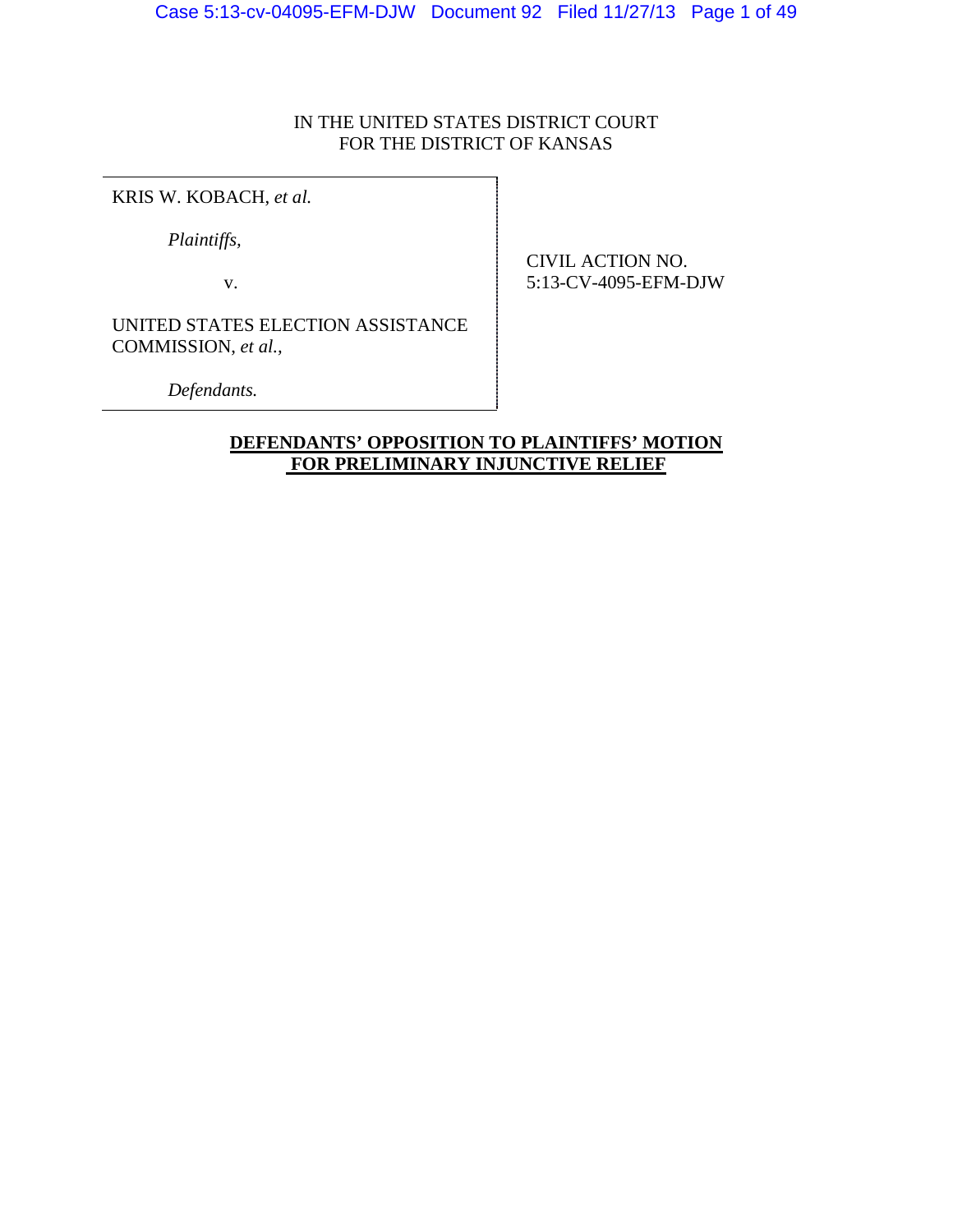# **TABLE OF CONTENTS**

| I.           |    |                                                                                                                                                                                                                                               |  |
|--------------|----|-----------------------------------------------------------------------------------------------------------------------------------------------------------------------------------------------------------------------------------------------|--|
|              |    |                                                                                                                                                                                                                                               |  |
|              |    |                                                                                                                                                                                                                                               |  |
|              |    |                                                                                                                                                                                                                                               |  |
|              |    |                                                                                                                                                                                                                                               |  |
|              |    |                                                                                                                                                                                                                                               |  |
| $\mathbf{L}$ |    |                                                                                                                                                                                                                                               |  |
|              |    |                                                                                                                                                                                                                                               |  |
|              |    |                                                                                                                                                                                                                                               |  |
| Ι.           |    | THERE HAVE BEEN NO FINAL AGENCY ACTIONS OVER WHICH THE COURT CAN EXERCISE                                                                                                                                                                     |  |
|              |    |                                                                                                                                                                                                                                               |  |
|              |    | B. EAC has not unlawfully withheld or unreasonably delayed a decision on Plaintiffs'                                                                                                                                                          |  |
|              |    | II. EVEN IF THE COURT FINDS THAT THE EAC'S DEFERRALS ARE REVIEWABLE AS FINAL<br>DETERMINATIONS, SUCH DETERMINATIONS WERE WITHIN THE DISCRETION OF THE                                                                                         |  |
|              |    |                                                                                                                                                                                                                                               |  |
|              |    | B. The lack of State-specific instructions requiring additional proof of United States<br>citizenship does not interfere with Plaintiffs' constitutional authority to establish                                                               |  |
|              | 1. | The EAC's regulation of the content of the Federal Form derives from                                                                                                                                                                          |  |
|              |    | 2. Plaintiffs have no authority under the Tenth Amendment to regulate any                                                                                                                                                                     |  |
|              | 3. | The EAC, not the States, has the discretion to determine the contents of the<br>Federal Form and the quantum of information necessary to enable election<br>officials to administer the Federal voter registration and elections process.  23 |  |
|              |    | 4. Plaintiffs have presented no evidence to the EAC that changes to the<br>State-specific instructions are necessary to enforce their voter qualifications.  26                                                                               |  |
|              |    | C. The EAC's response to Plaintiffs' requests to modify the Federal Form was                                                                                                                                                                  |  |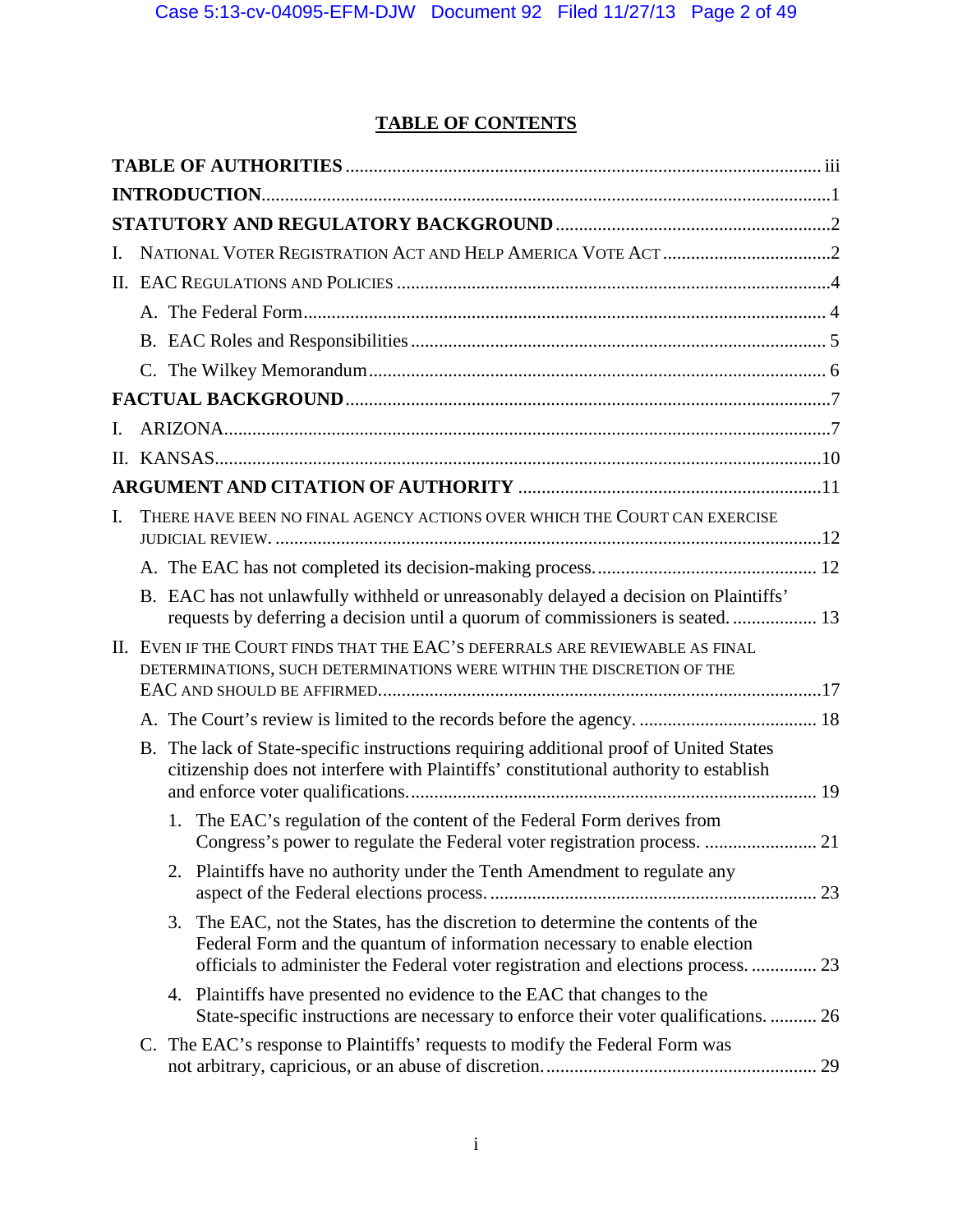|  | D. Failure to approve Plaintiffs' requests to modify the Federal Form is fully consistent                                                                             |  |
|--|-----------------------------------------------------------------------------------------------------------------------------------------------------------------------|--|
|  | III. PLAINTIFFS DO NOT MEET THE STANDARDS FOR A PRELIMINARY INJUNCTION 32                                                                                             |  |
|  |                                                                                                                                                                       |  |
|  |                                                                                                                                                                       |  |
|  | 1. Nothing Plaintiffs have alleged amounts to imminent, irreparable harm<br>justifying a need for a preliminary injunction because no Federal elections               |  |
|  | 2. Even if the EAC has infringed on Plaintiffs' sovereignty, as Plaintiffs allege,<br>it does not automatically follow that Plaintiffs are suffering irreparable harm |  |
|  | 3. Plaintiffs have failed to establish that in the absence of a preliminary                                                                                           |  |
|  | 4. Adoption by Plaintiffs of bifurcated registration systems is not compelled                                                                                         |  |
|  | C. A preliminary injunction would cause harm to Defendants that would outweigh                                                                                        |  |
|  |                                                                                                                                                                       |  |
|  |                                                                                                                                                                       |  |
|  |                                                                                                                                                                       |  |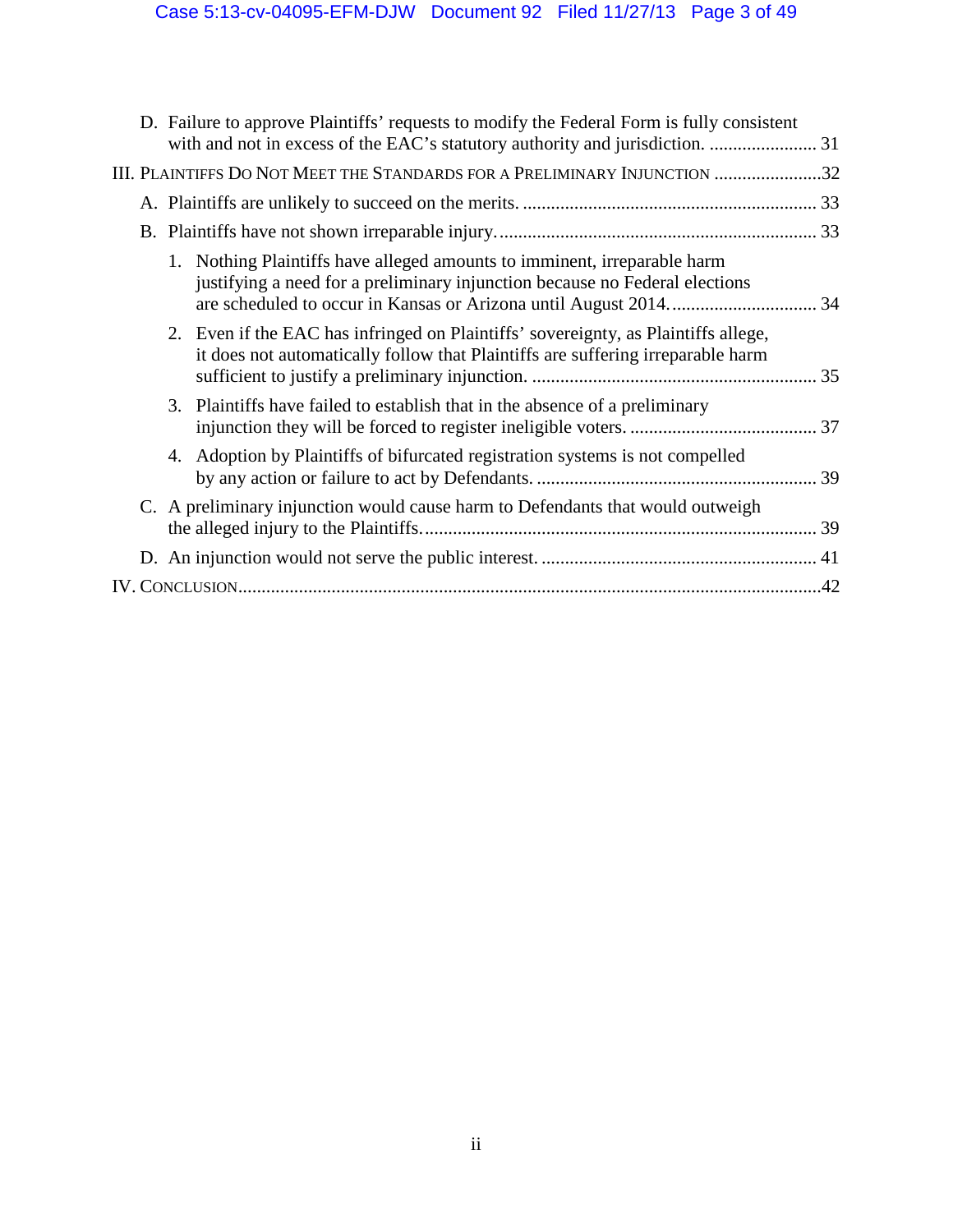# **TABLE OF AUTHORITIES**

# **Cases**

<span id="page-3-0"></span>

| Arizona v. Inter Tribal Council of Ariz., Inc., __ U.S. __, 133 S. Ct. 2247 (2013) passim     |  |
|-----------------------------------------------------------------------------------------------|--|
| Ass'n of Cmty. Orgs. for Reform Now v. Edgar, 56 F.3d 791 (7th Cir. 1995)  19                 |  |
| Ass'n of Cmty. Orgs. for Reform Now v. Miller, 129 F.3d 833 (6th Cir. 1997)                   |  |
| Attorney Gen. of Okla. v. Tyson Foods, Inc., 565 F.3d 769 (10th Cir. 2009) 41                 |  |
|                                                                                               |  |
|                                                                                               |  |
|                                                                                               |  |
| Citizens for Alternatives to Radioactive Dumping v. U.S. Dep't of Energy,                     |  |
|                                                                                               |  |
|                                                                                               |  |
|                                                                                               |  |
|                                                                                               |  |
|                                                                                               |  |
|                                                                                               |  |
|                                                                                               |  |
|                                                                                               |  |
|                                                                                               |  |
|                                                                                               |  |
|                                                                                               |  |
|                                                                                               |  |
|                                                                                               |  |
| Heideman v. South Salt Lake City, 348 F.3d 1182 (10th Cir. 2003)  33, 34, 40                  |  |
| Hill's Pet Nutrition, Inc. v. Nutro Products, Inc., 258 F. Supp. 2d 1197 (D. Kan. 2003) 33    |  |
|                                                                                               |  |
| Intermodal Technologies, Inc. v. Mineta, 413 F. Supp. 2d 834 (E.D. Mich. 2006)  17            |  |
|                                                                                               |  |
|                                                                                               |  |
|                                                                                               |  |
|                                                                                               |  |
|                                                                                               |  |
| Miccosukee Tribe of Indians of Fla. v. United States, 574 F. Supp. 2d 1360 (S.D. Fla 2008) 17 |  |
|                                                                                               |  |
|                                                                                               |  |
|                                                                                               |  |
| O Centro Espirita Beneficiente Unioa Do Vegetal v. Ashcroft, 389 F.3d 973                     |  |
| (10th Cir. 2004) (en banc), aff'd sub nom. Gonzales v. O Centro Espirita                      |  |
|                                                                                               |  |
|                                                                                               |  |
| Public Serv. Co. of N.H. v. Town of West Newbury, 835 F.2d 380 (1st Cir. 1987) 33, 36         |  |
|                                                                                               |  |
|                                                                                               |  |
|                                                                                               |  |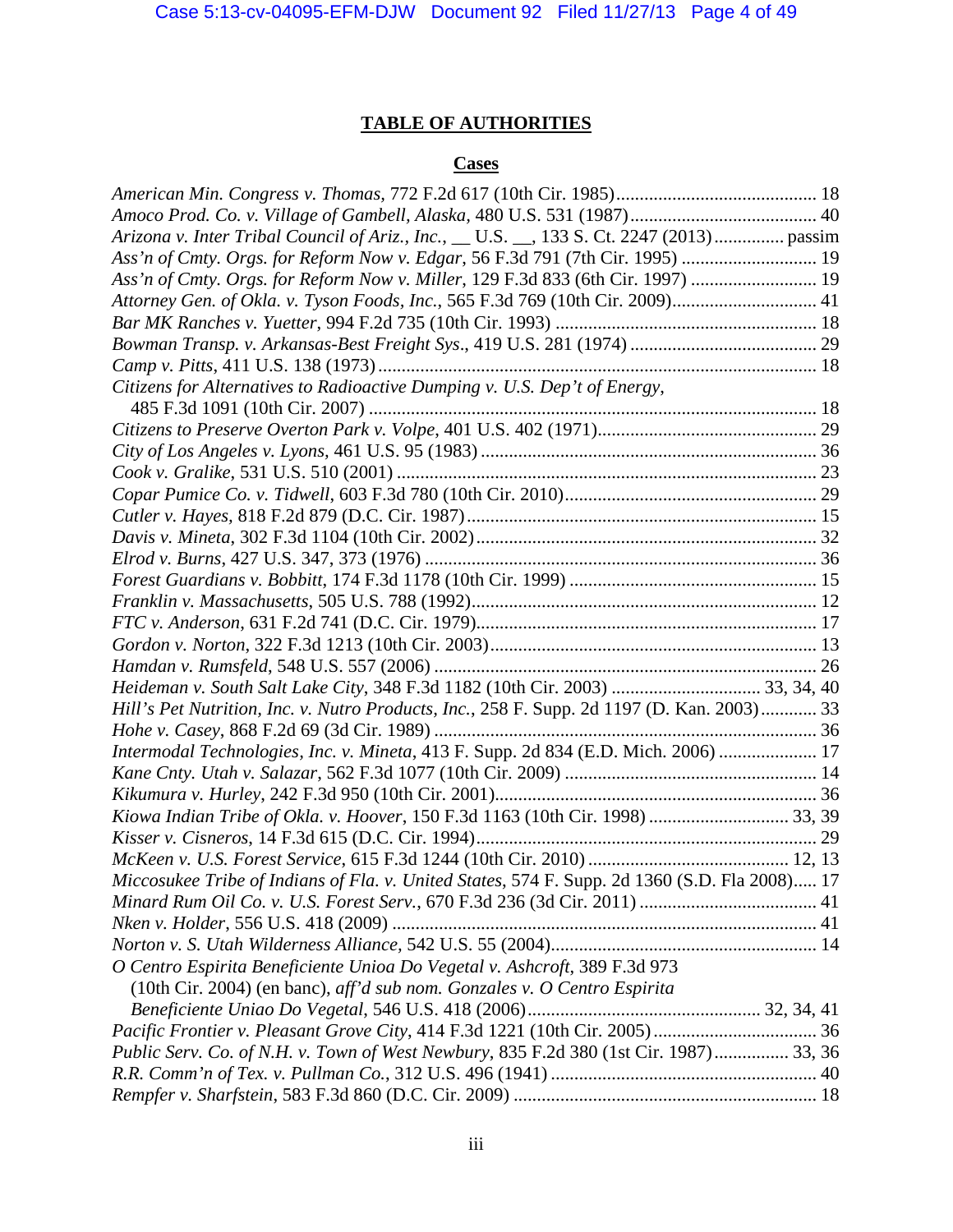| Vill. of Los Ranchos De Albuquerque v. Marsh, 956 F.2d 970 (10th Cir. 1992)  17 |  |
|---------------------------------------------------------------------------------|--|
| Voting Rights Coal. v. Wilson, 60 F.3d 1411 (9th Cir. 1995),                    |  |
|                                                                                 |  |
|                                                                                 |  |
|                                                                                 |  |
|                                                                                 |  |
| Wyandotte Nation v. Salazar, 939 F. Supp. 2d 1137 (D. Kan. 2013) 14, 15, 16, 17 |  |
|                                                                                 |  |

# **Constitutional Provisions**

# **Statutes**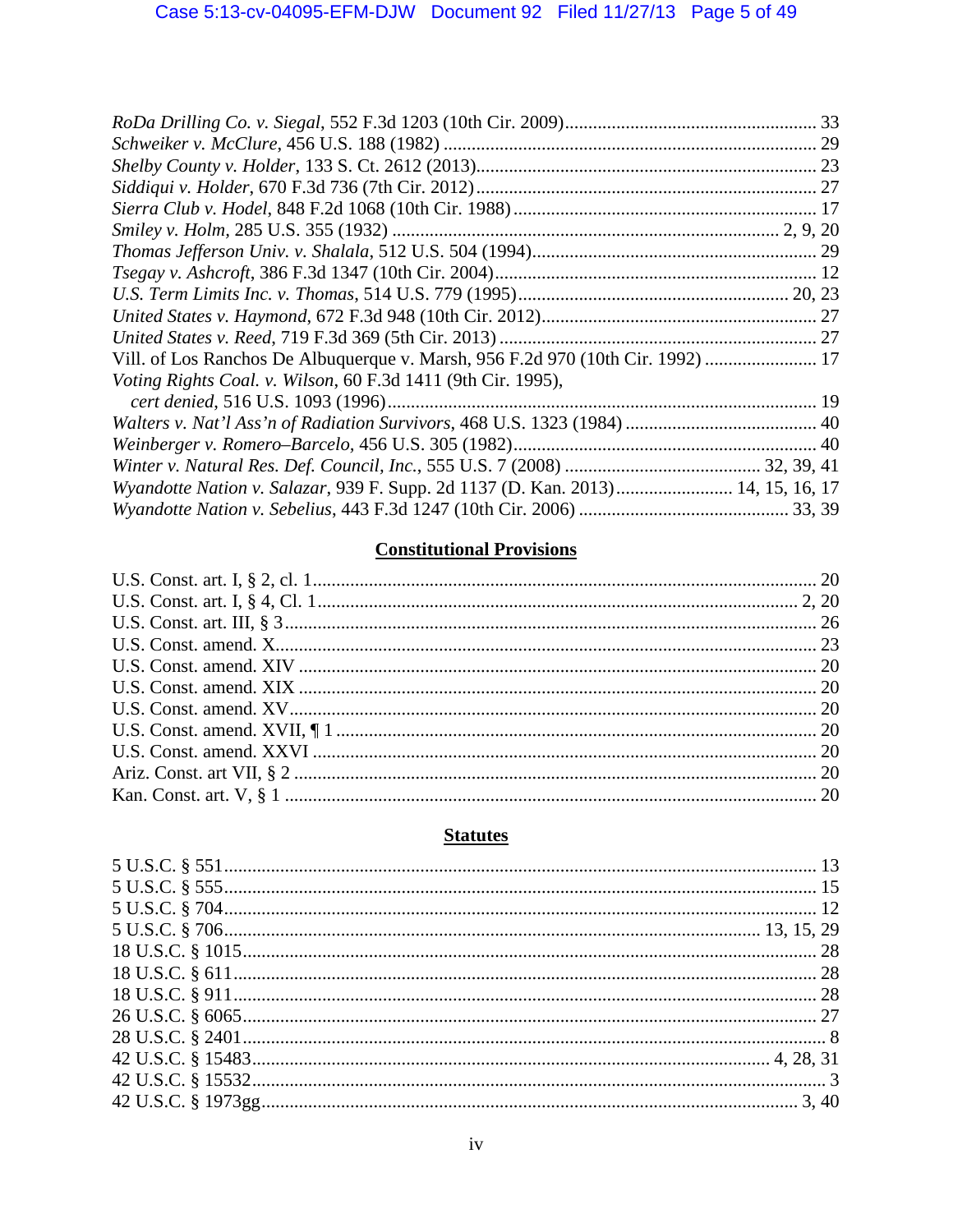# **Rules and Regulations**

# **Other Authorities**

| Charles Alan Wright & Arthur R. Miller, Federal Practice and Procedure (2d ed.)  34 |  |
|-------------------------------------------------------------------------------------|--|
| Q&A with Justice Antonin Scalia, at 20:05 (C-SPAN July 19, 2012),                   |  |
|                                                                                     |  |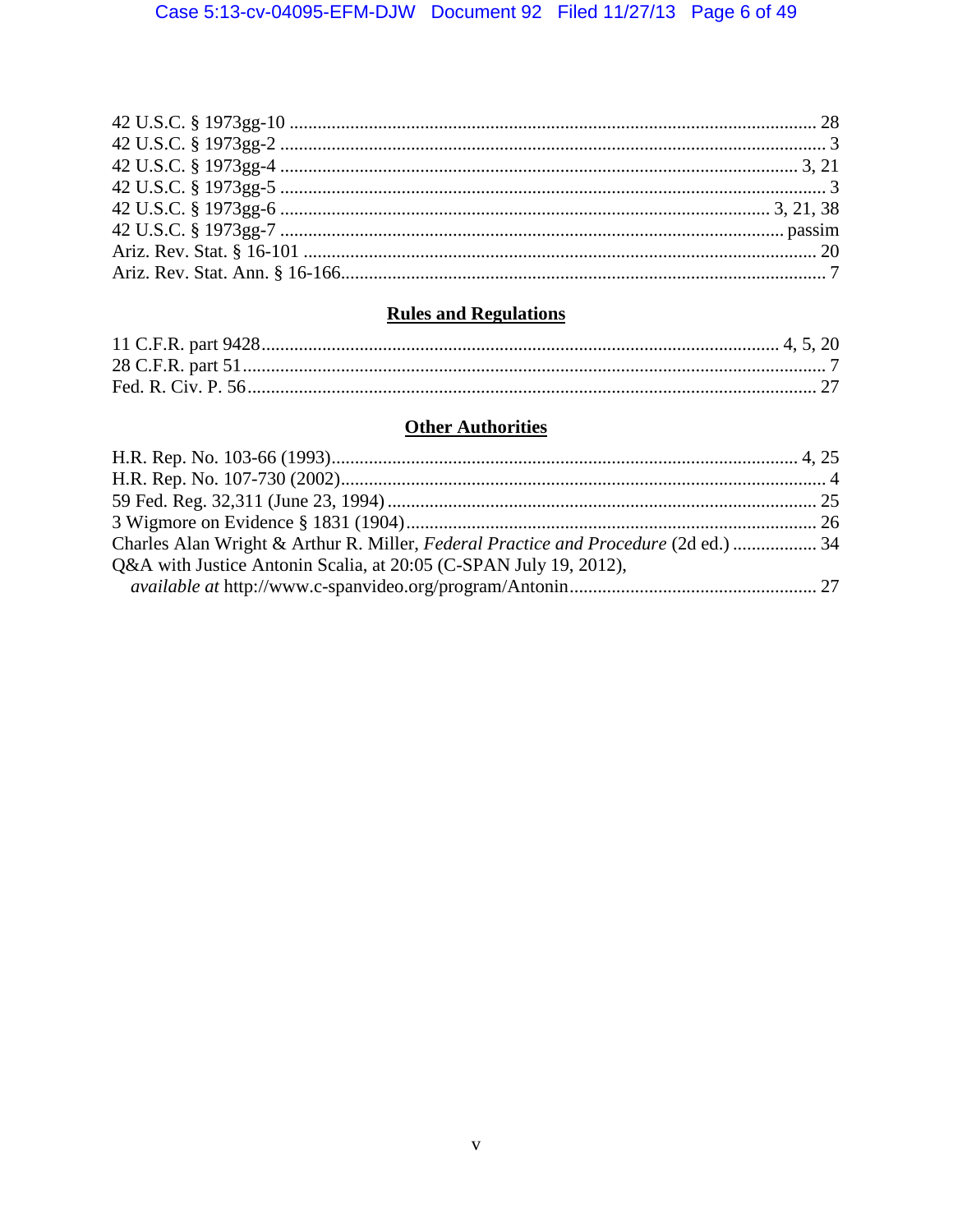# **DEFENDANTS' OPPOSITION TO PLAINTIFFS' MOTION FOR PRELIMINARY INJUNCTIVE RELIEF[1](#page-6-1)**

Defendants United States Election Assistance Commission and Alice Miller (collectively, "EAC" or "Defendants") respectfully submit this opposition to Plaintiffs' Motion for Preliminary Injunctive Relief, ECF No. 16.

# **INTRODUCTION**

<span id="page-6-0"></span>This lawsuit is an attempt by Plaintiffs Arizona and Kansas to circumvent longestablished principles of administrative law by taking a brief statement in a recent Supreme Court decision out of context. Their goal is to compel the EAC to include instructions on the National Mail Voter Registration Form ("Federal Form") that require certain voter registration applicants to include documentary proof of their United States citizenship in addition to the information already required.

Notwithstanding the Plaintiffs' repeated claims to the contrary, the Supreme Court's decision in *Arizona v. Inter Tribal Council of Arizona* did not establish that the EAC has a "nondiscretionary duty" to accept the Plaintiffs' requested amendments to the voter registration form. Rather, the Court suggested that such a duty might arise only if the Plaintiffs were to prove that their proposed instructions are *necessary* to enable them to enforce their citizenship requirements, and that Plaintiffs are otherwise "precluded" from obtaining necessary information regarding citizenship. *See Inter Tribal Council*, \_\_ U.S. \_\_, 133 S. Ct. 2247, 2259-60 (2013).

<span id="page-6-1"></span> $1$  Although the currently pending motion to which this brief responds is a preliminary injunction motion, *see* ECF No. 16, the parties have agreed that the Court should convert the pending motion into a hearing on the merits, "because considerations of judicial economy support moving to final judgment in one round of briefing." ECF No. 32, Pls.' Mot. to Adv. Trial at 1; ECF No. 68, Defs.' Resp. to Pls.' Mot. to Adv. Trial at 5. Accordingly, this brief leads with a merits discussion. To the extent the Court is not inclined to treat the scheduled hearing on December 13, 2013, as an oral argument hearing on the merits, Defendants address the relevant preliminary injunction standards in Part III of the Argument section beginning *infra* at [32.](#page-37-0)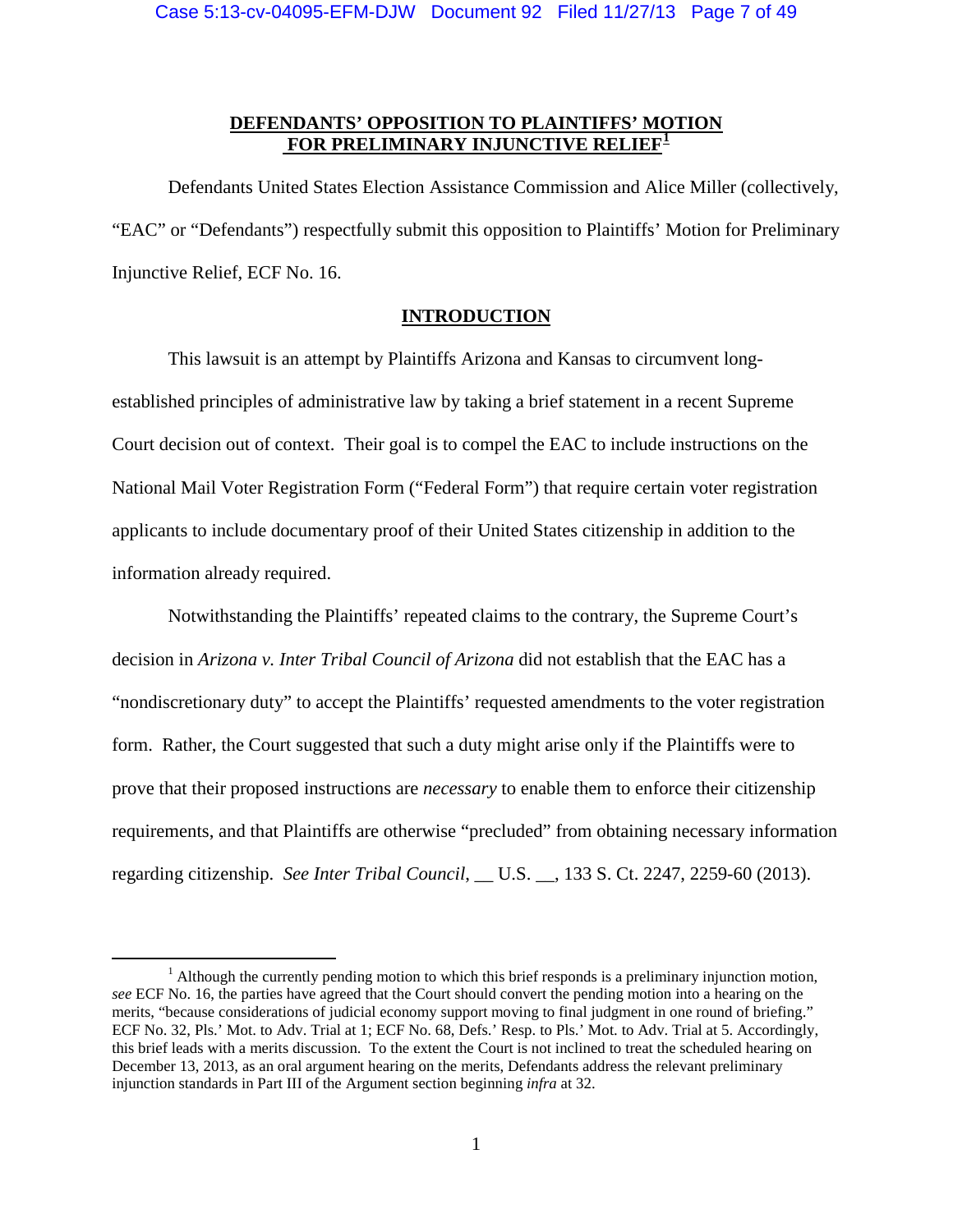### Case 5:13-cv-04095-EFM-DJW Document 92 Filed 11/27/13 Page 8 of 49

However, the States submitted *no* evidence to the EAC establishing the necessity of their requested instructions.

The Plaintiffs' claims thus fail because (1) the EAC has made no final decisions subject to judicial review under the Administrative Procedure Act ("APA"), and (2) even if the EAC had denied Plaintiffs' requests, that decision would not be arbitrary and capricious, an abuse of discretion, or otherwise contrary to law, because Plaintiffs submitted no evidence to the agency supporting their requests. Plaintiffs should not be permitted to upend the administrative process by introducing new, extra-record evidence before this reviewing Court.

Because Plaintiffs' claims fail on the merits, they are not entitled to their requested relief, preliminarily or otherwise, and in any event, they have not demonstrated imminent irreparable injury sufficient to justify a preliminary injunction.

## **STATUTORY AND REGULATORY BACKGROUND**

# <span id="page-7-1"></span><span id="page-7-0"></span>**I. NATIONAL VOTER REGISTRATION ACT AND HELP AMERICA VOTE ACT**

The Elections Clause of the Constitution provides that "[t]he Times, Places and Manner of holding Elections for Senators and Representatives, shall be prescribed in each State by the Legislature thereof; but the Congress may at any time by Law make or alter such Regulations, except as to the Places of chusing Senators." U.S. Const. art. I, § 4, Cl. 1. "The Clause's substantive scope is broad. 'Times, Places, and Manner,' [the Supreme Court has] written, are 'comprehensive words,' which 'embrace authority to provide a complete code for congressional elections,' including, as relevant here . . . regulations relating to 'registration.'" *Inter Tribal Council*, 133 S. Ct. at 2253 (quoting *Smiley v. Holm,* 285 U.S. 355, 366 (1932)).

Exercising its authority under the Elections Clause, Congress enacted the National Voter Registration Act ("NVRA") in 1993 in response to its concern that "discriminatory and unfair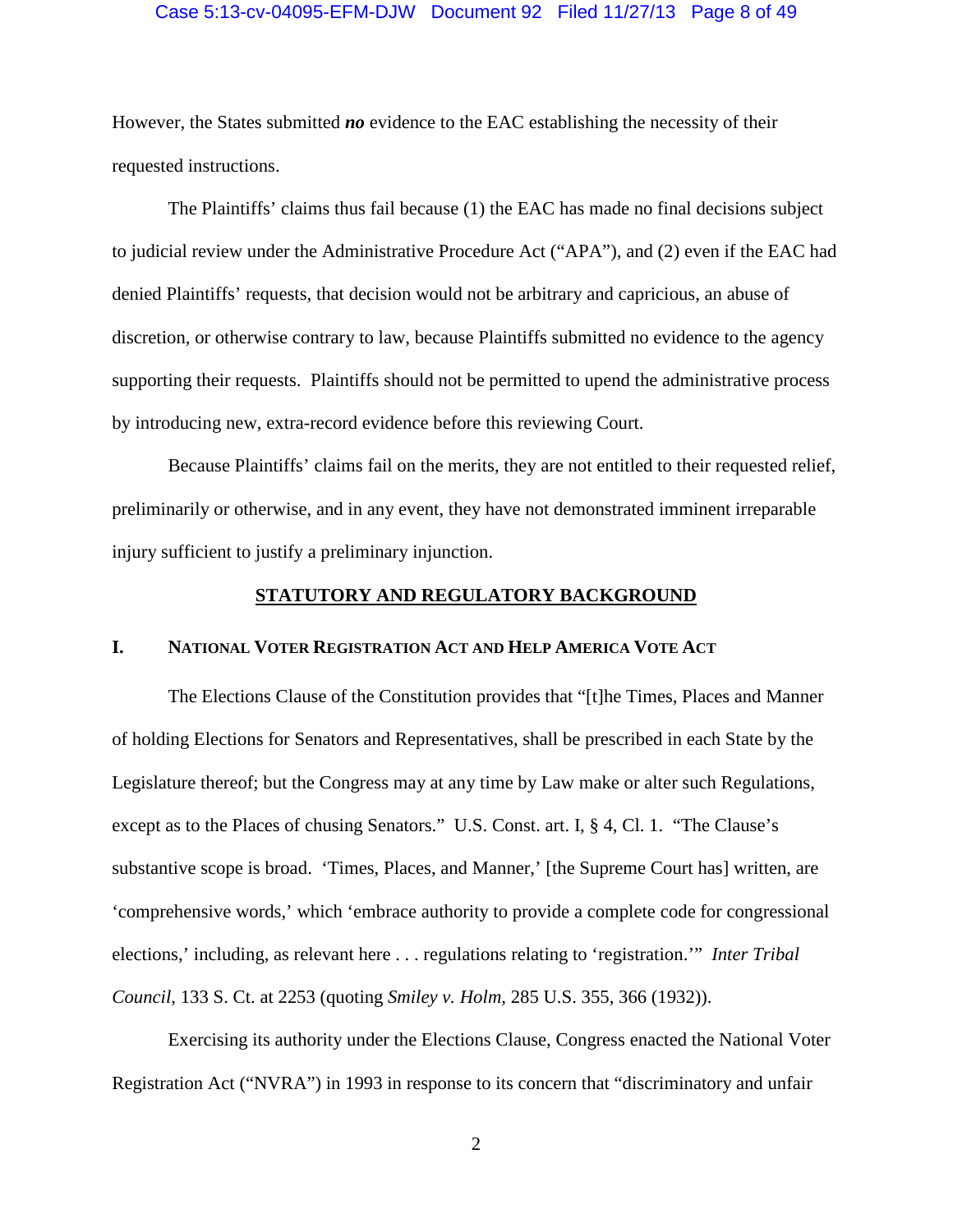### Case 5:13-cv-04095-EFM-DJW Document 92 Filed 11/27/13 Page 9 of 49

registration laws and procedures can have a direct and damaging effect on voter participation in elections for Federal office." 42 U.S.C. § 1973gg(a)(3). The statute accordingly identifies as its objectives: "increas[ing] the number of eligible citizens who register to vote in elections for Federal office"; "enhance ingl the participation of eligible citizens as voters in elections for Federal office"; "protect [ing] the integrity of the electoral process"; and "ensur[ing] that accurate and current voter registration rolls are maintained." 42 U.S.C. §§ 1973gg(b).

The NVRA mandates, among other things, that all States allow voters to register to vote in Federal elections "by mail application." 42 U.S.C. § 1973gg-2(a)(2). The statute directs that the EAC,<sup>[2](#page-8-0)</sup> "in consultation with the chief election officers of the States, shall develop a mail voter registration application form for elections for Federal office" and provides that "[e]ach State shall accept and use the mail voter registration application form prescribed by the [EAC]." 42 U.S.C. §§ 1973gg-4(a)(1), 1973gg-7(a)(2). States must also make the form developed by the EAC (the "Federal Form"), or an "equivalent" form, available for completion at certain State agencies designated as voter registration agencies. 42 U.S.C. §§ 1973gg-5(a)(4)(A), 1973gg-5(6)(A). States must also "ensure that any eligible applicant [who timely submits the form] is registered to vote."  $42$  U.S.C. § 1973gg-6(a)(1).

Congress explicitly limited the information the EAC may require applicants to furnish on the Federal Form. In particular, the form "may require *only* such identifying information (including the signature of the applicant) and other information (including data relating to previous registration by the applicant), *as is necessary* to enable the appropriate State election official to assess the eligibility of the applicant and to administer voter registration and other parts of the election process." 42 U.S.C. § 1973gg-7(b)(1) (emphasis added). The Federal Form

<span id="page-8-0"></span><sup>&</sup>lt;sup>2</sup> Pursuant to the Help America Vote Act of 2002 ("HAVA"), the EAC assumed all of the functions originally assigned by the NVRA to the Federal Election Commission. 42 U.S.C. § 15532.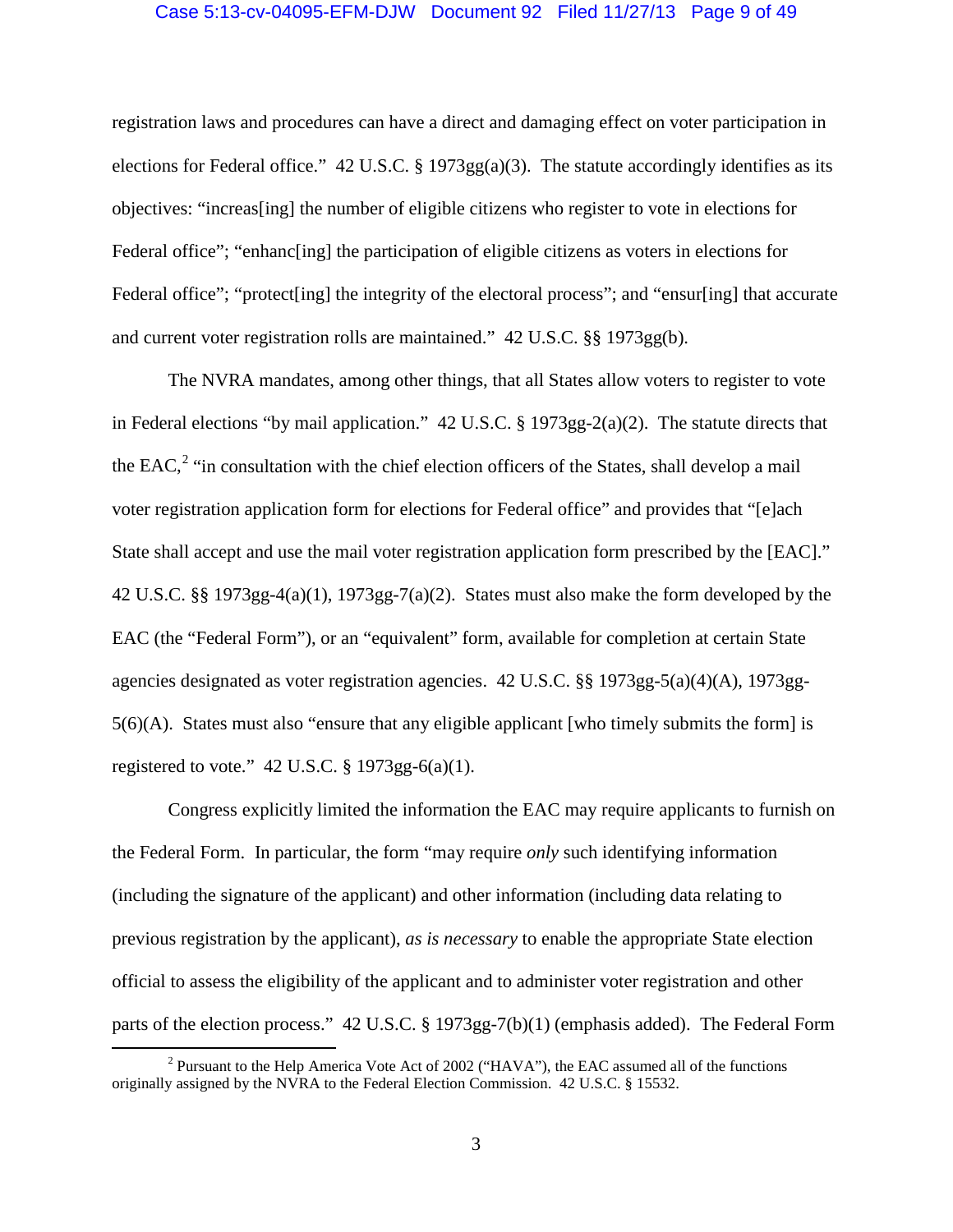### Case 5:13-cv-04095-EFM-DJW Document 92 Filed 11/27/13 Page 10 of 49

must, however, "include a statement that . . . specifies each eligibility requirement (including citizenship)"; "contains an attestation that the applicant meets each such requirement"; and "requires the signature of the applicant, under penalty of perjury." 42 U.S.C. § 1973gg-7(b)(2).

Additionally, pursuant to HAVA, the Federal Form must include two specific questions, along with check boxes, for the applicant to indicate whether he meets the U.S. citizenship and age requirements to vote. 42 U.S.C. § 15483(b)(4)(A). It was Congress' intent "that such questions should be clearly and conspicuously stated on the front of the registration form." H.R. Rep. No. 107-730, § 303, at 76 (2002) (Conf. Rep.).

When it was drafting the NVRA, Congress considered and specifically rejected language that would have allowed States to require "presentation of documentation relating to citizenship of an applicant for voter registration." *See* H.R. Rep. No. 103-66, at 23 (1993) (Conf. Rep.). In rejecting the Senate version of the NVRA bill that included this language, the conference committee determined that such a requirement was "*not necessary* or consistent with the purposes of this Act," could "permit registration requirements that could effectively eliminate, or seriously interfere with, the mail registration program of the Act," and "could also adversely affect the administration of the other registration programs…." *Id.* 

### <span id="page-9-0"></span>**II. EAC REGULATIONS AND POLICIES**

#### *A. The Federal Form*

<span id="page-9-1"></span>Pursuant to its rulemaking authority, the EAC has developed a Federal Form that meets NVRA and HAVA requirements. *See* 11 C.F.R. part 9428 (implementing regulations); 42 U.S.C. §§ 1973gg-7(a), 15329. The form consists of three basic components: the application,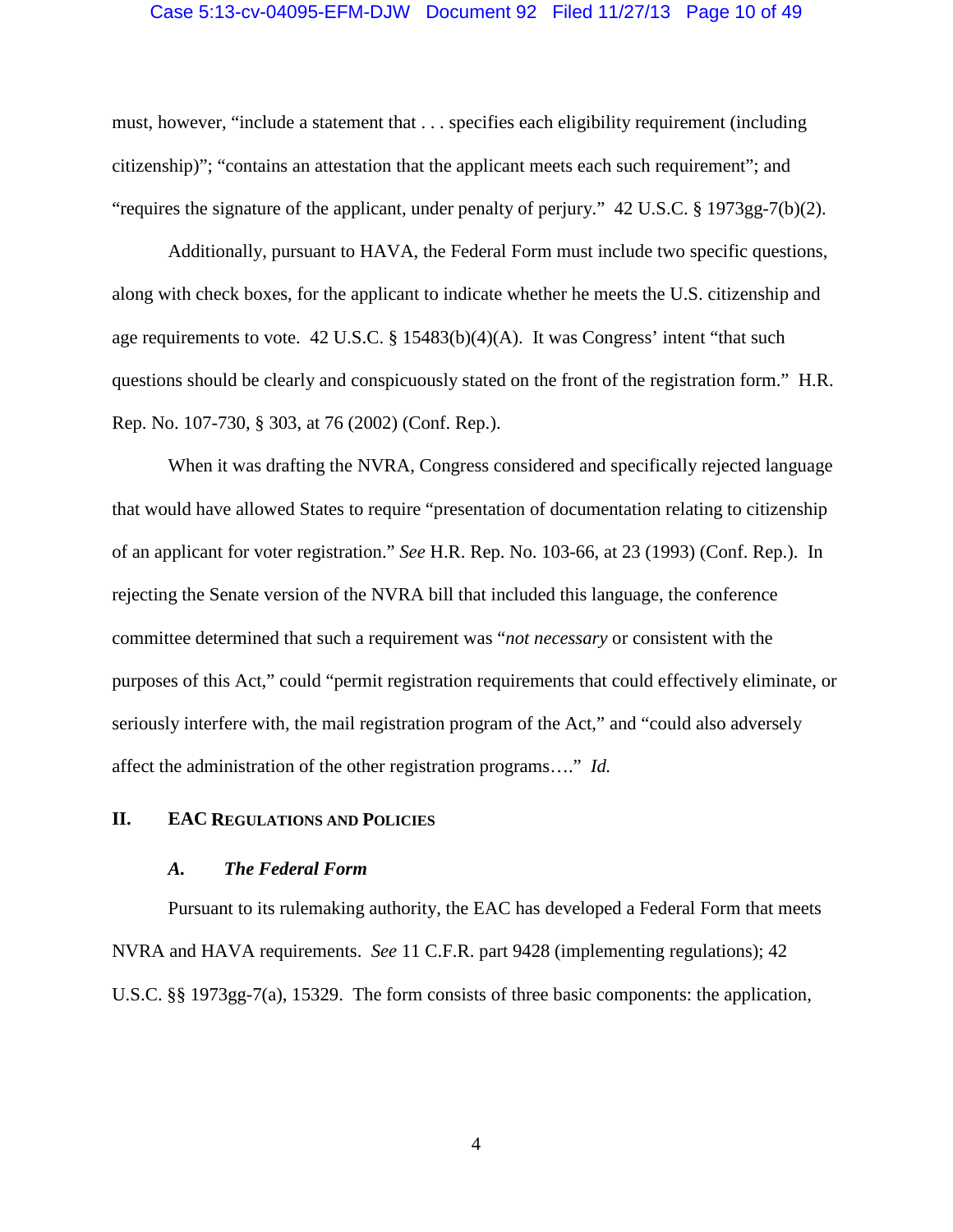### Case 5:13-cv-04095-EFM-DJW Document 92 Filed 11/27/13 Page 11 of 49

general instructions, and State-specific instructions. *See* EAC 000073-97, [3](#page-10-1) also available at http://www.eac.gov/assets/1/Documents/Federal%20Voter%20Registration\_11-1-13\_ENG.pdf (last visited Nov. 27, 2013). The application portion of the Federal Form "[s]pecif[ies] each eligibility requirement," including "U.S. Citizenship," which is "a universal eligibility requirement." 11 C.F.R. § 9428.4(b)(1). To complete the form, an applicant must sign, under penalty of perjury, an "attestation . . . that the applicant, to the best of his or her knowledge and belief, meets each of his or her state's specific eligibility requirements." 11 C.F.R. §§ 9428.4(b)(2), (3). The State-specific instructions for both Arizona and Kansas include the requirement that applicants be United States citizens. *See* EAC000081, 85.

# <span id="page-10-0"></span>*B. EAC Roles and Responsibilities*

In 2008, the EAC commissioners adopted a policy entitled, "The Roles and Responsibilities of the Commissioners and Executive Director of the [EAC]," *see* EAC 000064- 72 ("R&R Policy"), which "supersede[d] and replace[d] any existing EAC policy that [was] inconsistent with its provisions." EAC000072.

Pursuant to the R&R Policy, the commissioners are responsible for developing policy, which is defined as "high-level determination, setting an overall agency goal/objective or otherwise setting rules, guidance or guidelines at the highest level." EAC000064. The Commission "only makes policy through the formal voting process" of the commissioners. *Id.*

Under the R&R Policy, the EAC commissioners delegated to the Executive Director the responsibilities to (among other things): "[m]anage the daily operations of EAC consistent with Federal statutes, regulations, and EAC policies"; "[i]mplement and interpret policy directives, regulations, guidance, guidelines, manuals and other policies of general applicability issued by

<span id="page-10-1"></span> <sup>3</sup> Citations to "EAC xxxx" refer to the certified agency records filed with the Court. *See* ECF Nos. 79-82.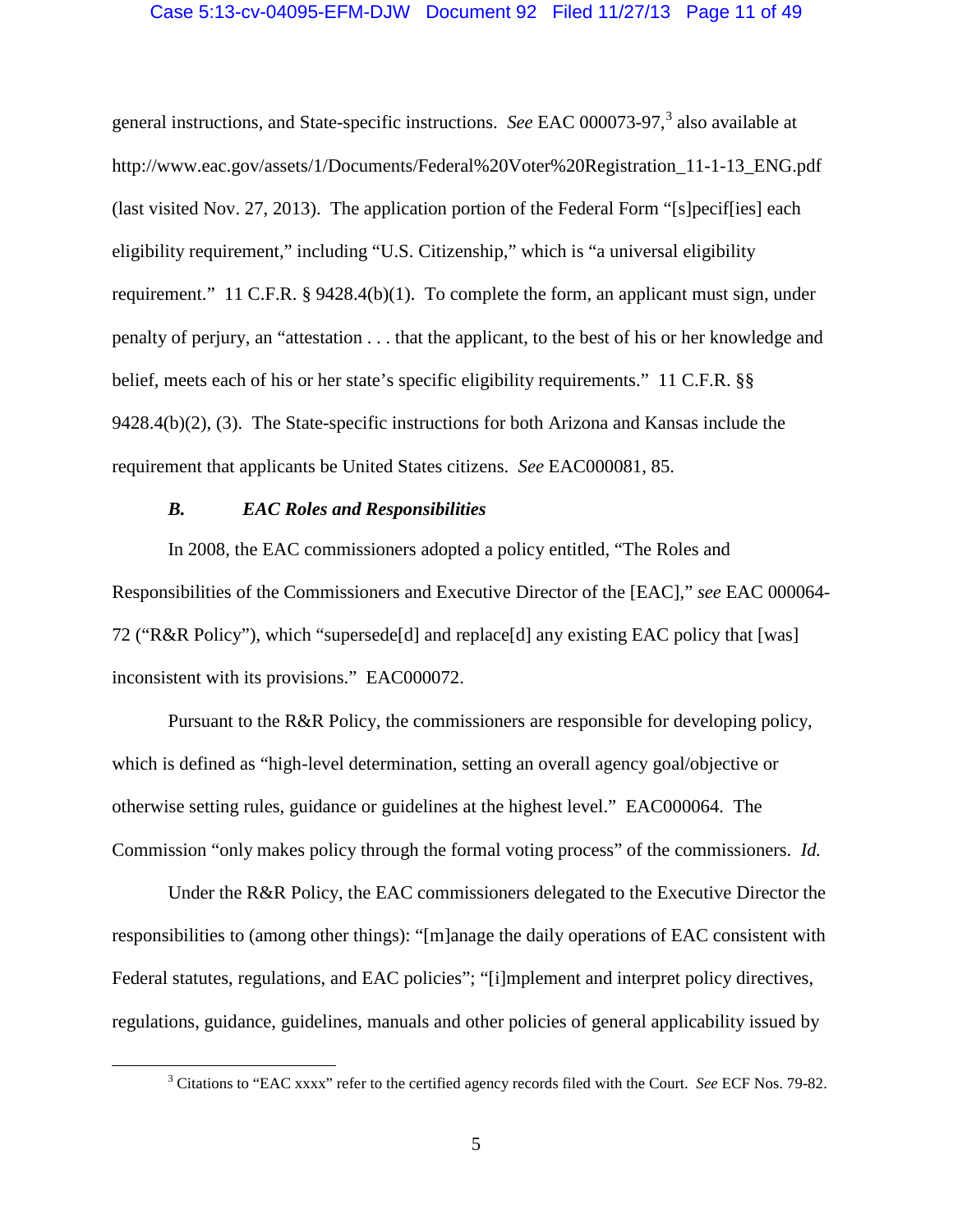### Case 5:13-cv-04095-EFM-DJW Document 92 Filed 11/27/13 Page 12 of 49

the commissioners"; "[a]nswer questions from stakeholders regarding the application of NVRA or HAVA consistent with EAC's published Guidance, regulations, advisories and policy"; and "[m]aintain the Federal Voter Registration Form consistent with the NVRA and EAC Regulations and policies." EAC000071.

Finally, the R&R Policy provides: "In implementing this policy, the Executive Director shall issue internal procedures which provide for the further delegation of responsibilities among program staff and set procedures (from planning to approval) for all program responsibilities." *Id.*

# *C. The Wilkey Memorandum*

<span id="page-11-0"></span>On November 9, 2011, the EAC's then-Executive Director, Thomas Wilkey, issued a memorandum setting forth internal procedures for processing State requests to modify the Statespecific instructions on the Federal Form. EAC000049-50 ("Wilkey Memorandum"). The procedure authorized the EAC's Division of Research, Policy and Programs ("RPP") to make recommendations and the EAC's Executive Director to make final determinations on State requests to modify the State-specific instructions on the Federal Form in order to reflect changes to the mailing addresses where the forms can be sent, and to reflect changes in State law. *Id.* However, the procedure further instructed that "[r]equests that raise issues of broad policy concern to more than one State will be deferred until the re-establishment of a quorum [of EAC commissioners]." EAC000050. Currently, all four seats on the Commission are vacant.<sup>[4](#page-11-1)</sup> Thus, pursuant to the Wilkey Memorandum, any requests for modifications to State-specific instructions that the Executive Director believes "raise issues of broad policy concern to more

<span id="page-11-1"></span><sup>&</sup>lt;sup>4</sup> A list of former commissioners and their dates of service can be found on the EAC's website at http://www.eac.gov/about the eac/former commissioners.aspx (last visited Nov. 27, 2013).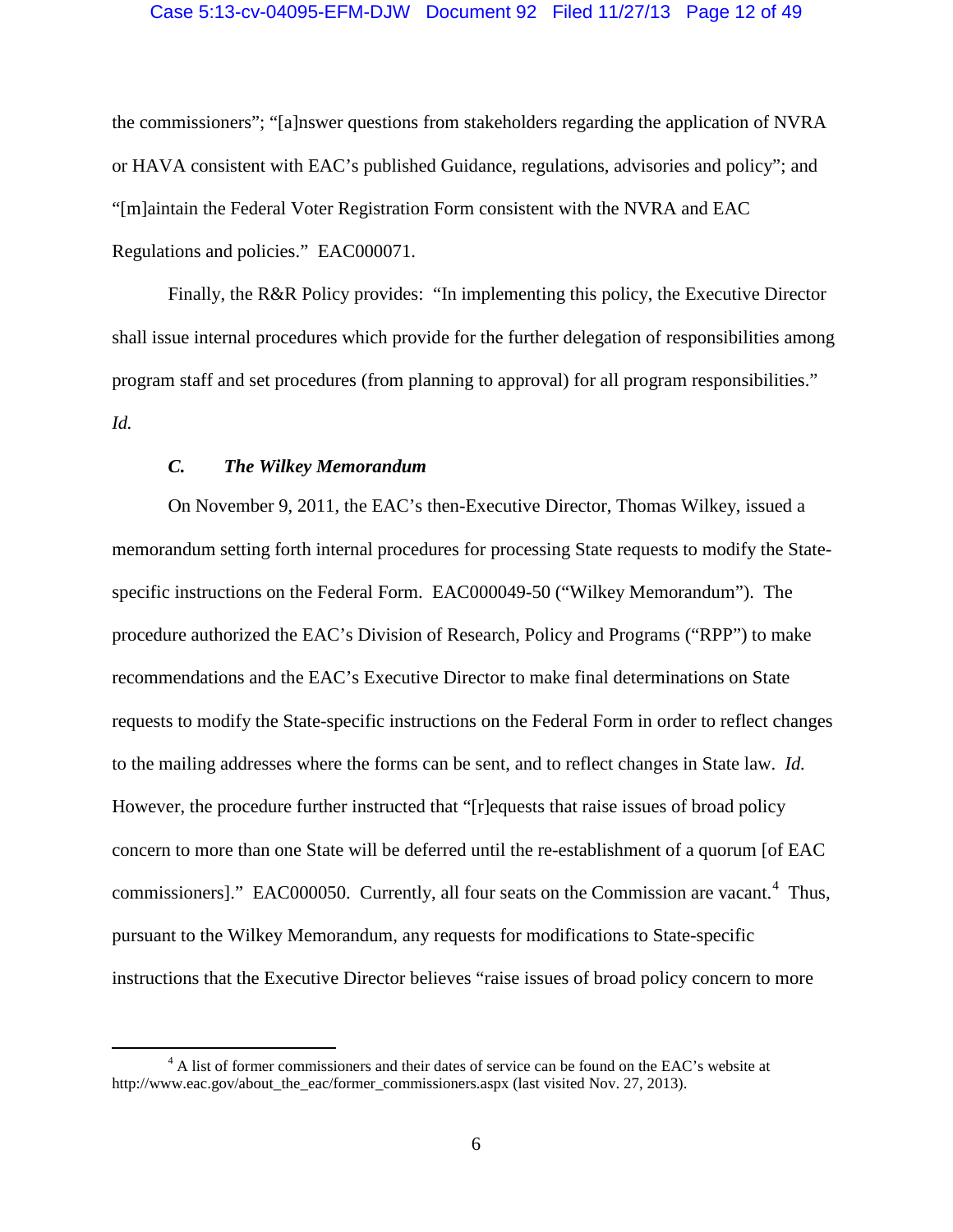than one State" have been deferred until such time as the President nominates and the Senate confirms at least three commissioners.<sup>[5](#page-12-2)</sup> EAC000050.

# **FACTUAL BACKGROUND**

## <span id="page-12-1"></span><span id="page-12-0"></span>**I. ARIZONA**

**Original Request to Modify Instructions**: In 2004, Arizona voters approved a ballot proposition that amended Arizona's election laws in certain respects. As relevant here, Ariz. Rev. Stat. Ann. § 16-166(F) requires applicants for registration to furnish proof of U.S. citizenship beyond the attestation requirement of the Federal Form. According to the State law, a county recorder must "reject any application for registration that is not accompanied by satisfactory evidence of United States citizenship." *Id.* Acceptable proof of citizenship includes, *inter alia*, a driver's license or non-operating identification license number issued after October 1, 1996, by an agency of any U.S. State "if the agency indicates on the . . . license that the person has provided satisfactory proof of United States citizenship"; a photocopy of the applicant's birth certificate or passport; or the applicant's naturalization papers. Ariz. Rev. Stat. Ann. § 16-  $166(F).$  $166(F).$  $166(F).$ <sup>6</sup>

In December 2005, Arizona asked the EAC to add the citizenship documentation requirement to Arizona's State-specific instructions for the Federal Form. EAC000002. Then-Executive Director Thomas Wilkey responded by letter dated March 6, 2006, concluding that the

<span id="page-12-2"></span> <sup>5</sup> As Plaintiffs note, there are currently two pending nominees for the EAC. ECF No. 1, Compl. ¶ 28; U.S. Senate, *Nominations in Committee*, http://www.senate.gov/pagelayout/legislative/one\_item\_and\_teasers/nom\_cmtec.htm (last visited Nov. 27, 2013.).

<span id="page-12-3"></span> $<sup>6</sup>$  After the ballot initiative's passage, Arizona officials submitted the new requirements to the U.S.</sup> Department of Justice for "preclearance" under Section 5 of the Voting Rights Act of 1965. *See generally Perry v. Perez*, 132 S. Ct. 934, 939-940 (2012) (describing preclearance procedure). The Department did not interpose an objection to the registration requirement under Section 5, but, consistent with the scope of its preclearance authority, did not review § 16-166(F)'s compliance with any other provision of Federal law. *See Reno v. Bossier Parish Sch. Bd*., 520 U.S. 471, 476-485 (1997). *See also* 28 C.F.R. § 51.41(b), 51.49.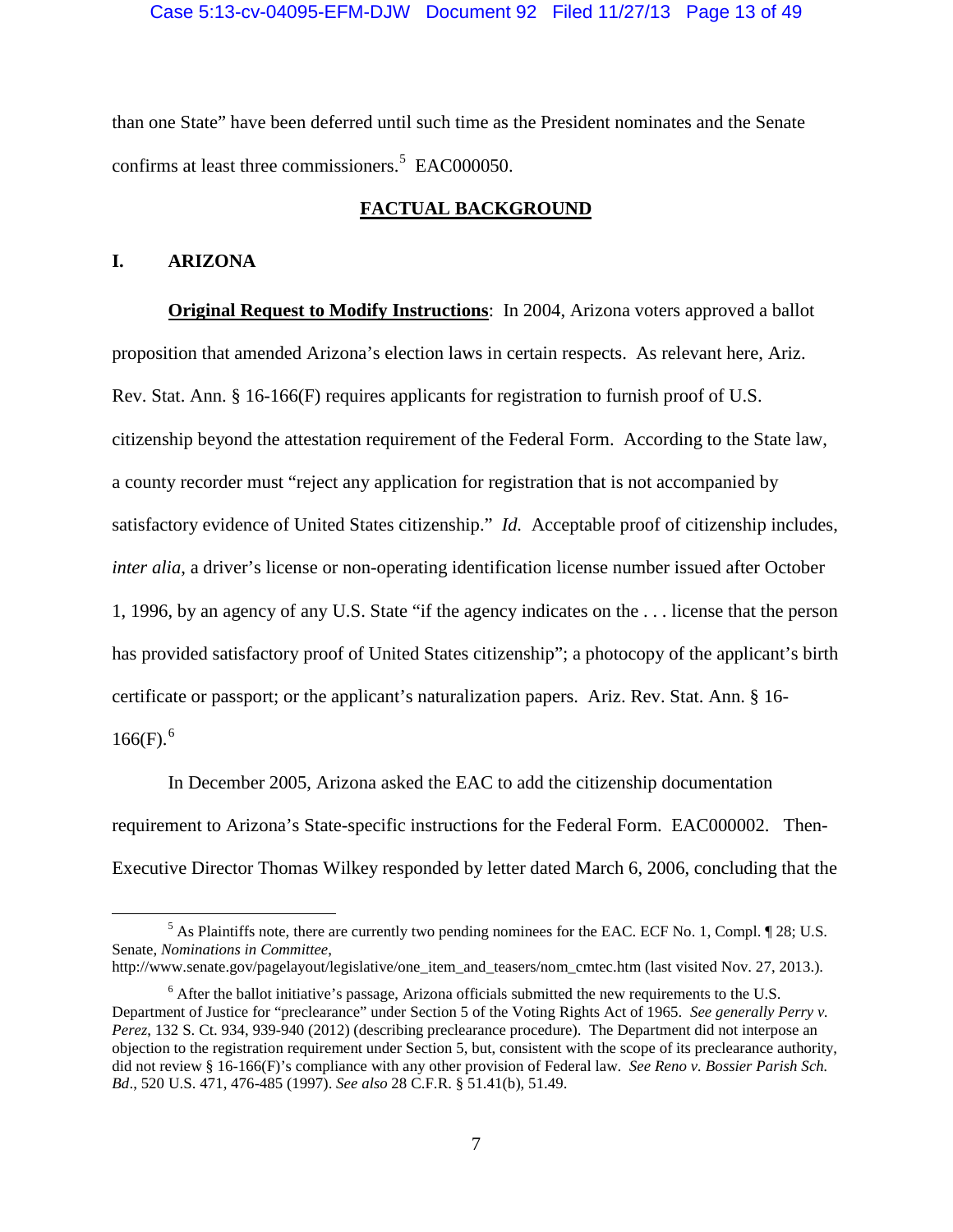### Case 5:13-cv-04095-EFM-DJW Document 92 Filed 11/27/13 Page 14 of 49

Arizona statute conflicted with the NVRA. EAC000002-4. He explained that the "NVRA requires States to both 'accept' and 'use' the Federal Form," and that "[a]ny Federal Registration Form that has been properly and completely filled out by a qualified applicant and timely received by an election official must be accepted in full satisfaction of registration requirements." *Id.* at 3. Accordingly, a "state may not mandate additional registration procedures that condition the acceptance of the Federal Form." *Id.*

Arizona did not seek judicial review of Director Wilkey's 2006 final decision on behalf of the Commission.<sup>[7](#page-13-0)</sup> However, after the decision was issued, Arizona's then-Secretary of State, Jan Brewer, wrote several letters of protest to the EAC's then-Chairman Paul DeGregorio. *See*  EAC000005-8, 13-16. In response to those letters, Chairman DeGregorio, recommended to his fellow commissioners that they grant an "accommodation" that would allow Arizona's proof of citizenship instructions to be included in the State-specific instructions on the Federal Form. *See*  EAC000011-13. The four sitting Commissioners at that time rejected Chairman DeGregorio's proposal by a 2-2 vote, with two commissioners issuing explanatory statements. EAC000010- 32.

**Litigation Over Citizenship Requirement**: In 2006, several organizations filed lawsuits seeking, *inter alia*, to bar Arizona's enforcement of its registration requirement. After several years of litigation, the case reached the Supreme Court, which held that, for purposes of Federal elections, the NVRA preempts the Arizona statute as to the acceptance and use of the Federal Form. *Inter Tribal Council*, 133 S. Ct. 2247. The Court observed that the Elections Clause "imposes the duty . . . [on States] to prescribe the time, place, and manner of electing

<span id="page-13-0"></span> $<sup>7</sup>$  Any potential APA action arising from that 2006 final decision is foreclosed by the applicable statute of</sup> limitations. *See* 28 U.S.C. § 2401(a).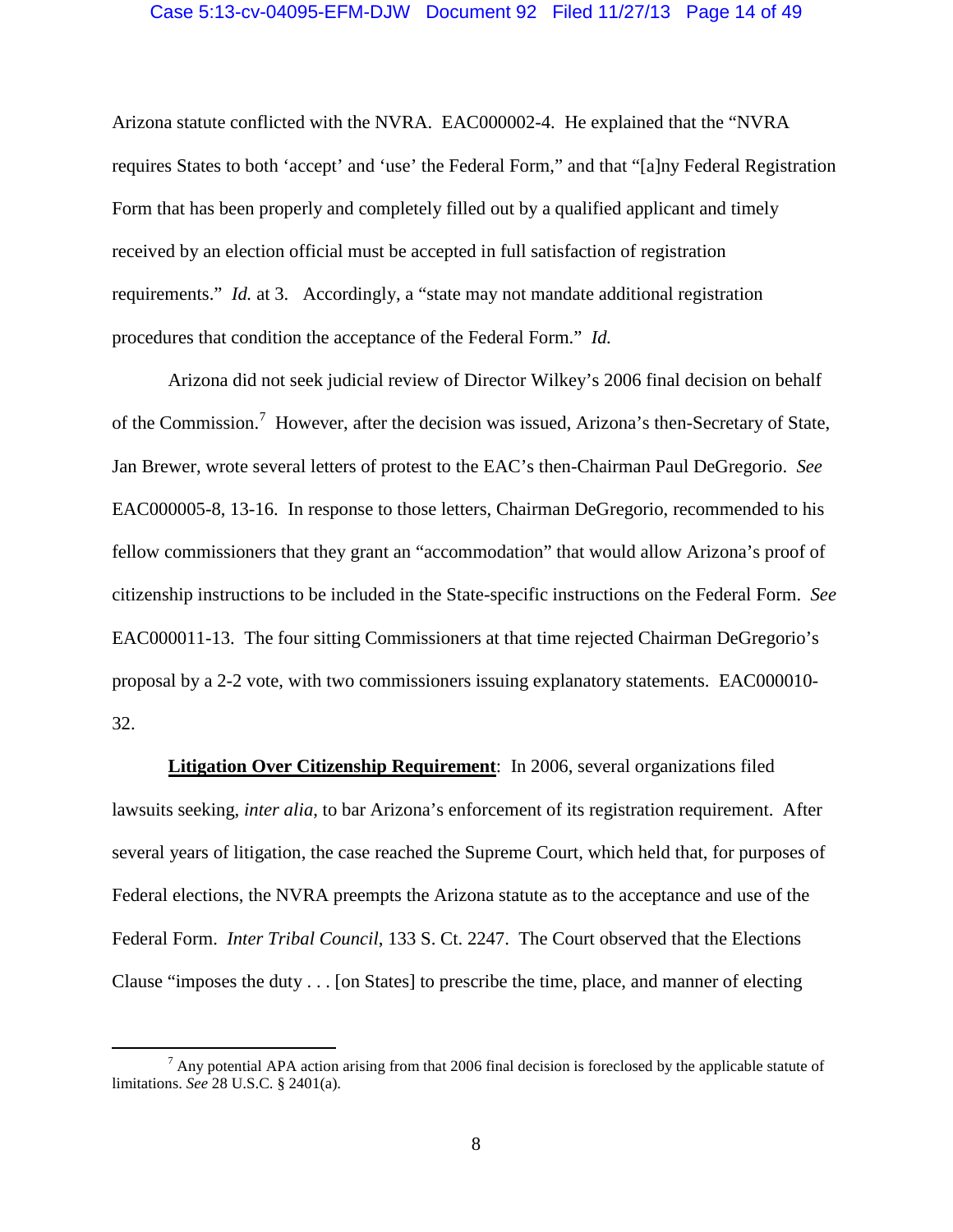#### Case 5:13-cv-04095-EFM-DJW Document 92 Filed 11/27/13 Page 15 of 49

Representatives and Senators" but "confers [on Congress] the power to alter those regulations or supplant them altogether." *Id.* at 2253 (citing, *inter alia, Smiley,* 285 U.S. at 366).

The Court "conclude[d] that the fairest reading of the [NVRA] is that a State-imposed requirement of evidence of citizenship not required by the Federal Form is 'inconsistent with' the NVRA's mandate that States 'accept and use' the Federal Form." *Inter Tribal Council*, 133 S. Ct. at 2257. The Court nevertheless noted that "while the NVRA forbids States to demand that an applicant submit additional information beyond that required by the Federal Form, it does not preclude States from 'deny[ing] registration based on information in their possession establishing the applicant's ineligibility.'" *Id.* at 2257 (citing Brief of the United States as *Amicus Curiae* at 24).

After setting forth the Court's holding that Arizona must accept and use the Federal Form and cannot impose additional registration requirements, Justice Scalia, author of the majority opinion, noted how Arizona might take additional steps to seek to achieve the result it unsuccessfully argued for in the lawsuit. Specifically, he opined that Arizona could make another request to the EAC to revise the Federal Form to include Arizona's citizenship documentation language and could challenge any EAC denial of such a request under the APA. *Id*. at 2259-60.

**Renewed Request to Modify Instructions**: On June 19, 2013, two days after the Supreme Court's decision in *Inter Tribal Council*, Arizona's Secretary of State renewed the State's request that the EAC include in the State-specific portion of the Federal Form the requirement that voter registration applicants in Arizona provide evidence of citizenship beyond the existing attestation requirement. *See* EAC000034-35. Arizona's Attorney General submitted a follow-up letter in support of Secretary Bennett's renewed request. EAC000044-46. The State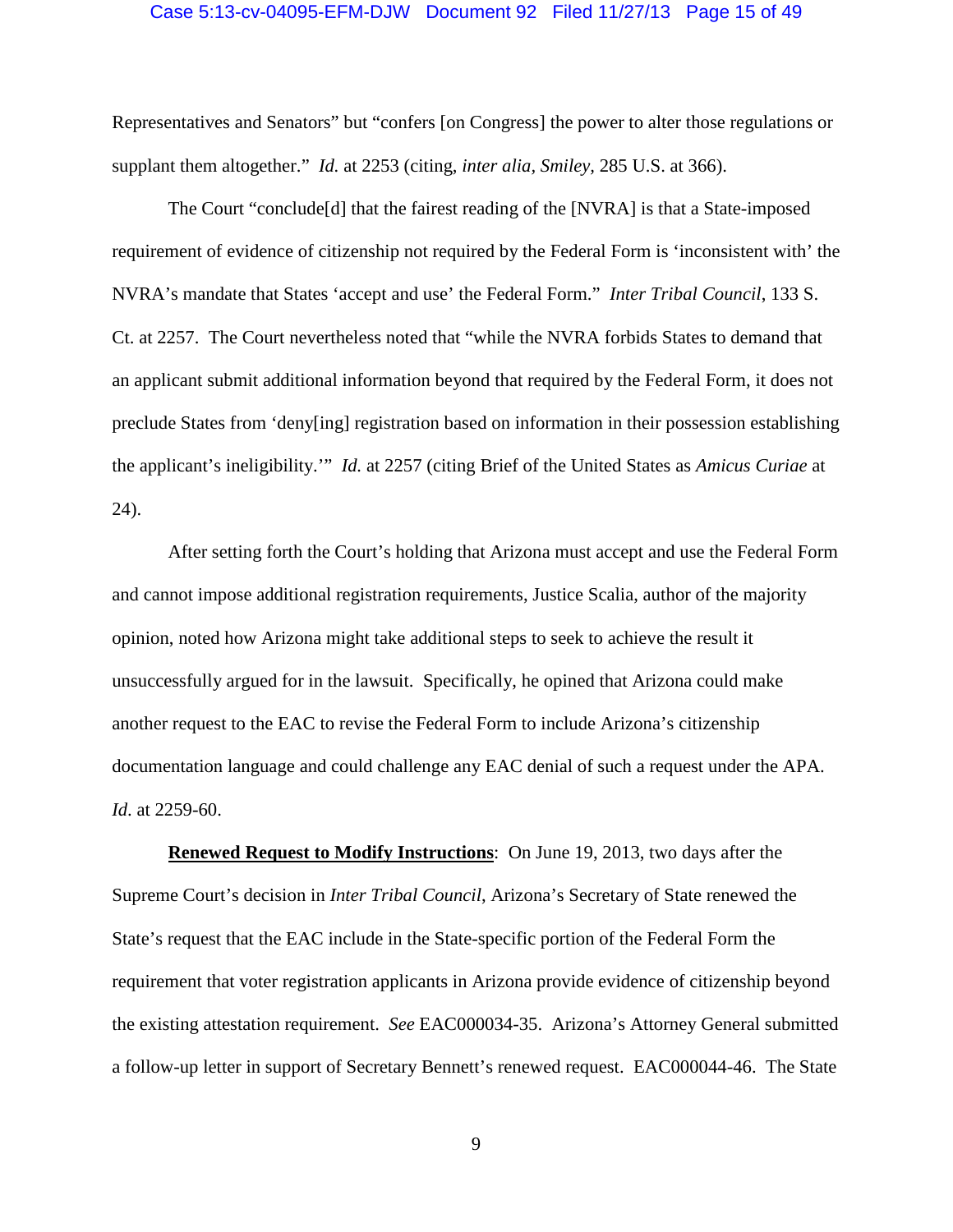### Case 5:13-cv-04095-EFM-DJW Document 92 Filed 11/27/13 Page 16 of 49

did not, however, submit any evidence to the EAC showing that the State was "precluded . . . from obtaining the information necessary to enforce its voter qualifications." *Cf. Inter Tribal Council*, 133 S. Ct. 2258-59.

In a letter dated August 13, 2013, EAC Acting Executive Director Alice Miller indicated that a decision on Arizona's request would be deferred until the reestablishment of a quorum of EAC commissioners, in accordance with the Wilkey Memorandum. EAC000048.

### <span id="page-15-0"></span>**II. KANSAS**

On August 9, 2012, Brad Bryant, Kansas's Election Director, requested several changes to the Kansas-specific instructions in the Federal Form, including a requested instruction that "[a]n applicant must provide qualifying evidence of U.S. citizenship prior to the first election day after applying to register to vote." EAC000099. Acting Director Miller responded to Mr. Bryant by letter dated October 11, 2012, indicating that a decision on Kansas's request regarding proof of citizenship would be deferred until the reestablishment of a quorum of EAC commissioners, in accordance with the Wilkey Memorandum. EAC000101-02.

On June 18, 2013, after the Supreme Court decision in *Inter Tribal Council*, Kansas Secretary of State Kris Kobach wrote to Acting Director Miller, again urging her to take action on the portion of the State's August 9, 2012, request dealing with proof of citizenship. EAC000103. Like Arizona, Kansas submitted no evidence to the EAC showing that the State was "precluded . . . from obtaining the information necessary to enforce its voter qualifications." *Cf. Inter Tribal Council*, 133 S. Ct. 2258-59.

In her July 31, 2013 response to Secretary Kobach, Acting Director Miller again informed Kansas that the EAC would defer a decision on the State's request to include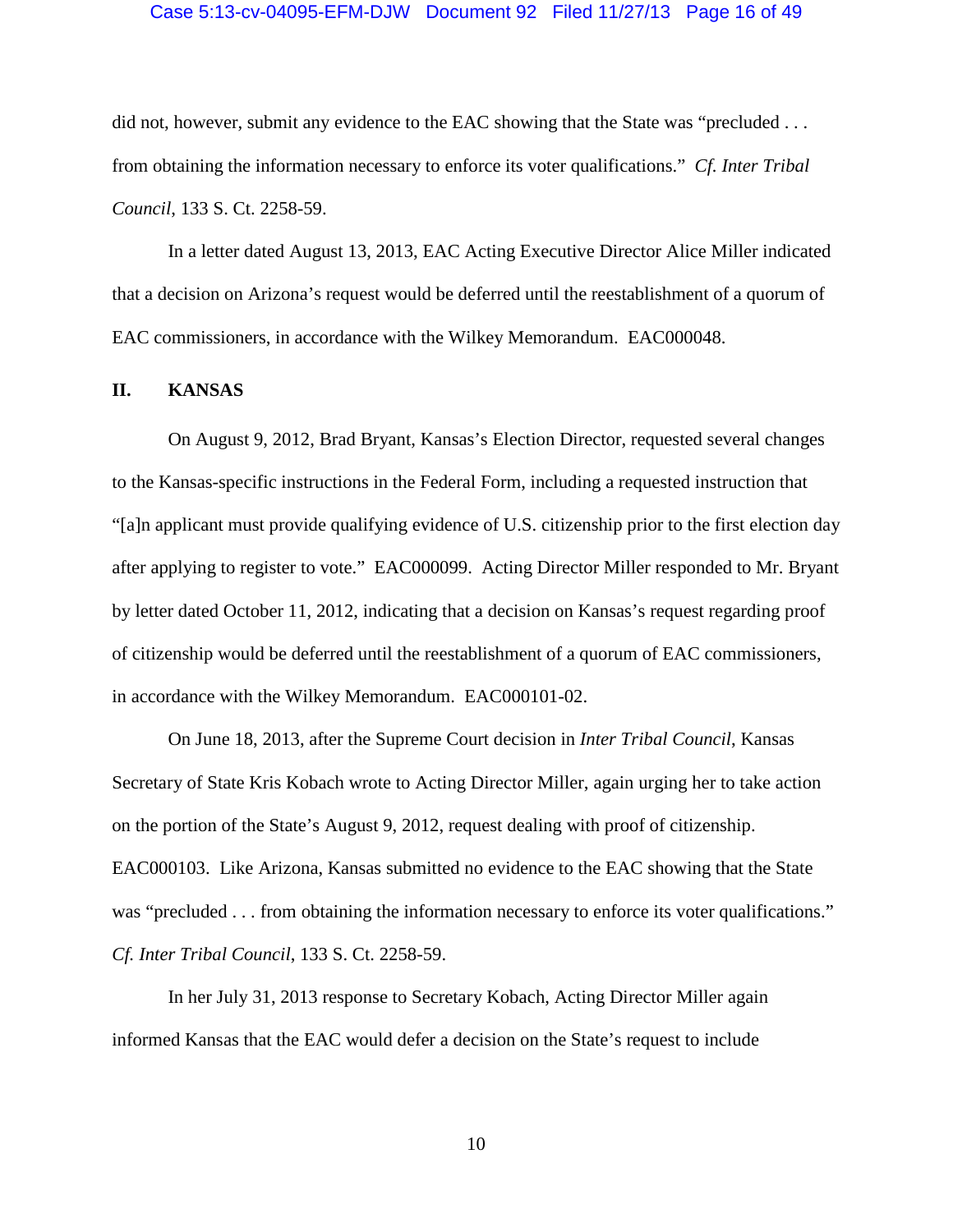#### Case 5:13-cv-04095-EFM-DJW Document 92 Filed 11/27/13 Page 17 of 49

documentary citizenship requirements on the Federal Form, in accordance with the Wilkey Memorandum. EAC000111.

Secretary Kobach clarified his State's position with respect to the Federal Form by letter dated August 2, 2013. EAC000112-13. He stated that he had instructed county election officials to accept the Federal Form without proof of citizenship, but that those voters would be eligible to vote only in Federal elections. If the requested change was made to the Federal Form, applicants would be able to vote in Federal and State elections. *Id*.

Acting Director Miller replied on August 6, 2013, concluding that Kansas's requested change "would . . . have applicability to voter registration for State elections but have no impact on procedures already in place for federal elections." EAC000116-17. This lawsuit followed on August 21, 2013.

#### **ARGUMENT AND CITATION OF AUTHORITY**

<span id="page-16-0"></span>As a threshold matter, the States' claims fail because there have been no final agency decisions subject to judicial review. The EAC has simply (and reasonably) deferred reaching a decision on the States' most recent requests in 2012 (Kansas) and 2013 (Arizona) until there is quorum of Commissioners. Furthermore, even if the EAC had denied Plaintiffs' requests, that decision would not be arbitrary and capricious, an abuse of discretion, or otherwise contrary to law. Under the Supreme Court's decision in *Inter Tribal Council*, the EAC would only have a nondiscretionary duty to amend the State-specific instructions if the States had proven that those instructions are *necessary* to enable them to enforce their citizenship requirements. *See* 133 S. Ct. at 2260. However, the States submitted no evidence to the EAC establishing the necessity of their proposed instructions. Absent such a showing, the EAC's failure to act on their requests is neither final agency action reviewable under the APA nor an unreasonable exercise of its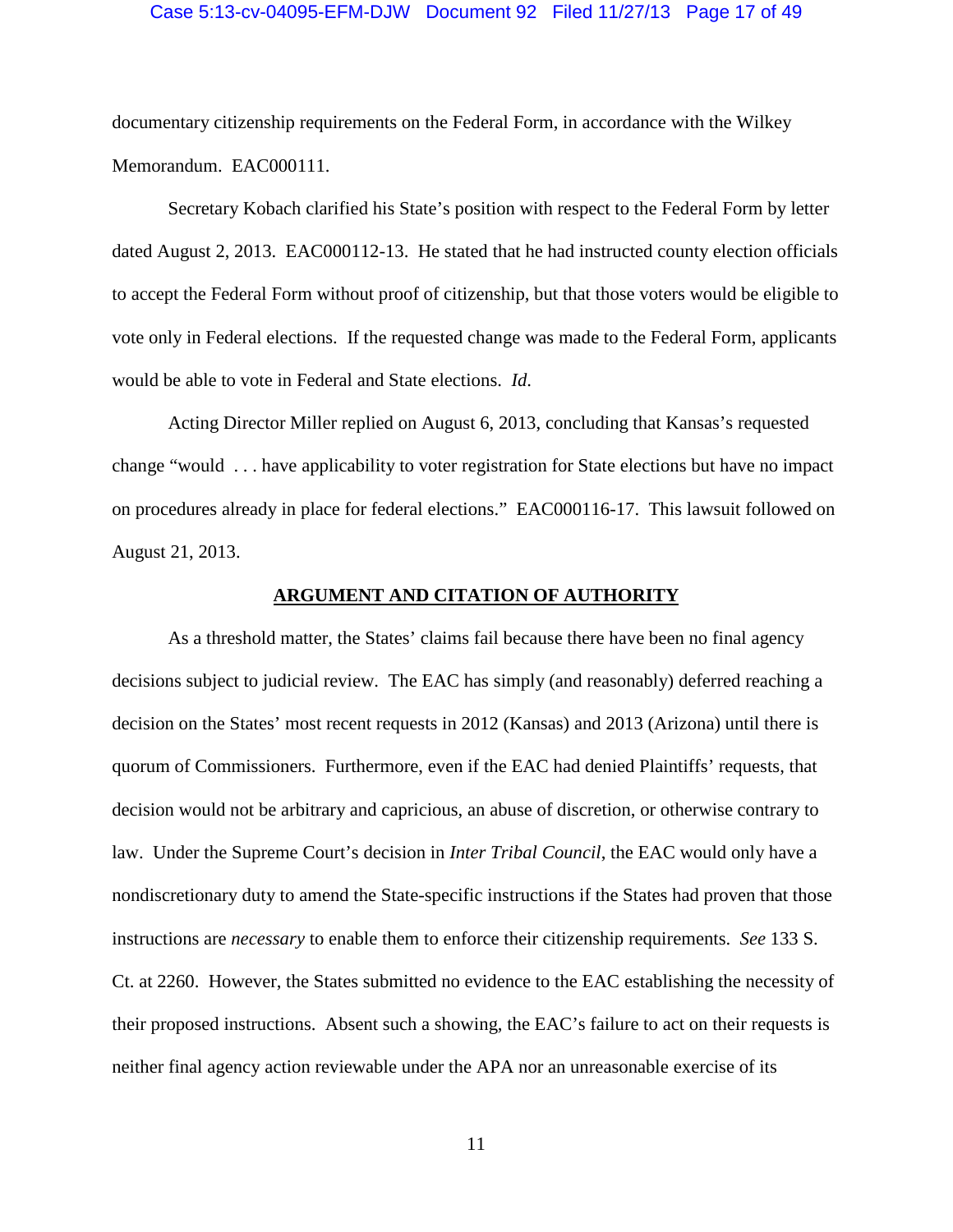### Case 5:13-cv-04095-EFM-DJW Document 92 Filed 11/27/13 Page 18 of 49

discretion. Therefore, if the EAC's Acting Executive Director had decided to address the merits of Plaintiffs' requests, it would have been entirely proper, under the APA, the NVRA, and the Constitution, for her to deny the requests.

# <span id="page-17-0"></span>**I. THERE HAVE BEEN NO FINAL AGENCY ACTIONS OVER WHICH THE COURT CAN EXERCISE JUDICIAL REVIEW.**

Judicial review under the APA is limited to final agency action. 5 U.S.C. § 704. The "core question" for determining finality is "whether the agency has completed its decisionmaking process," and completed it in a way that "will directly affect the parties" in the "immediate" operation of their "day-to-day business." *Franklin v. Massachusetts*, 505 U.S. 788, 797 (1992); *see also McKeen v. U.S. Forest Service*, 615 F.3d 1244, 1253 (10th Cir. 2010) ("An agency action is considered 'final' only if it marks 'the consummation of the agency decisionmaking process' and legal consequences flow from it.") (quoting *Tsegay v. Ashcroft*, 386 F.3d 1347, 1354 (10th Cir. 2004)).

## *A. The EAC has not completed its decision-making process.*

<span id="page-17-1"></span>The EAC has not issued final decisions with respect to Plaintiffs' renewed requests to modify the State-specific instructions on the Federal Form to include proof-of-citizenship requirements imposed by Arizona and Kansas law. Rather, pursuant to the EAC's current internal operating procedures as reflected in the Wilkey Memorandum, the agency determined that Plaintiffs' requests raised "issues of broad policy concern to more than one state" which were appropriate for consideration by a quorum of EAC commissioners, and that the requests would therefore be deferred until such time as a quorum of commissioners is seated. As outlined above, Acting Executive Director Miller advised Arizona and Kansas on multiple occasions that their requests were being *deferred*. These deferrals are not decisions within the meaning of the APA, let alone final determinations over which the Court can exercise judicial review. Neither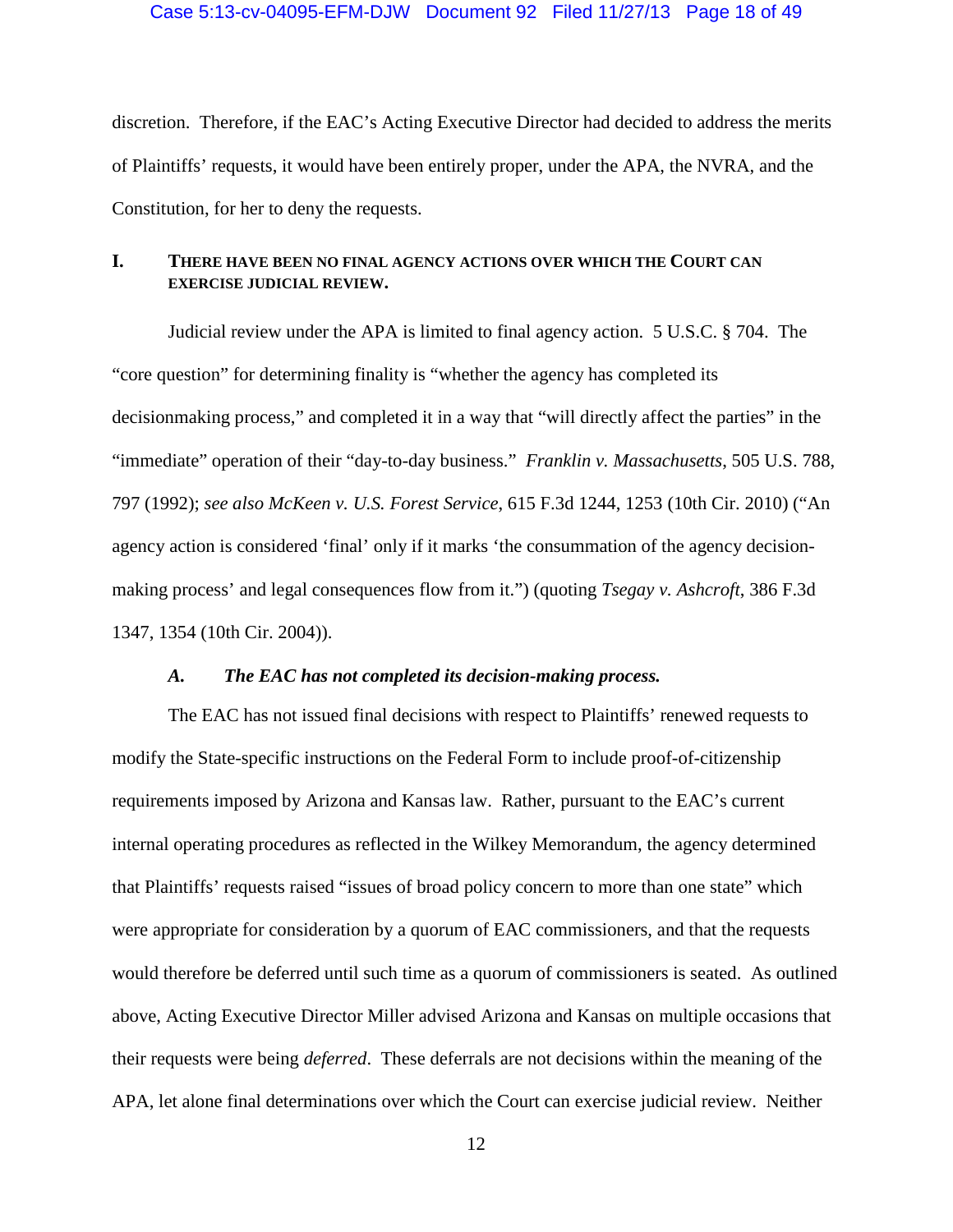### Case 5:13-cv-04095-EFM-DJW Document 92 Filed 11/27/13 Page 19 of 49

can Miller's deferrals be considered the "consummation of the agency decision-making process," *McKeen*, 615 F.3d at 1253, because they were not even the beginning of one. The very definition of "defer" is to "put off" or "delay" something. *See* Merriam-Webster Online at http://www.merriam-webster.com/dictionary/defer (last visited Nov. 27, 2013).

Plaintiffs are similarly unable to show that the EAC has failed to act within the meaning of 5 U.S.C. § 551(13), which defines "agency action" as "the whole or a part of an agency rule, order, license, sanction, relief, or the equivalent or denial thereof, or failure to act." As in *Gordon v. Norton*, where the Tenth Circuit rejected a similar contention that an agency's alleged failure to act constituted final agency action, the agency has not affirmatively rejected Plaintiffs' proposed course of action and their deferrals do not constitute a "delay[] in responding until the requested action would be ineffective." *Gordon v. Norton*, 322 F.3d 1213, 1220 (10th Cir. 2003).

Plaintiffs argue that Acting Executive Director Miller's deferrals are tantamount to denials, and hence final agency action, because the EAC currently has no commissioners, and, Plaintiffs speculate, will not have commissioners for the "foreseeable future." ECF No. 17, Pls.' Br. at 7. But the mere absence of commissioners cannot change a deferral of a decision —even an indefinite deferral—into a decision. Rather, the States requests' are still pending and will be considered once the Commission has a quorum.

# <span id="page-18-0"></span>*B. EAC has not unlawfully withheld or unreasonably delayed a decision on Plaintiffs' requests by deferring a decision until a quorum of commissioners is seated.*

Neither did the EAC's handling of Plaintiffs' requests constitute "action unlawfully withheld or unreasonably delayed," ECF No. 17, Pls.' Br. at 4, such that the Court may compel an agency to act under 5 U.S.C. § 706(1). Although this quoted phrase appears in the Complaint, Plaintiffs do not attempt to, and cannot, establish that Section 706(1) applies here.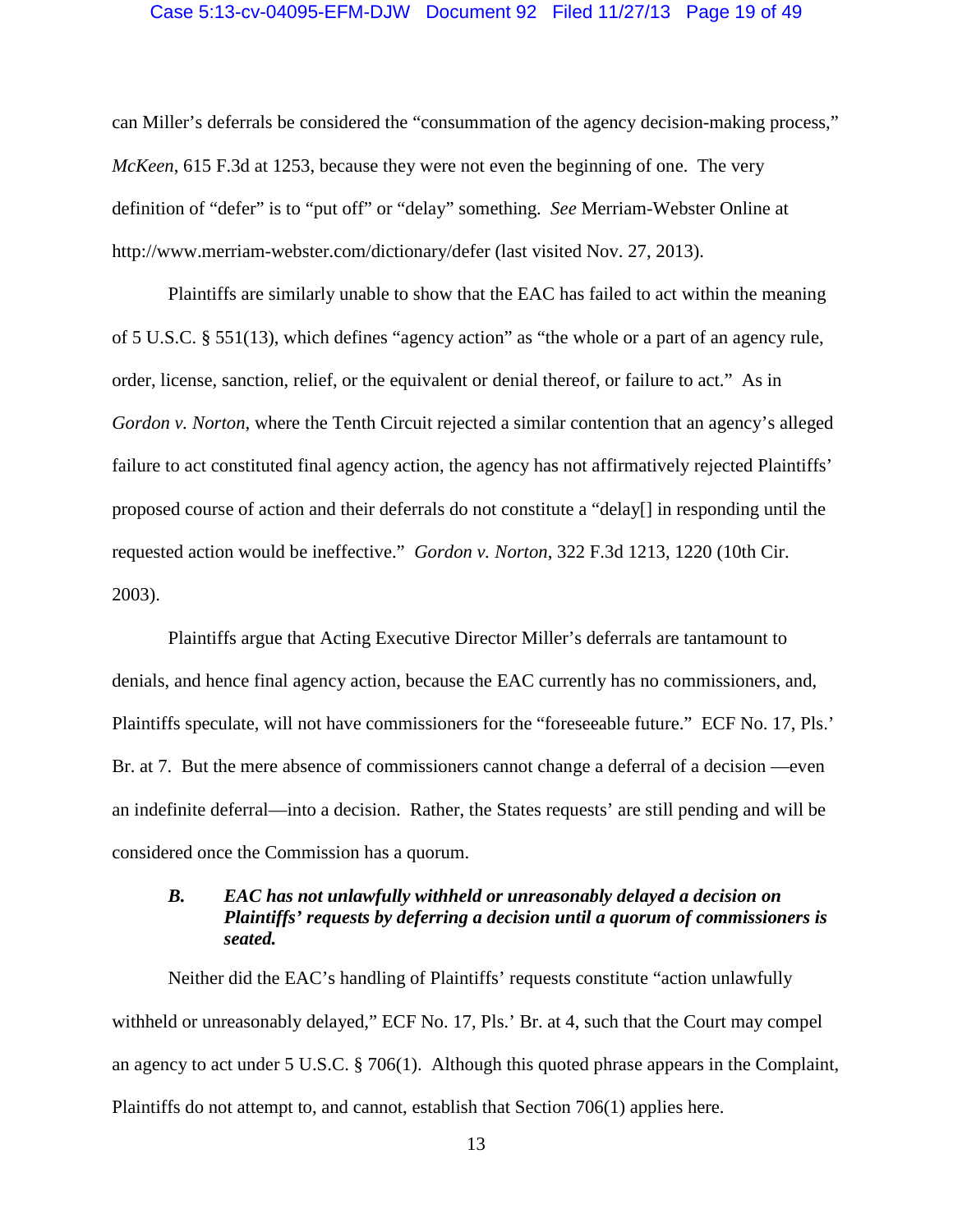### Case 5:13-cv-04095-EFM-DJW Document 92 Filed 11/27/13 Page 20 of 49

The authority to compel action "unlawfully withheld" "'can proceed only where a plaintiff asserts that an agency failed to take a *discrete* agency action that it is *required to take*,'" *Kane Cnty. Utah v. Salazar*, 562 F.3d 1077, 1086 (10th Cir. 2009) (quoting *Norton v. S. Utah Wilderness Alliance* ("SUWA"), 542 U.S. 55, 64 (2004)), and only permits a court to "compel an agency 'to perform a ministerial or non-discretionary act.'" *Wyandotte Nation v. Salazar*, 939 F. Supp. 2d 1137, 1148 (D. Kan. 2013) (quoting *SUWA*, 542 U.S. at 64). Such mandatory relief is "an extraordinary remedy, appropriate in only the clearest and most compelling cases," and the agency's duty to act "must be clear and undisputable." *Wyandotte Nation*, 939 F. Supp. 2d at 1148 (internal quotation marks and alterations omitted).

Here, the EAC has no "clear and undisputable" duty to render final decisions on Plaintiffs' requests in contravention of its internal operating procedures as specified in the Wilkey Memorandum, which direct that a quorum of commissioners should consider the "issues of broad policy concern to more than one State" in advance of a decision on particular requests for modifications to State-specific instructions that raise such issues. Indeed, the Supreme Court has described the EAC's authority and duty to determine the contents of the Federal Form, including any State-specific instructions included therein, as "validly conferred *discretionary* executive authority." *Inter Tribal Council*, 133 S. Ct. at 2259 (emphasis added). Thus, the EAC is free to grant, deny, or defer action on State requests, in whole or in part, so long as its action is consistent with the NVRA and other applicable Federal law.

Justice Scalia posited that the EAC might have "a nondiscretionary duty" if, but only if, a State could "establish . . . that a mere oath will not suffice to effectuate its citizenship requirement." *Inter Tribal Council*, 133 S. Ct. at 2260. Yet, rather than attempting to establish before the EAC the insufficiency of an oath—something the States would need to do before a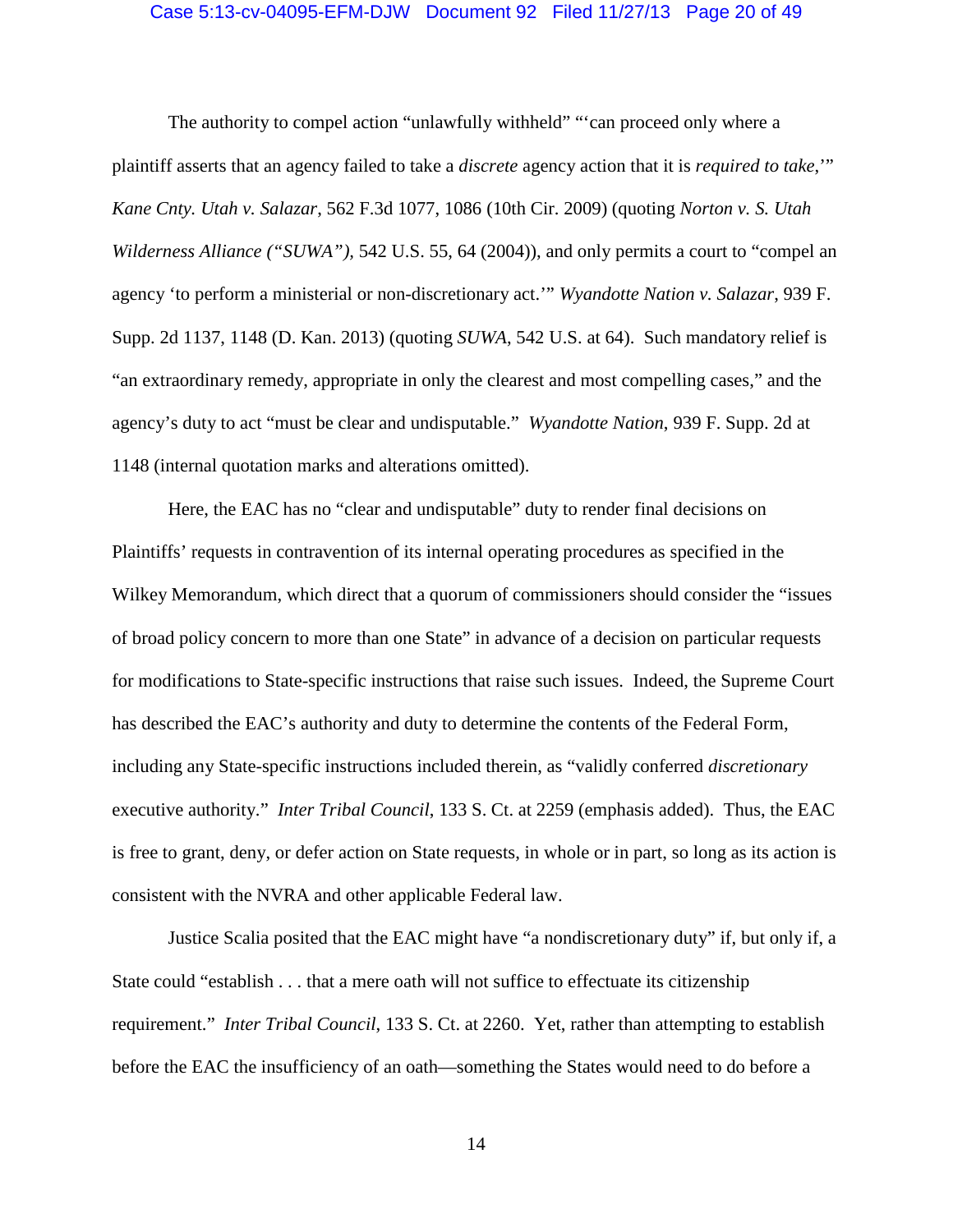### Case 5:13-cv-04095-EFM-DJW Document 92 Filed 11/27/13 Page 21 of 49

reviewing court would be able to weigh their claims—the States repeatedly take the phrase "nondiscretionary duty" out of context and suggest that the Supreme Court has already decided that the EAC has a nondiscretionary duty to grant the States' requests. *See* Pls.' Br. at 1, 4, 7, 11, 12, 15, 18, 20, 21. Plaintiffs are incorrect. The States first bear the burden of establishing before the EAC that the oath is ineffective before any nondiscretionary duty arises. *See, e.g.*, *Inter Tribal Council*, 133 S. Ct. at 2260. But the States presented no such evidence to the EAC. The administrative record in this case—the only record appropriately before this reviewing Court, *see infra* at [18](#page-23-0)[-19—](#page-24-0)contains no evidence regarding any alleged insufficiency of citizenship oaths. (ECF Nos. 79-82) Accordingly, Plaintiffs' assertions that the EAC has a "nondiscretionary duty" to approve their requested changes to the Federal Form are inapt.

Because the EAC's duty to determine what is necessary for inclusion on the Federal Form is ongoing and no particular statutory time frame attaches to it, *see* 42 U.S.C. § 1973gg-7(b), this Court's consideration is more properly limited to whether the EAC's election to defer decisionmaking on Plaintiffs' requests constitutes agency action "unreasonably delayed" within the meaning of 5 U.S.C. § 706(1). *Forest Guardians v. Bobbitt*, 174 F.3d 1178, 1189-90 (10th Cir. 1999). To demonstrate that an action has been "unreasonably delayed" under these circumstances, Plaintiffs must show that the EAC has failed to comply with the APA's general requirement that Federal agencies act "within a reasonable time." *Wyandotte Nation*, 939 F. Supp. 2d at 1150 (quoting 5 U.S.C. § 555(b)). "This inquiry is ultimately governed by a 'rule of reason,' which accounts for the difficulty and complexity of the issue, problems beyond the agency's control, an agency's need to prioritize its own resources, and administrative error." *Id.* at 1151 (citing *Cutler v. Hayes,* 818 F.2d 879, 898-99 (D.C. Cir. 1987)).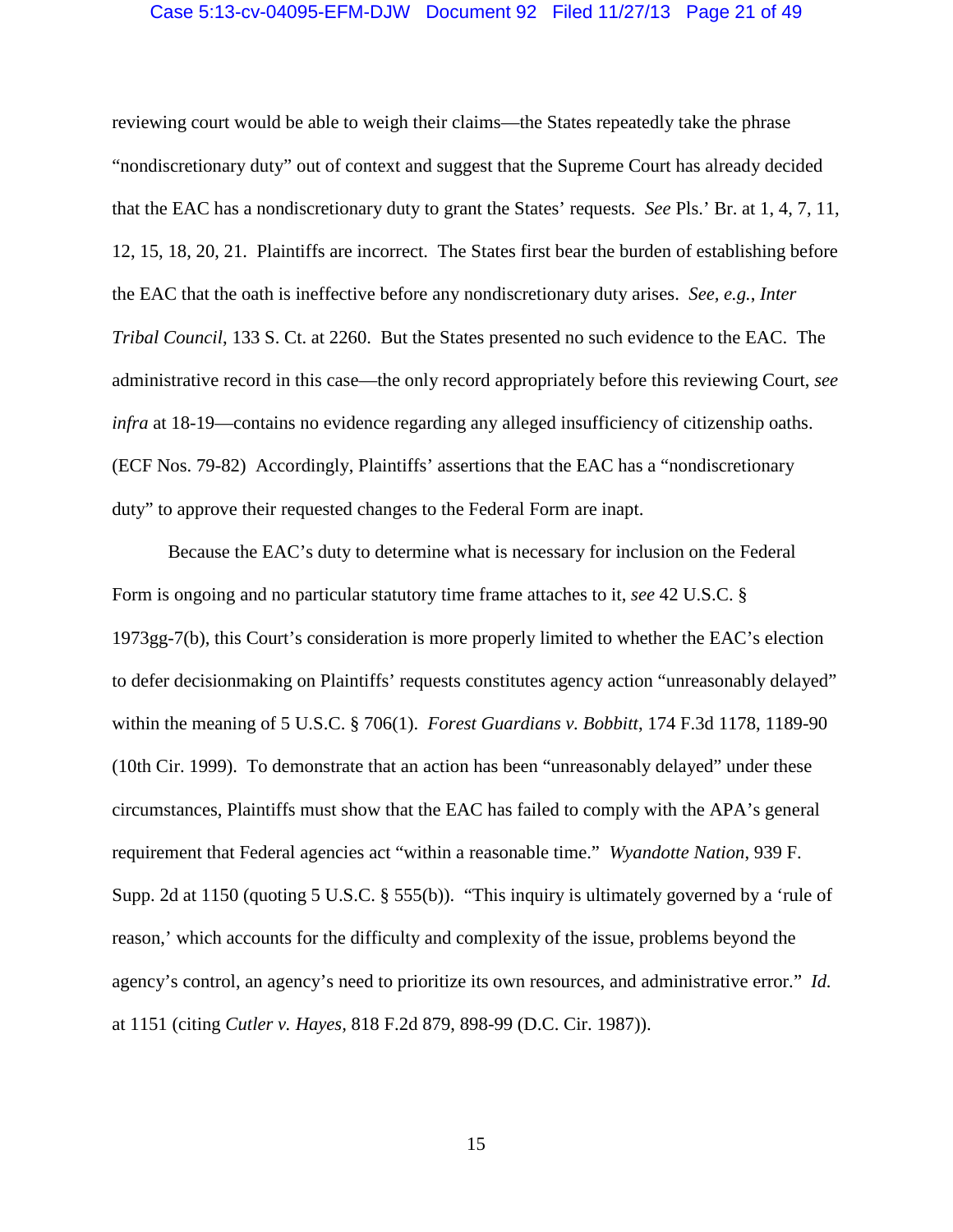#### Case 5:13-cv-04095-EFM-DJW Document 92 Filed 11/27/13 Page 22 of 49

Here, former Executive Director Wilkey determined that it was appropriate and prudent to defer decisionmaking on requests that raise "issues of broad policy concern to more than one State" until such time as a quorum of EAC commissioners was available to consider those broader policy concerns and, if needed, provide additional policy guidance. EAC000049-50. Acting Director Miller has retained the Wilkey Memorandum procedure—thereby signaling her agreement with her predecessor's approach.

The Wilkey Memorandum sets forth an eminently reasonable rationale for deferring decisionmaking on Plaintiffs' requests. It distinguishes between more routine requests, such as address changes and changes that simply conform prior language to existing Federal law, and more complex and difficult requests, like Plaintiffs', which raise broader policy concerns. The Wilkey Memorandum allows the EAC commissioners, who are responsible for determining broader policy questions, the opportunity to consider and weigh in on those questions.

Likewise, the EAC's current lack of a quorum of commissioners is a temporary, though indefinite, state that constitutes a "problem[] beyond the agency's control," *cf. Wyandotte Nation*, 939 F. Supp. 2d at 1151. The uncertain timing of presidential appointments and Senate confirmations is a constant reality for government agencies and officials. History suggests that the EAC will eventually regain a quorum of its commissioners—just as the Consumer Product Safety Commission recently secured its quorum<sup>[8](#page-21-0)</sup> and the Occupational Safety and Health Review Commission got its quorum.<sup>[9](#page-21-1)</sup>

<span id="page-21-0"></span> <sup>8</sup> *See* Christie Grymes Thompson, *Senate Confirms Two New CPSC Commissioners*, AD Law Access (June 28, 2013), http://www.adlawaccess.com/2013/06/articles/senate-confirms-two-new-cpsc-commissioners/ (last accessed Nov. 27, 2013).

<span id="page-21-1"></span><sup>9</sup> *See Attwood confirmed as OSHRC commissioner*, Safety & Health Magazine (Aug. 13, 2013), http://www.safetyandhealthmagazine.com/articles/9087-attwood-confirmed-as-oshrc-commissioner (last accessed Nov. 27, 2013).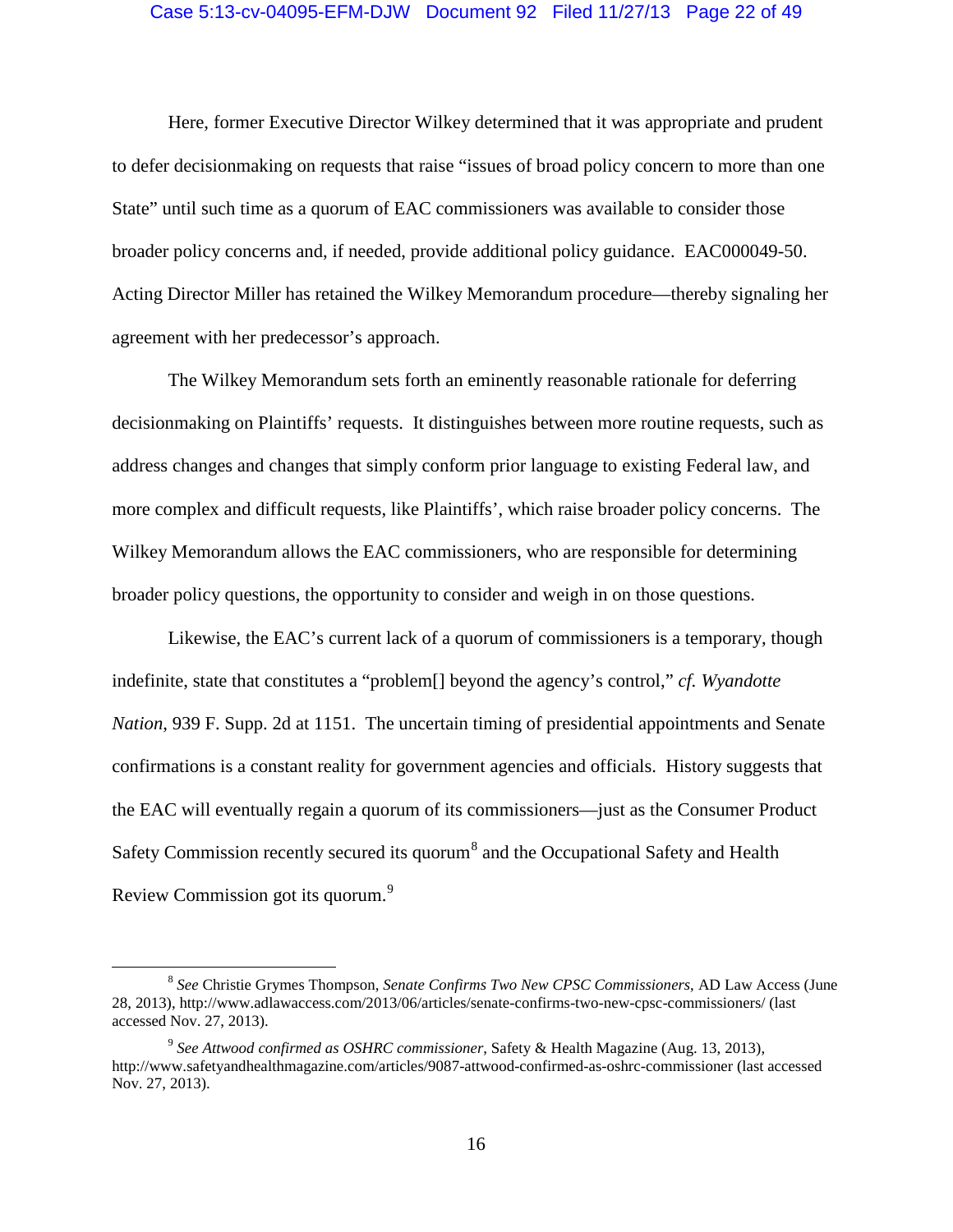### Case 5:13-cv-04095-EFM-DJW Document 92 Filed 11/27/13 Page 23 of 49

If, however, the Court concludes that the EAC has unreasonably delayed its decisionmaking, the sole remedy available under the APA would be an order remanding the matters to the EAC, with instructions to exercise its discretion and render decisions within a reasonable time. [10](#page-22-1) "The reviewing court is not generally empowered to conduct a *de novo* inquiry into the matter being reviewed and to reach its own conclusions based on such an inquiry." *Sierra Club v. Hodel*, 848 F.2d 1068, 1093 (10th Cir. 1988) (internal quotations and citations omitted), *overruled on other grounds, Vill. of Los Ranchos De Albuquerque v. Marsh*, 956 F.2d 970 (10th Cir. 1992); *see also FTC v. Anderson*, 631 F.2d 741, 750 (D.C. Cir. 1979) ("A citizen may be entitled to a court ruling that an agency exercise its discretion even though the court cannot say which way the discretion is to be exercised."); *Wyandotte*, 939 F. Supp. 2d at 1148; *Miccosukee Tribe of Indians of Fla. v. United States*, 574 F. Supp. 2d 1360, 1367 (S.D. Fla 2008) ("[M]andamus jurisdiction is coextensive with the remedies available under the APA where a plaintiff seeks to compel agency action, not to direct the exercise of judgment or discretion."); *Intermodal Technologies, Inc. v. Mineta*, 413 F. Supp. 2d 834, 839-40 (E.D. Mich. 2006) ("[E]ven if the outcome of [agency action] rests within the agency's discretion, the agency can be compelled to exercise its discretion.").

# <span id="page-22-0"></span>**II. EVEN IF THE COURT FINDS THAT THE EAC'S DEFERRALS ARE REVIEWABLE AS FINAL DETERMINATIONS, SUCH DETERMINATIONS WERE WITHIN THE DISCRETION OF THE EAC AND SHOULD BE AFFIRMED.**

Even if the Court finds that the EAC's deferrals are reviewable as final determinations under the APA, such determinations were within the agency's discretion and should be affirmed. Failure to approve Plaintiffs' requests does not interfere with their constitutional authority to

<span id="page-22-1"></span><sup>&</sup>lt;sup>10</sup> Were this Court to enter such an order, the EAC would, of course, comply with it, subject to its right to appeal.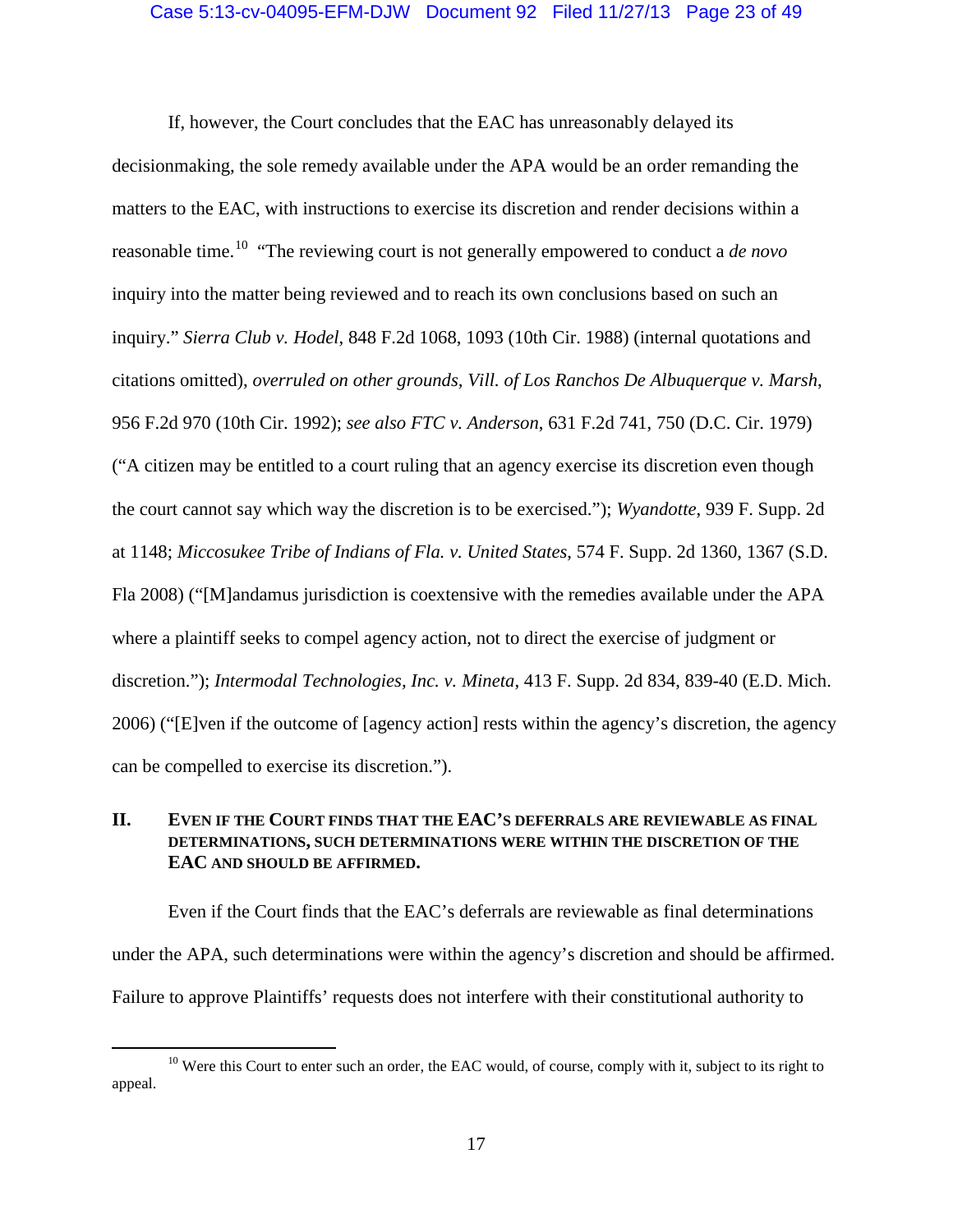#### Case 5:13-cv-04095-EFM-DJW Document 92 Filed 11/27/13 Page 24 of 49

establish and enforce voter qualifications and is not arbitrary and capricious, an abuse of discretion, or inconsistent with the EAC's statutory authority.

# *A. The Court's review is limited to the records before the agency.*

<span id="page-23-0"></span>Because Plaintiffs' claims arise under the APA's judicial review provisions, 5 U.S.C. §§ 701-706; ECF No. 1, Compl.  $\P\P$  80-128,<sup>[11](#page-23-1)</sup> any review of the EAC's deferral of decisions on Plaintiffs' requests must be confined to the administrative records before the EAC.<sup>[12](#page-23-2)</sup> See, e.g., *Bar MK Ranches v. Yuetter*, 994 F.2d 735, 739 (10th Cir. 1993) (citing *Camp v. Pitts*, 411 U.S. 138, 142 (1973) ("[T]he focal point for judicial review [under the APA] should be the administrative record already in existence, not some new record made initially in the reviewing court.")); *Citizens for Alternatives to Radioactive Dumping v. U.S. Dep't of Energy*, 485 F.3d 1091, 1096 (10th Cir. 2007) (hereinafter "*CARD"*); *see also Rempfer v. Sharfstein*, 583 F.3d 860, 865 (D.C. Cir. 2009) (stating that in APA action, "[t]he entire case on review is a question of law, and the complaint, properly read, actually presents no factual allegations, but rather only arguments about the legal conclusion to be drawn about the agency action.") (internal quotations omitted).

"[O]nly in extremely limited circumstances, such as where the agency ignored relevant factors it should have considered or considered factors left out of the formal record," should the Court consider materials outside of the record. *CARD*, 485 F.3d at 1096 (denying request to supplement administrative record) (internal quotation marks omitted); *see also American Min. Congress v. Thomas,* 772 F.2d 617, 626-27 (10th Cir. 1985) (same).

<span id="page-23-2"></span><span id="page-23-1"></span> $11$  Counts I-IV of the Complaint, ECF No. 1, Compl.  $\P\P$  80-114, specifically incorporate the APA. Although Count V of the Complaint purports to raise a separate constitutional claim under the Tenth Amendment, *see id.* ¶¶ 115-28, that claim is already subsumed in Count II of the Complaint, which asks the Court to set aside agency action found to be "contrary to constitutional right, power, privilege, or immunity," *see* 5 U.S.C. § 706(2)(B).

<sup>&</sup>lt;sup>12</sup> The EAC has certified and filed the administrative records with the Court. *See* ECF Nos. 79-82.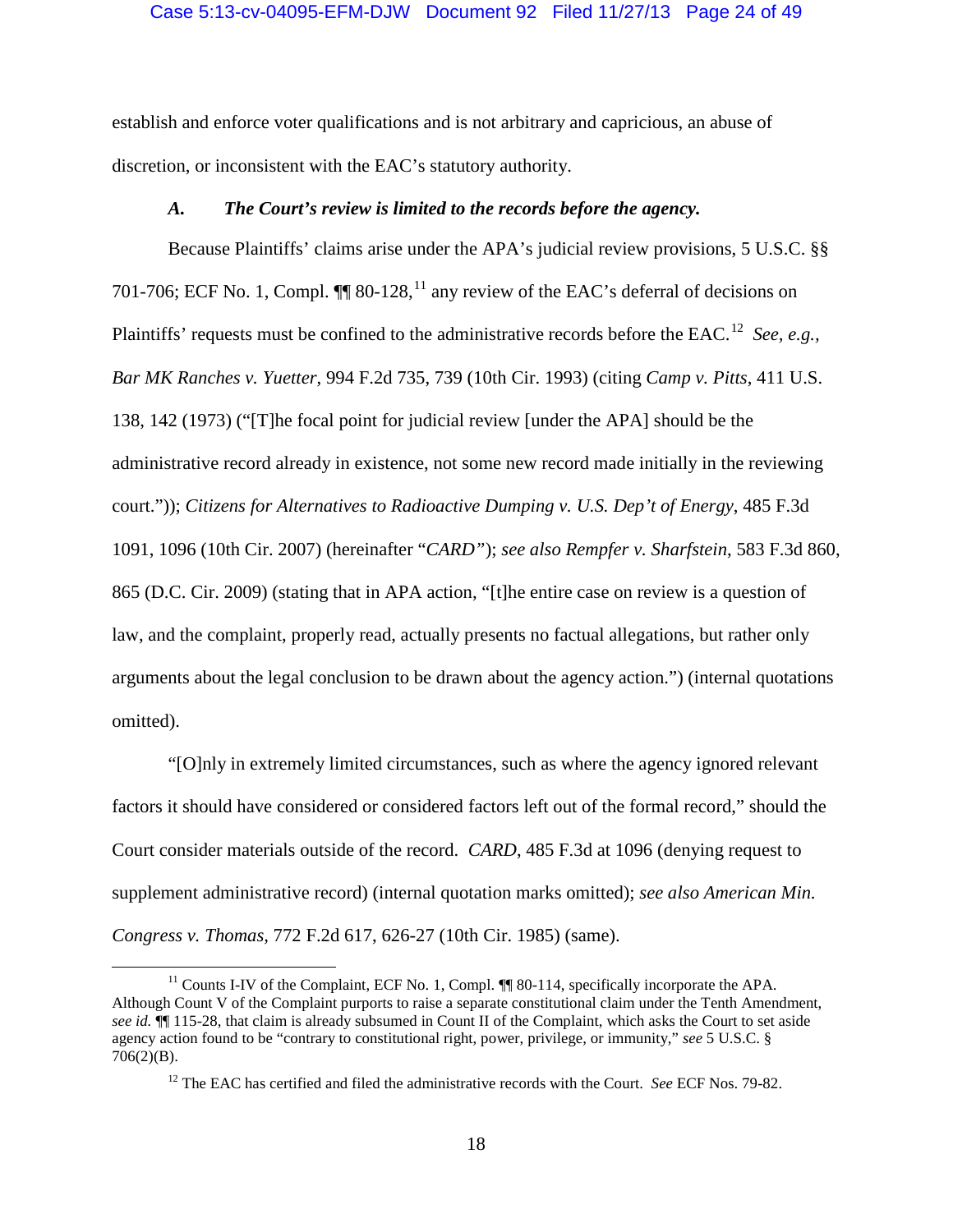#### Case 5:13-cv-04095-EFM-DJW Document 92 Filed 11/27/13 Page 25 of 49

Because no such circumstances exist here, any review on the merits that this Court undertakes should be limited to the administrative records at issue. No evidence supplied through declarations and affidavits, such as those attached to Plaintiffs' preliminary injunction motion, *see* ECF Nos. 19-26, is admissible in a merits proceeding, since such evidence forms no part of the administrative record that was before the agency.

# <span id="page-24-0"></span>*B. The lack of State-specific instructions requiring additional proof of United States citizenship does not interfere with Plaintiffs' constitutional authority to establish and enforce voter qualifications.*

Plaintiffs argue that the EAC has infringed upon Plaintiffs' constitutional right to establish and enforce voter qualifications by failing to accede to their requests to include Statespecific instructions on the Federal Form that would require applicants in Arizona and Kansas to provide additional proof of their United States citizenship as a precondition to registration. This argument, to which Plaintiffs devote nearly a third of their brief, fundamentally misapprehends the crucial distinction between voter qualifications and voter registration procedures. Simply put, while States have exclusive authority to set substantive voter qualifications (subject, of course, to constitutional constraints, *see infra* at n[.13\)](#page-25-0), Congress has the ultimate authority to determine voter registration procedures relating to Federal elections—including making decisions regarding the quantum of information necessary for election officials to determine a voter's eligibility for those elections. *See Ass'n of Cmty. Orgs. for Reform Now v. Miller*, 129 F.3d 833 (6th Cir. 1997) (upholding constitutionality of the NVRA); *Voting Rights Coal. v. Wilson*, 60 F.3d 1411 (9th Cir. 1995), *cert denied*, 516 U.S. 1093 (1996) (same); *Ass'n of Cmty. Orgs. for Reform Now v. Edgar*, 56 F.3d 791 (7th Cir. 1995) (same).

It is undisputed that the Constitution expressly delegates authority to the States to determine the substantive qualifications for their respective voters in Federal elections. U.S.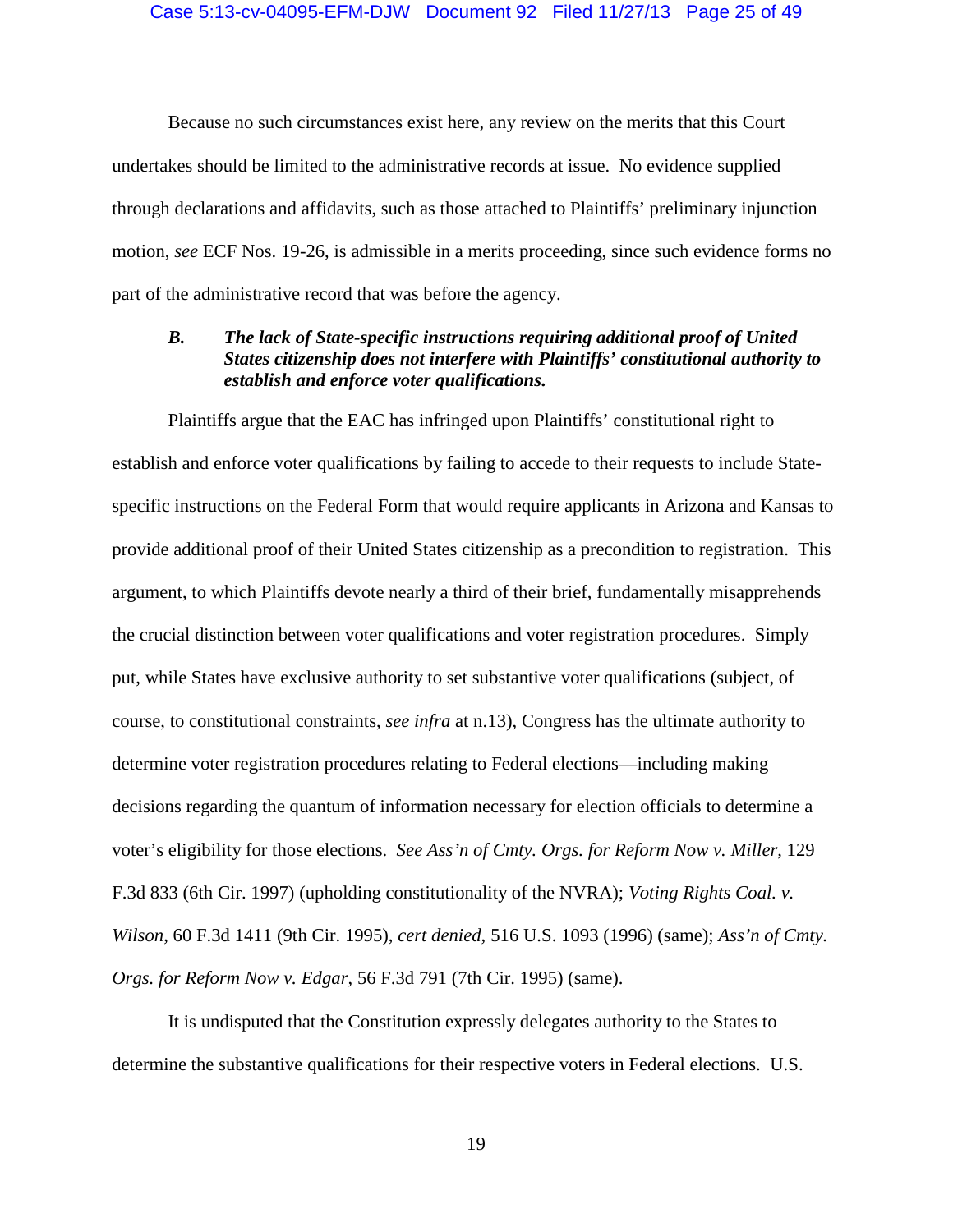<span id="page-25-0"></span>Const. art. I, § 2, cl. 1; U.S. Const. amend. XVII,  $\P 1$ .<sup>[13](#page-25-1)</sup> Pursuant to this express delegation, Arizona and Kansas, like their sister States, require their voters to be United States citizens. Compl. ¶¶ 33, 58; Kan. Const. art. V, § 1; Ariz. Const. art VII, § 2; Ariz. Rev. Stat. §  $16-101(A)(1)$ . Defendants have taken no action to prevent Plaintiffs from establishing citizenship as a substantive eligibility criterion. In fact, EAC regulations explicitly recognize that United States citizenship is a "universal eligibility requirement" and, as such (and as required by the NVRA), it must be listed on the Federal Form. *See* 11 C.F.R. § 9428.4(b)(1).

Just as the States have ultimate Constitutional authority to determine the substantive voter qualifications for voters in Federal elections, Congress has the ultimate authority, under the Elections Clause, to determine the voter registration procedures relating to Federal elections nationwide and to override any State regulations regarding the "times, places, and manner of holding elections" for Federal office, including voter registration. U.S. Const. art. I, § 4, cl. 1; *Inter Tribal Council*, 133 S. Ct. at 2253-54; *Smiley*, 285 U.S. at 366. [14](#page-25-2) "'Times, Places, and Manner'. . . are 'comprehensive words,' which 'embrace authority to provide a complete code for congressional elections,' including, as relevant here . . . , regulations relating to 'registration.'" *Inter Tribal Council*, 133 S. Ct. at 2253 (quoting *Smiley*, 285 U.S. at 366).

<span id="page-25-1"></span> $<sup>13</sup>$  Such qualifications, however, may not violate other provisions of the Constitution, such as by</sup> discriminating against United States citizens on the basis of their race, color, previous condition of servitude, sex, or age over 18 years. U.S. Const. amends. XIV, XV, XIX, XXVI.

<span id="page-25-2"></span><sup>&</sup>lt;sup>14</sup> Plaintiffs' statement that "the States possess the sole authority to determine the *manner* by which their voter qualification laws are enforced," Pls.' Br. at 9 (original emphasis altered), is contradicted by the plain text of the Elections Clause, which gives Congress the power to "make or alter" any State regulations regarding the "times, places, and *manner*" of holding Federal elections, including any regulations relating to voter registration. Plaintiffs erroneously rely on *U.S. Term Limits Inc. v. Thomas*, 514 U.S. 779, 834 (1995), to support their argument. That case did not present, nor did the Court address, the issue of Congress's authority to "make or alter" any State laws as they relate to Federal elections. Rather, that case overturned an Arkansas law that sought to impose additional term limit requirements on the eligibility qualifications for that State's congressional candidates, when the Constitution contained no such requirements. The Court correctly noted that States were "entitled to adopt generally applicable and evenhanded restrictions that protect the integrity and reliability of the [Federal] electoral process itself," *id.*, but did not suggest that Congress lacked the power to "make or alter" such laws.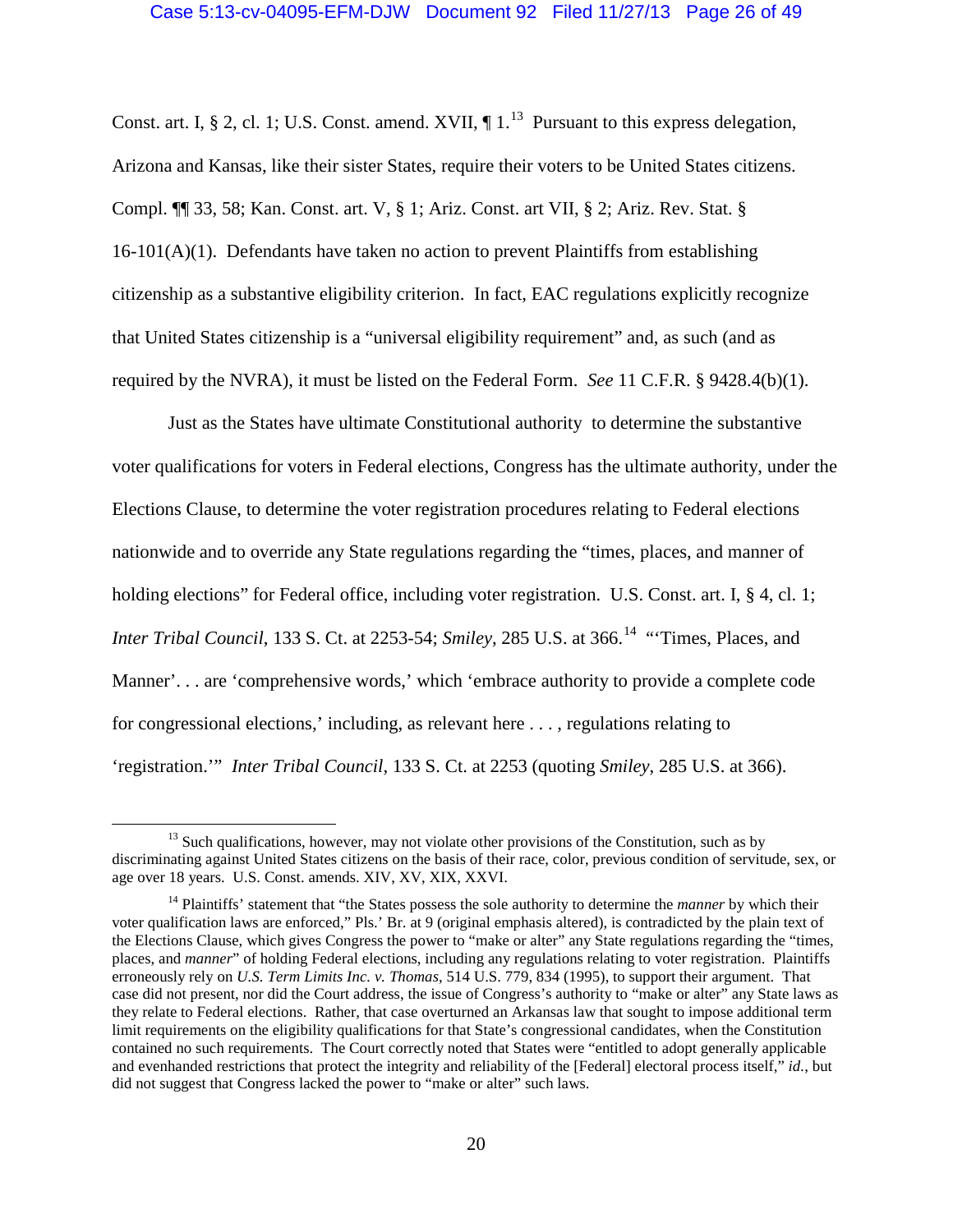# **1. The EAC's regulation of the content of the Federal Form derives from Congress's power to regulate the Federal voter registration process.**

<span id="page-26-0"></span>Congress enacted the NVRA pursuant to its authority under the Elections Clause. *See id.* at 2251-53. Under Section 9 of the NVRA, Congress charged the EAC with developing, in consultation with State chief election officials, a Federal Form that could be used nationwide to register voters in Federal elections. 42 U.S.C. § 1973gg-7(a)(2). States are required to "accept and use" the Federal Form, *id.* § 1973gg-4(a)(1), and may not require applicants "to submit information beyond that required by the form itself," *Inter Tribal Council*, 133 S. Ct. at 2260; *see also* 42 U.S.C. § 1973gg-7(b)(1).

Congress mandated that the Federal Form include certain specific information, including: "a statement that—(A) specifies each eligibility requirement *(including citizenship)*; (B) contains an attestation that the applicant meets each such requirement; and (C) requires the signature of the applicant under penalty of perjury." 42 U.S.C. § 1973gg-7(b)(2) (emphasis added). Congress also required that the Federal Form state the "penalties provided by law for submission of a false voter registration application." *Id.* §§ 1973gg-6(a)(5)(B); 1973gg-7(b)(4)(i). Congress further stated that the Federal Form "may require *only* such…information…as is necessary to enable the appropriate State election official to assess the eligibility of the applicant and to administer voter registration and other parts of the election process." *Id.* § 1973gg-7(b)(1) (emphasis added).

Although Congress provided that the EAC must consult with the country's chief State election officials in the development of the Federal Form, it is the EAC that ultimately has the responsibility and discretionary authority to determine the Federal Form's contents, to prescribe necessary regulations relating to the Federal Form, and to "provide information to the States with respect to the responsibilities of the States under [the NVRA]." *Id.* § 1973gg-7(a). In particular,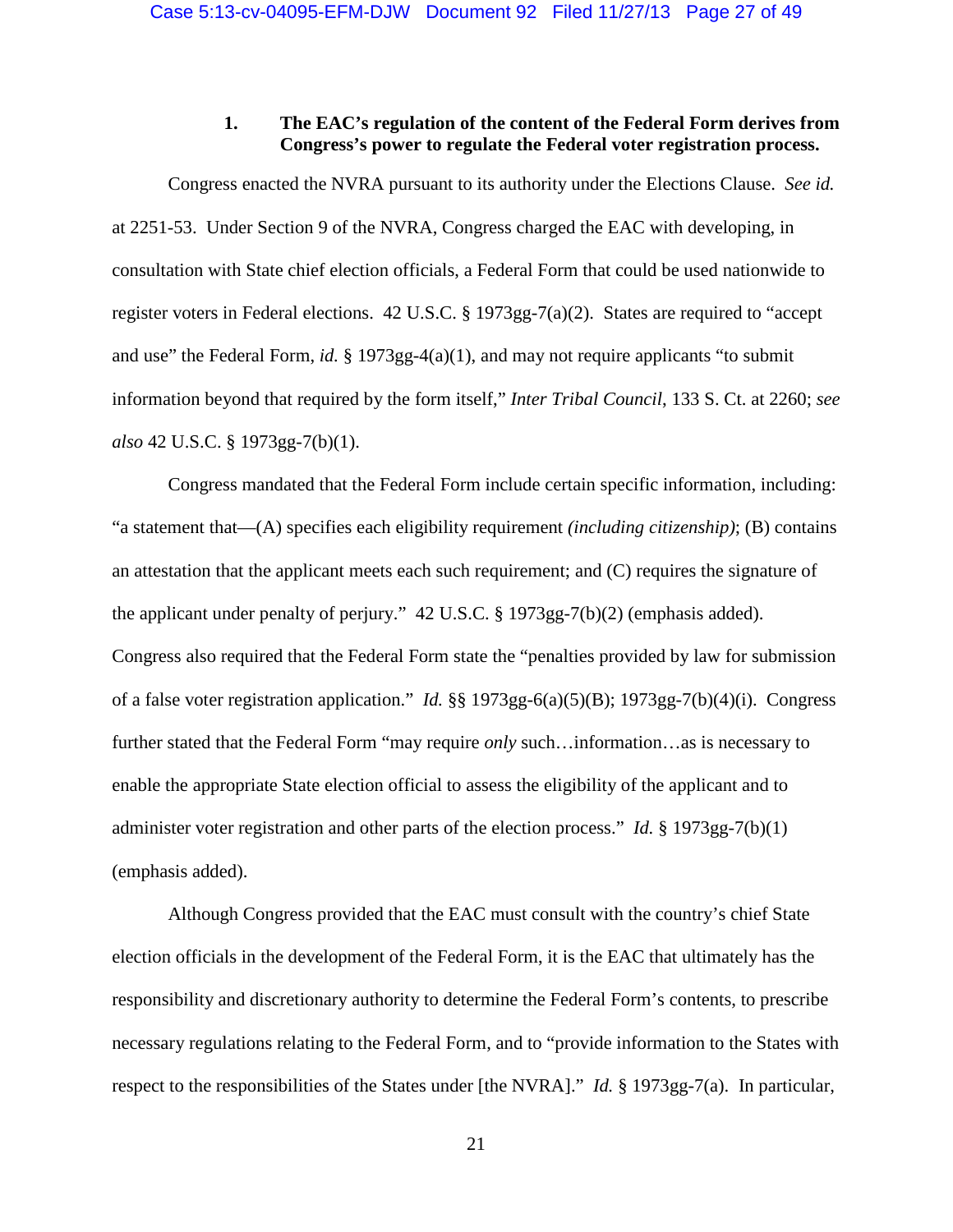### Case 5:13-cv-04095-EFM-DJW Document 92 Filed 11/27/13 Page 28 of 49

the EAC determines the quantum of "information…necessary to enable the appropriate State election official to assess the eligibility of the applicant" and ensures that the Federal Form's contents are limited to such information. *Id.* § 1973gg-7(b)(1); *see also Inter Tribal Council*, 133 S. Ct. at 2259 (concluding that the United States' interpretation of § 9(b)(1) of the NVRA to mean that "the EAC '*shall require* information that's necessary, but may only require that information'" is a proper exercise of "validly conferred discretionary executive authority") (emphasis in original).

Importantly, "while the NVRA forbids States to demand that an applicant submit additional information beyond that required by the Federal Form, it does not preclude States from 'deny[ing] registration based on information in their possession establishing the applicant's ineligibility.'" *Inter Tribal Council*, 133 S. Ct. at 2257. The Act "clearly contemplates that not every submitted Federal Form will result in registration," and it leaves the task of determining an applicant's eligibility to State and local election officials, in accordance with Federal law and any State law that is not otherwise preempted. *Id.* Indeed, as discussed *infra* at p. [38,](#page-43-0) States have a variety of alternate means to enforce their voter qualifications, including the qualification of United States citizenship. Therefore, the EAC's failure to require additional documentary proof of citizenship beyond that required by the Federal Form does not "preclude[] a State from obtaining the information necessary to enforce its voter qualifications." *Id.* at 2258-59. Additionally, as previously explained, Plaintiffs provided no evidence to the EAC that would establish that they were precluded from obtaining such information. *Cf.* EAC000034-35, 44-46, 99, 103, 112-13.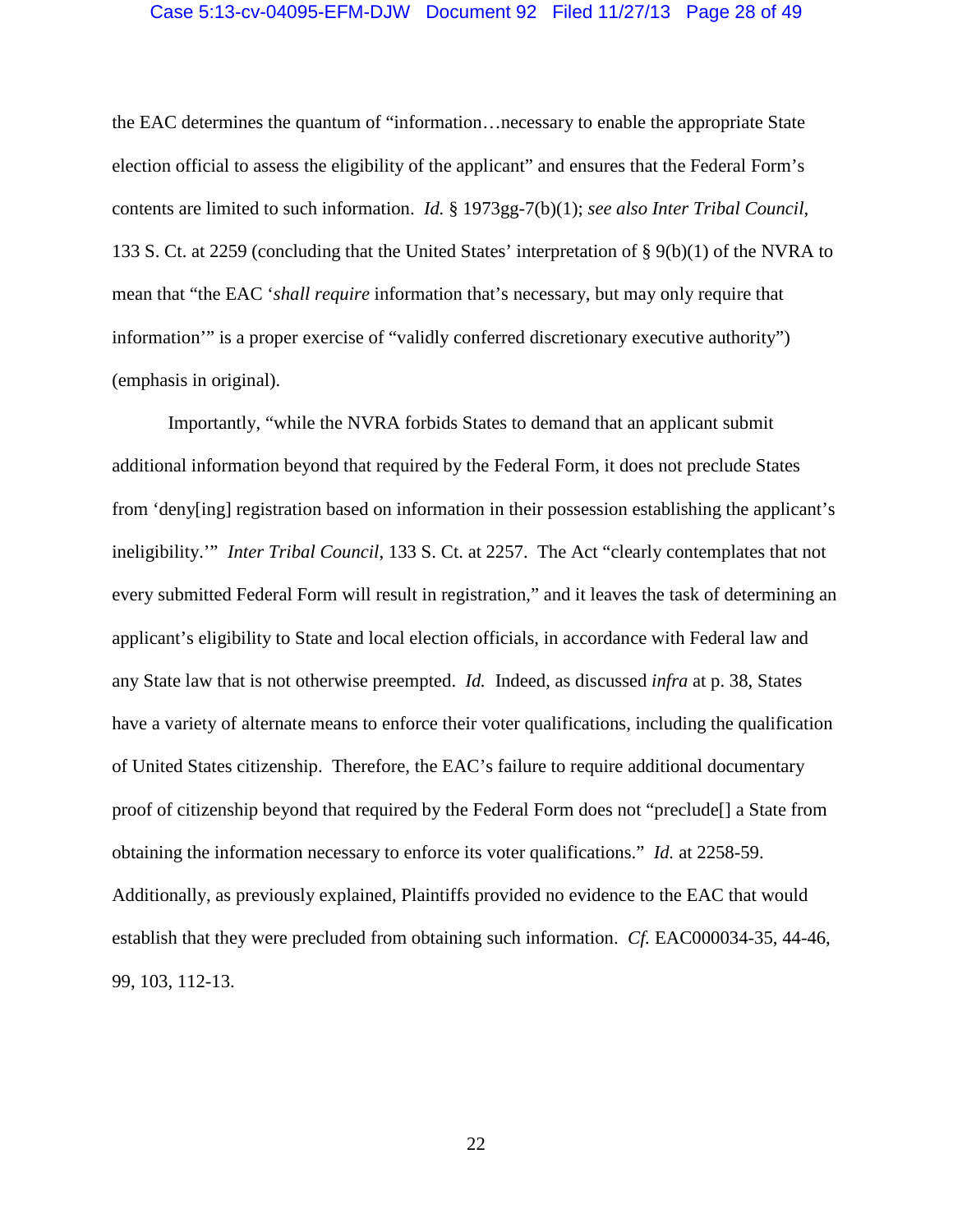# **2. Plaintiffs have no authority under the Tenth Amendment to regulate any aspect of the Federal elections process.**

<span id="page-28-0"></span>Plaintiffs' reliance on the Tenth Amendment and the concept of residual sovereignty, *see* Pls.' Br. at 10-11, is misplaced insofar as it concerns the Federal elections process. The Tenth Amendment provides, "The powers not delegated to the United States by the Constitution, nor prohibited by it to the States, are reserved to the States respectively, or to the people." U.S. Const. amend. X. However, the Tenth Amendment concerns only those sovereign powers that States possessed prior to entering into the Union. Of course, "the states can exercise no powers whatsoever, which exclusively spring out of the existence of the national government, which the constitution does not delegate to them. . . . No state can say, that it has reserved, what it never possessed." *U.S. Term Limits*, 514 U.S. at 802 (internal quotation marks omitted). States had no authority prior to entering the Union to regulate Federal elections, since Federal elections arose from the Constitution itself. *Cook v. Gralike*, 531 U.S. 510, 522 (2001). [15](#page-28-2)

# **3. The EAC, not the States, has the discretion to determine the contents of the Federal Form and the quantum of information necessary to enable election officials to administer the Federal voter registration and elections process.**

<span id="page-28-3"></span><span id="page-28-1"></span>Plaintiffs misconstrue *Inter Tribal Council* to argue that the NVRA imposes upon the EAC a "nondiscretionary duty" to include on the Federal Form any State-specific instructions that the States deem necessary to determine voter eligibility. *See* Pls.' Br. at 11-15. In fact, just the opposite is true. After consulting with the country's chief elections officials, the EAC retains full discretion to determine the contents of the Federal Form, to promulgate regulations relating

<span id="page-28-2"></span> <sup>15</sup> The provisions that Plaintiffs quote from *Shelby County v. Holder*, 133 S. Ct. 2612, 2623 (2013), *see* Pls.' Br. at 11, do not conflict with the Court's prior statements in *U.S. Term Limits* and *Cook*. Indeed, the Court in *Shelby County* cited its recent *Inter Tribal Council* decision for the principle that "the Federal Government retains significant control over federal elections." *Shelby Cnty.*, 133 S. Ct. at 2623. The Tenth Amendment rights to which the Court refers in *Shelby County* relate to States' ability to regulate their own elections, and States' general ability to enact laws without prior approval from the Federal government (absent circumstances such as those that necessitated the enactment of Section 5 of the Voting Rights Act).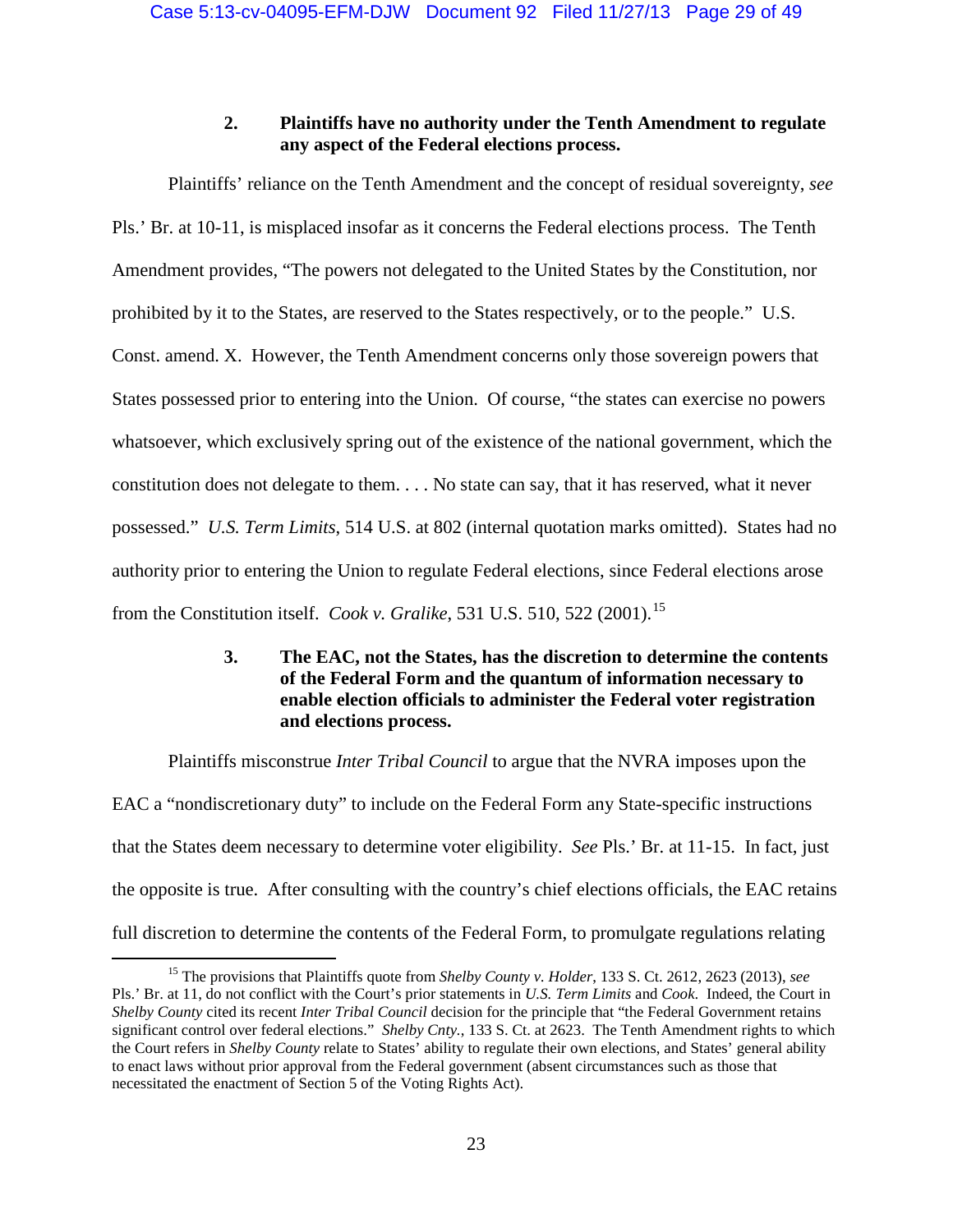#### Case 5:13-cv-04095-EFM-DJW Document 92 Filed 11/27/13 Page 30 of 49

thereto, and decide whether proposed State instructions are consistent with NVRA requirements. 42 U.S.C. § 1973gg-7(a). Indeed, the *Inter Tribal Council* opinion itself refers to the EAC's authority to determine the contents of the Federal Form as "validly conferred *discretionary* executive authority." 133 S. Ct. at 2259 (emphasis added).

Plaintiffs also mix apples and oranges by contending that the EAC's exercise of discretion to determine the "information…necessary to enable the appropriate State election official to assess the eligibility of the applicant and to administer voter registration and the other parts of the [Federal] election process," 42 U.S.C. § 1973gg-7(b)(1), is akin to the preclearance procedure under Section 5 of the Voting Rights Act, *id.* § 1973c, whereby certain jurisdictions were required to obtain approval from the Attorney General or a three-judge district court in the District of Columbia before they could implement changes to their voting laws. *See* Pls.' Br. at 12-15. Here again, Plaintiffs get it backwards. Unlike a State law that was subject to the Section 5 preclearance requirements, the Federal Form is a creation of Congress, not the States. It was created to assist with the registration of voters in Federal elections, which arise out of the United States Constitution and which the Constitution gives Congress the ultimate authority to regulate. Through the NVRA, Congress delegated to the EAC the discretionary authority to regulate the content of the Federal Form, and instructed the EAC to consult with State chief election officials in developing the form. "Consultation" with State election officials does not impose a mandatory duty to incorporate every suggestion made by any election official. Rather, consultation with the nation's election officials is designed to facilitate the EAC's responsible exercise of its discretion to develop the contents of the Federal Form.<sup>[16](#page-29-0)</sup>

<span id="page-29-0"></span><sup>&</sup>lt;sup>16</sup> Indeed, the final rules resulting in the original promulgation of the Federal Form rules by the Federal Election Commission show many examples where States request inclusion of certain information on the Federal Form, but the FEC declined to include such information. *See* NVRA Final Rule Notice, 59 Fed. Reg. 32,311 (June  $(Cont<sup>1</sup>d...)$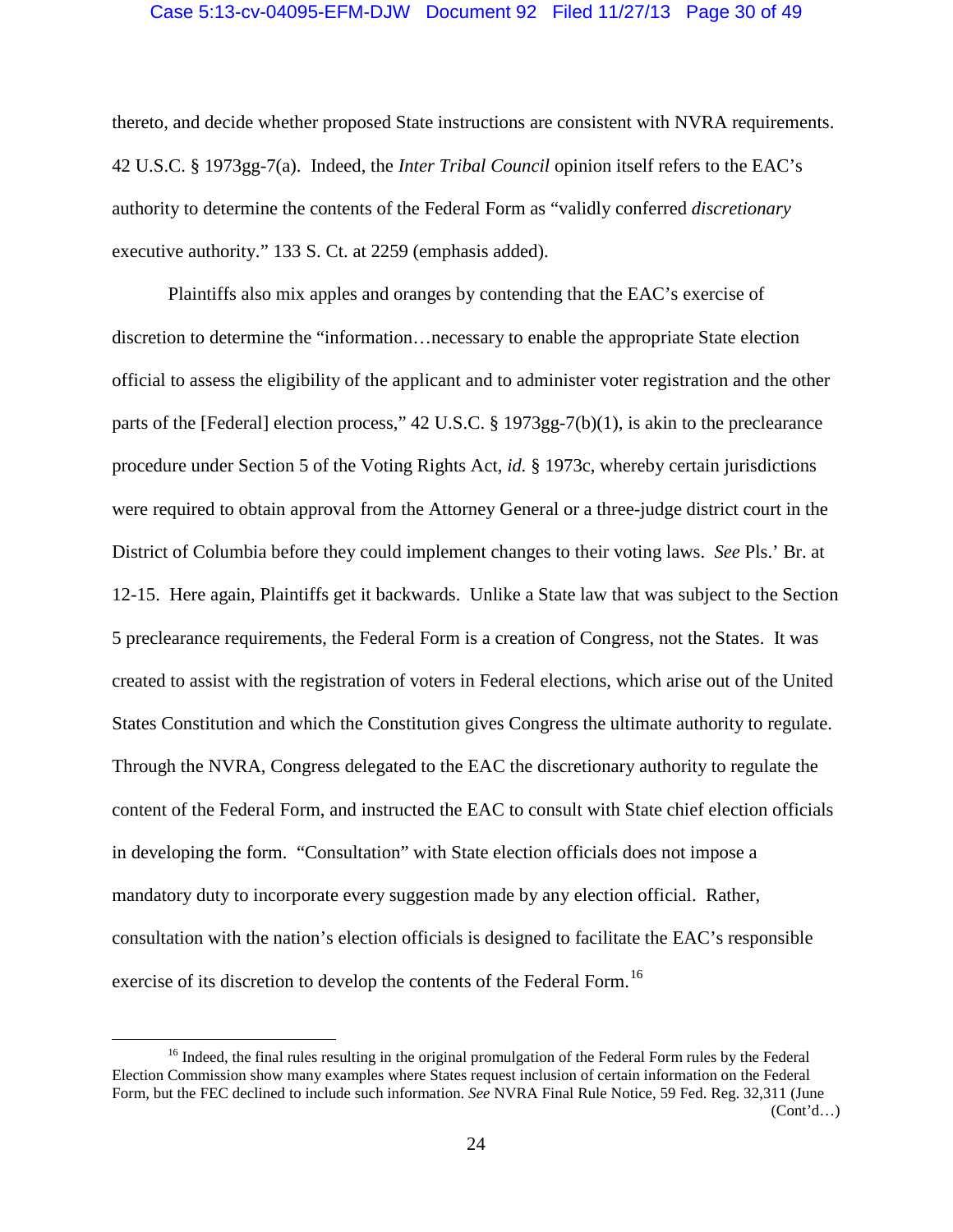### Case 5:13-cv-04095-EFM-DJW Document 92 Filed 11/27/13 Page 31 of 49

Because Congress mandated that the Federal Form contain *only* the "information . . . necessary to enable the appropriate State election official to assess the eligibility of the applicant and to administer" the Federal voter registration and election process, the EAC must make a determination as to exactly what information that is. To make that determination, the EAC must exercise discretion—particularly where, as here, different States advance different standards of proof regarding the same eligibility criterion, United States citizenship.

In recent years, Kansas and Arizona have modified their State voter registration procedures to require a heightened standard of proof of an applicant's United States citizenship as a precondition to registration. This heightened proof standard differs from the vast majority of States (and from Arizona's and Kansas's previous practices), which require an attestation under oath and under penalty of perjury that the applicant meets that State's citizenship qualification and every other eligibility criterion. To decide what ultimately is included on the Federal Form, the EAC must determine what information is necessary for *Federal* election and registration purposes, to enable election officials to assess an applicant's eligibility as it relates to citizenship.

In making such determinations, the EAC has been guided in part by the NVRA's legislative history. When considering the NVRA, Congress deliberated about—but ultimately rejected—language allowing States to require "presentation of documentary evidence of the citizenship of an applicant for voter registration." *See* H.R. Rep. No. 103-66, at 23 (1993) (Conf. Rep.). In rejecting the Senate version of the NVRA bill that included this language, the conference committee determined that such a requirement was "*not necessary* or consistent with

 $\overline{a}$ 

<sup>23, 1994)</sup> ("The issue of U.S. citizenship is addressed within the oath required by the Act and signed by the applicant under penalty of perjury. To further emphasize this prerequisite to the applicant, the words "For U.S. Citizens Only" will appear in prominent type on the front cover of the national mail voter registration form.") .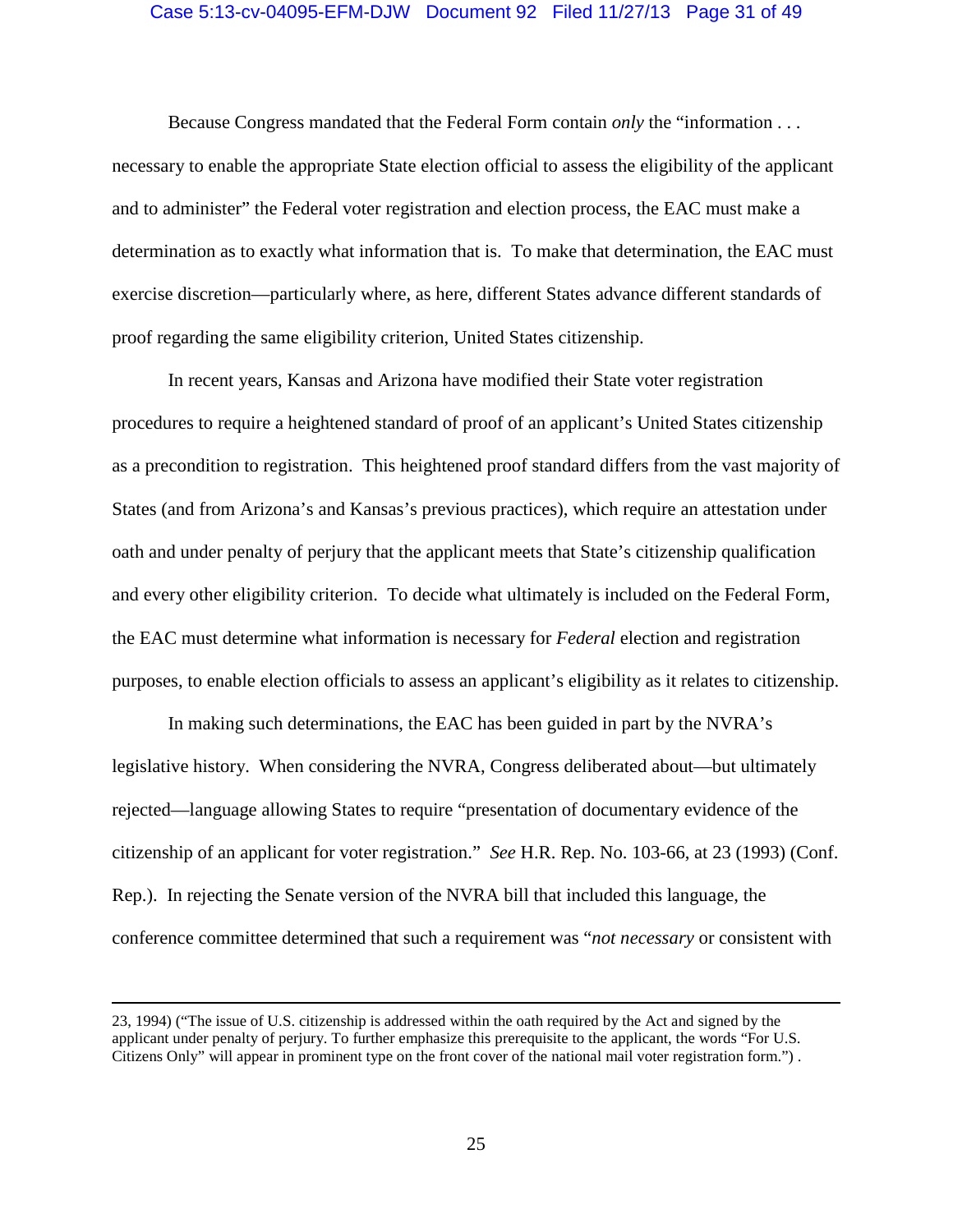### Case 5:13-cv-04095-EFM-DJW Document 92 Filed 11/27/13 Page 32 of 49

the purposes of this Act," could "permit registration requirements that could effectively eliminate, or seriously interfere with, the mail registration program of the Act," and "could also adversely affect the administration of the other registration programs…." *Id.* (emphasis added). Given Congress's emphatic rejection of the very requirement that Arizona and Kansas sought to add to the Federal Form's State-specific instructions, the EAC's failure to grant Plaintiffs' requests is entirely reasonable. *See, e.g., Hamdan v. Rumsfeld*, 548 U.S. 557, 579-80 (2006) ("Congress' rejection of the very language that would have achieved the result the [Plaintiffs] urge[] here weighs heavily against the [Plaintiffs'] interpretation.").

# **4. Plaintiffs have presented no evidence to the EAC that changes to the State-specific instructions are necessary to enforce their voter qualifications.**

<span id="page-31-0"></span>As discussed above, the Supreme Court's decision in *Inter Tribal Council* indicates that in order to compel the EAC to grant their requested changes, Arizona and Kansas would need to establish that those changes are necessary to enable them to enforce their citizenship requirements. 133 S. Ct. at 2260. However, when Plaintiffs submitted their requests to the EAC for changes to the State-specific instructions, they presented no such evidence. Rather, they advanced the theory that a sworn statement such as that required by the Federal Form attesting to an applicant's citizenship is "virtually meaningless" and "not proof at all." EAC000045; Pls.' Br. at 23. This theory is quite novel, given the long history in Federal law of using sworn statements as evidence*, see, e.g.*, U.S. Const. art. III, § 3 (requiring the testimony of two witnesses to convict for treason); 3 Wigmore on Evidence § 1831 (1904) (perjury penalty "is a real and powerful security for truth-telling"). Plaintiffs' theory is based only on a fragmentary remark made by a single Supreme Court justice during a lively exchange at oral argument in *Inter Tribal Council.* However, a brief remark by a justice at an oral argument is not law, and often is not even a reliable indicator of a justice's views on a legal matter. *See, e.g.*, *Q&A with*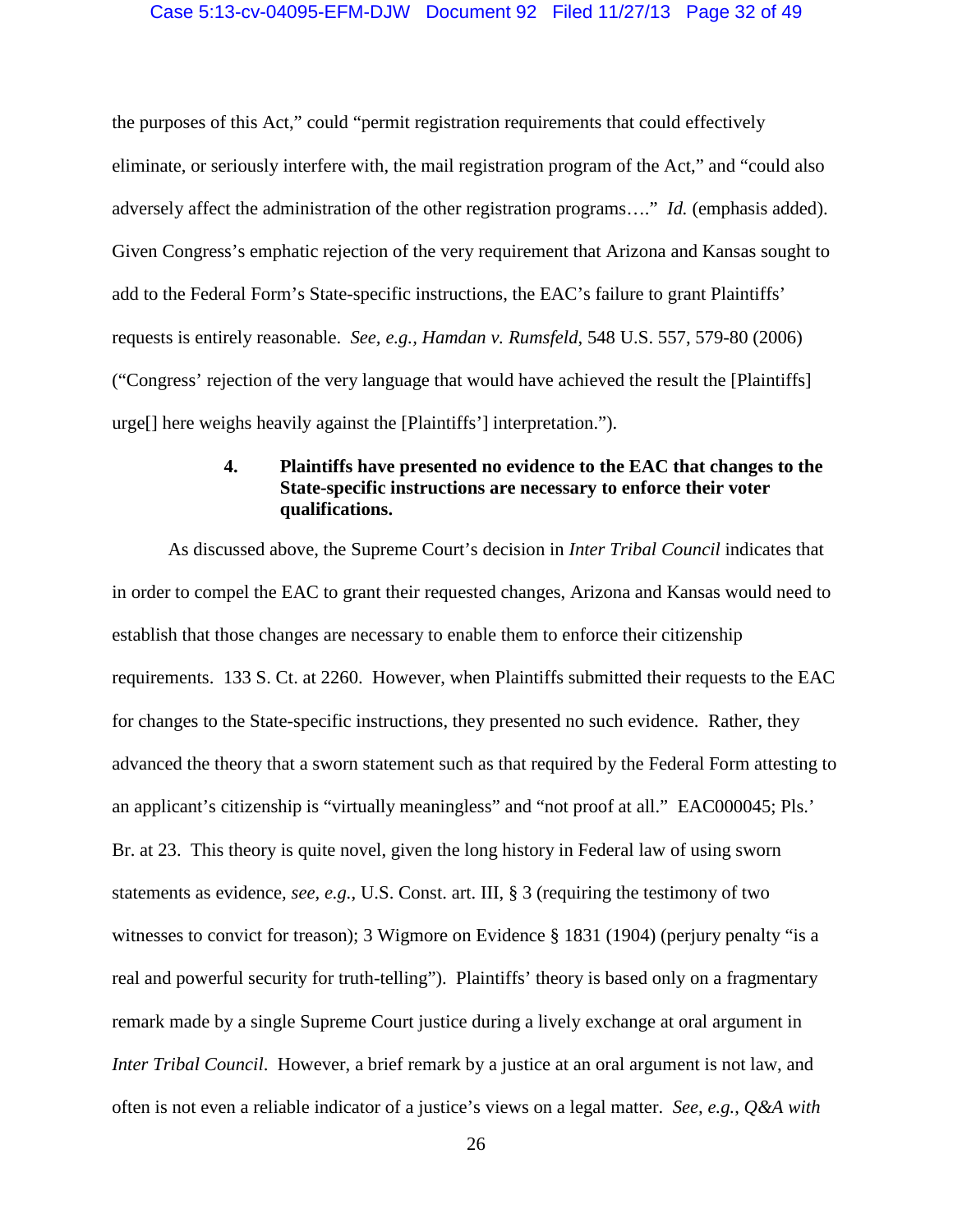### Case 5:13-cv-04095-EFM-DJW Document 92 Filed 11/27/13 Page 33 of 49

*Justice Antonin Scalia*, at 20:05 (C-SPAN Jul. 19, 2012), *available at* http://www.cspanvideo.org/program/Antonin ("Judges ought to express their views on the law in their opinions."). Indeed, when Justice Scalia, who made the remark on which Plaintiffs rest their argument, later wrote the Court's opinion in *Inter Tribal Council*, he chose not to include any reference whatsoever to the notion that sworn statements are "not proof at all." This is no surprise, and neither is it surprising that Plaintiffs are unable to cite any other authority for their theory.

A written statement made under penalty of perjury is considered reliable evidence for many purposes. *See, e.g.*, Fed. R. Civ. P. 56(c)(1)(A) (permitting parties in civil cases to cite written affidavits or declarations in support of an assertion that a fact is not in genuine dispute); *United States v. Reed*, 719 F.3d 369, 374 (5th Cir. 2013) (criminal defendant's affidavit "constitutes competent evidence sufficient, if believed, to establish" facts in support of his ineffective assistance of counsel claim); *United States v. Haymond*, 672 F.3d 948, 959 (10th Cir. 2012) (FBI agent's affidavit provided sufficient evidence of probable cause to search criminal defendant's home); *Siddiqui v. Holder*, 670 F.3d 736, 742 -743 (7th Cir. 2012) (amnesty applicant may satisfy his burden of proof by submitting credible affidavits sufficient to establish the facts at issue); 26 U.S.C. § 6065 (requiring any tax return, declaration, statement, or other document required under Federal internal revenue laws or regulations to be made under penalty of perjury). Even the evidence advanced by the Plaintiffs here to support their case for a merits determination, as well as a preliminary injunction, is in the form of sworn declarations. Thus, Plaintiffs are in the odd posture of asking this Court to enter judgment based upon the presumptive truthfulness of their sworn oaths while simultaneously arguing that such oaths are in fact "virtually meaningless." Plaintiffs cannot have it both ways.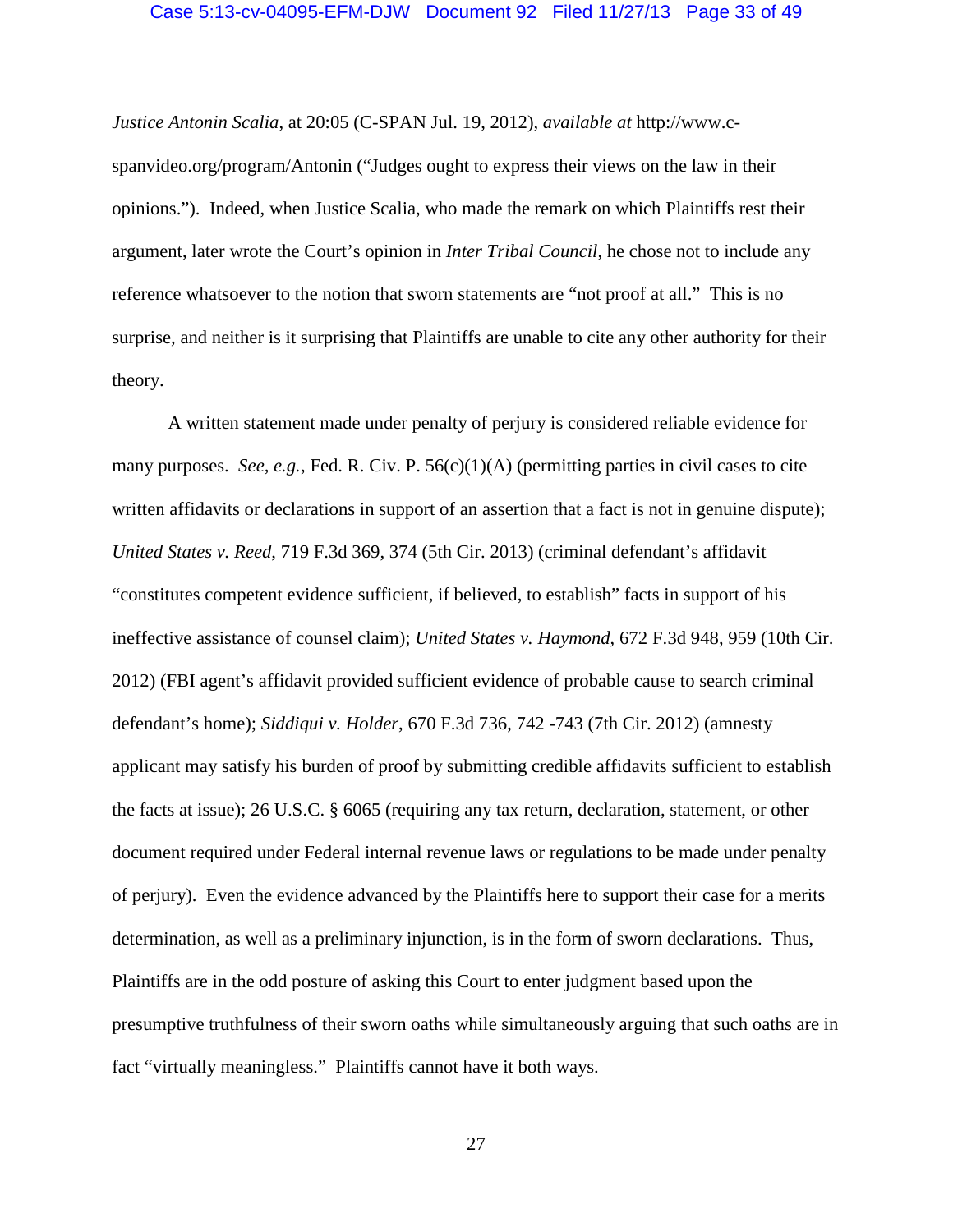### Case 5:13-cv-04095-EFM-DJW Document 92 Filed 11/27/13 Page 34 of 49

No evidence suggests that the threat of potential fines, imprisonment, or deportation that is explicitly set out on the Federal Form, *see* Compl. Ex. 1, Federal Form, at 4, is not a powerful or effective deterrent against voter registration fraud.<sup>[17](#page-33-0)</sup> As Arizona has previously recognized, the benefit to a non-citizen of fraudulently registering to vote is distinctly less tangible than the loss of access to his or her home, job, and family that would come with deportation. *See* Letter from Office of the Secretary of State of Arizona, July 18, 2001, Joint Appendix at 165-66, *Inter Tribal Council*, 133 S. Ct. 2247 (No. 12-71), 2012 U.S. S. Ct. Briefs LEXIS 5184 ("It is generally believed that the strong desire to remain in the United States and fear of deportation outweigh the desire to deliberately register to vote before obtaining citizenship. Those who are in the country illegally are especially fearful of registering their names and addresses with a government agency for fear of detection and deportation.").

Instead of holding that an attestation under penalty of perjury is virtually meaningless, the Supreme Court made clear in *Inter Tribal Council* that to compel the EAC to add the State's requested instruction to the Federal From, Arizona would need to establish that a sworn statement alone "will not suffice to effectuate its citizenship requirement," 133 S. Ct. at 2260, and that the lack of the requested instruction would "preclude . . . [the] State from obtaining the information *necessary* to enforce its voter qualifications," *id.* at 2259 (emphasis added). [18](#page-33-1) Plaintiffs have not come close to bearing this heavy burden.

<span id="page-33-2"></span><span id="page-33-0"></span><sup>&</sup>lt;sup>17</sup> The Federal Form prominently warns: "The information I have provided is true to the best of my knowledge under penalty of perjury. If I have provided false information, I may be fined, imprisoned, or (if not a U.S. citizen) deported from or refused entry to the United States." As the Federal Form suggests, a number of Federal criminal statutes potentially apply to false claims of citizenship in registering and voting. *See, e.g.,* 18 U.S.C. §§ 611, 911, 1015(f); 42 U.S.C. § 1973gg-10(2). Evidence that non-citizens are registering and voting can be investigated by the FBI and where violations are found, they can be prosecuted by the Department of Justice.

<span id="page-33-1"></span> $18$  Furthermore, Federal law already requires that election agencies and driver licensing agencies share database information relevant to voter registration, which provides Plaintiffs with a potential means of seeking to check the citizenship status of applicants who submit the Federal Form. *See* 42 U.S.C. § 15483(a)(5)(B). In addition, several counties in Arizona have contracted with the Department of Homeland Security as one potential  $(Cont<sup>2</sup>d...)$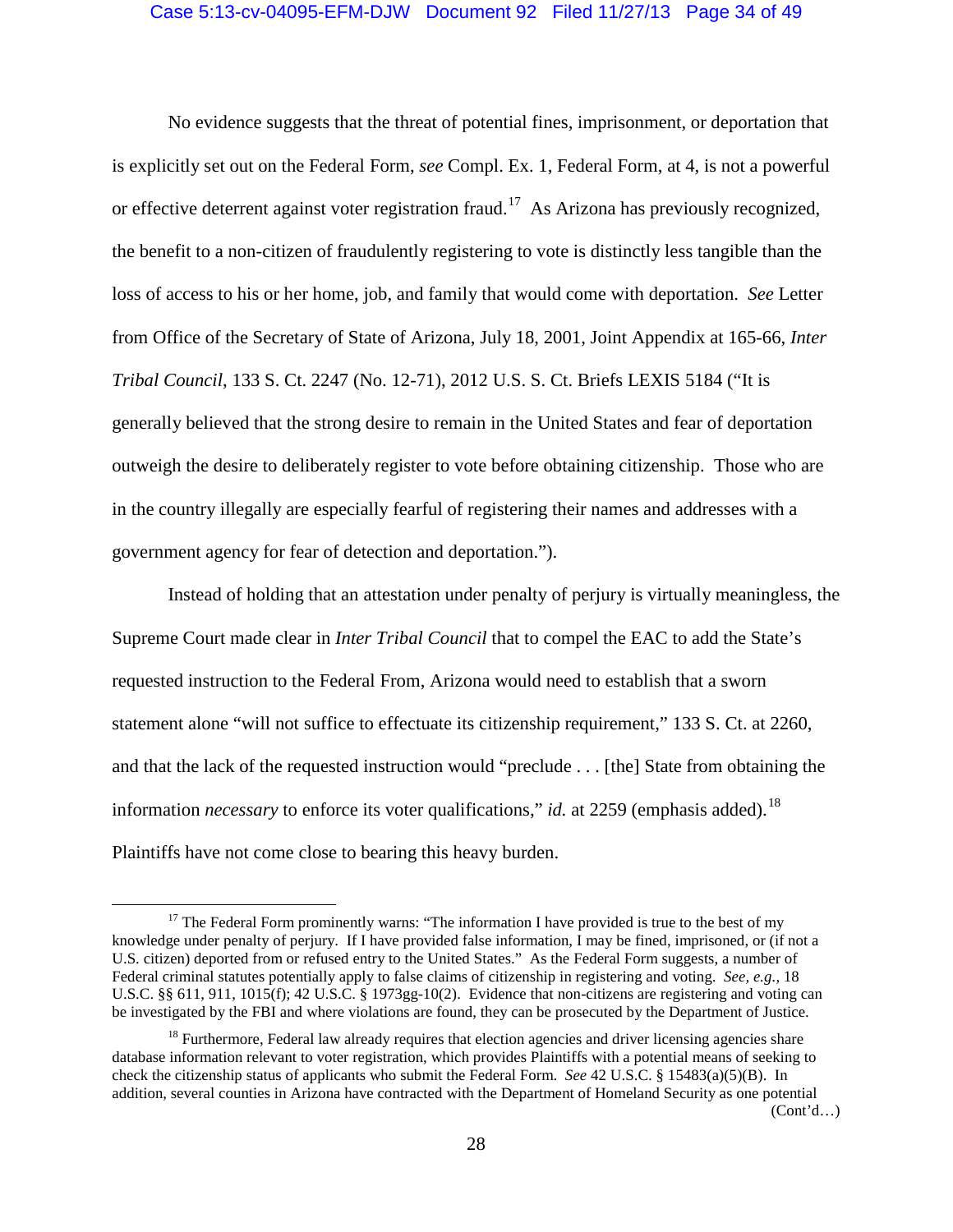# <span id="page-34-0"></span>*C. The EAC's response to Plaintiffs' requests to modify the Federal Form was not arbitrary, capricious, or an abuse of discretion.*

If the Court were to find that the EAC has rendered final agency decisions with respect to Plaintiffs' two requests, it could set aside those agency actions only if they were "arbitrary, capricious, an abuse of discretion, or otherwise not in accordance with law." 5 U.S.C.  $§ 706(2)$ (A). This standard requires the Court to examine "whether the [agency] decision was based on a consideration of the relevant factors and whether there has been a clear error in judgment." *Citizens to Preserve Overton Park v. Volpe*, 401 U.S. 402, 416 (1971). Although judicial scrutiny is "to be searching and careful, the ultimate standard of review is a narrow one." *Id.; see also Copar Pumice Co. v. Tidwell*, 603 F.3d 780, 793-94 (10th Cir. 2010). The review is "substantially deferential," *Copar Pumice Co.*, 603 F.3d at 794, and the agency's action is entitled to a presumption of validity. *Schweiker v. McClure*, 456 U.S. 188, 200 (1982). A court may not substitute its judgment for that of the agency, but must only determine "whether the agency has 'articulated a rational connection between the facts found and the choice made.'" *Kisser v. Cisneros*, 14 F.3d 615, 619 (D.C. Cir. 1994) (quoting *Bowman Transp. v. Arkansas-Best Freight Sys*., 419 U.S. 281, 285 (1974)). Finally, as noted above, a court must give substantial deference to the agency's interpretation of its own regulations, deferring so long as the interpretation is reasonable. *See Thomas Jefferson Univ. v. Shalala*, 512 U.S. 504, 512 (1994).

The EAC's failure to grant Plaintiffs' requests to include documentary proof of citizenship instructions on the Federal Form was neither arbitrary, capricious, nor an abuse of

 $\overline{a}$ 

avenue to check citizenship status in specifically defined circumstances. See, e.g.¸ U.S. Citizen and Immigration Services, *The Systematic Alien Verification for Entitlements Program*, http://www.uscis.gov/save (last visited Nov. 27, 2013). Thus, "while the NVRA forbids States to demand that an applicant submit additional information beyond that required by the Federal Form, it does not preclude States from 'deny[ing] registration based on information in their possession establishing the applicant's ineligibility.'" *Inter Tribal Council*, 133 S. Ct. at 2257.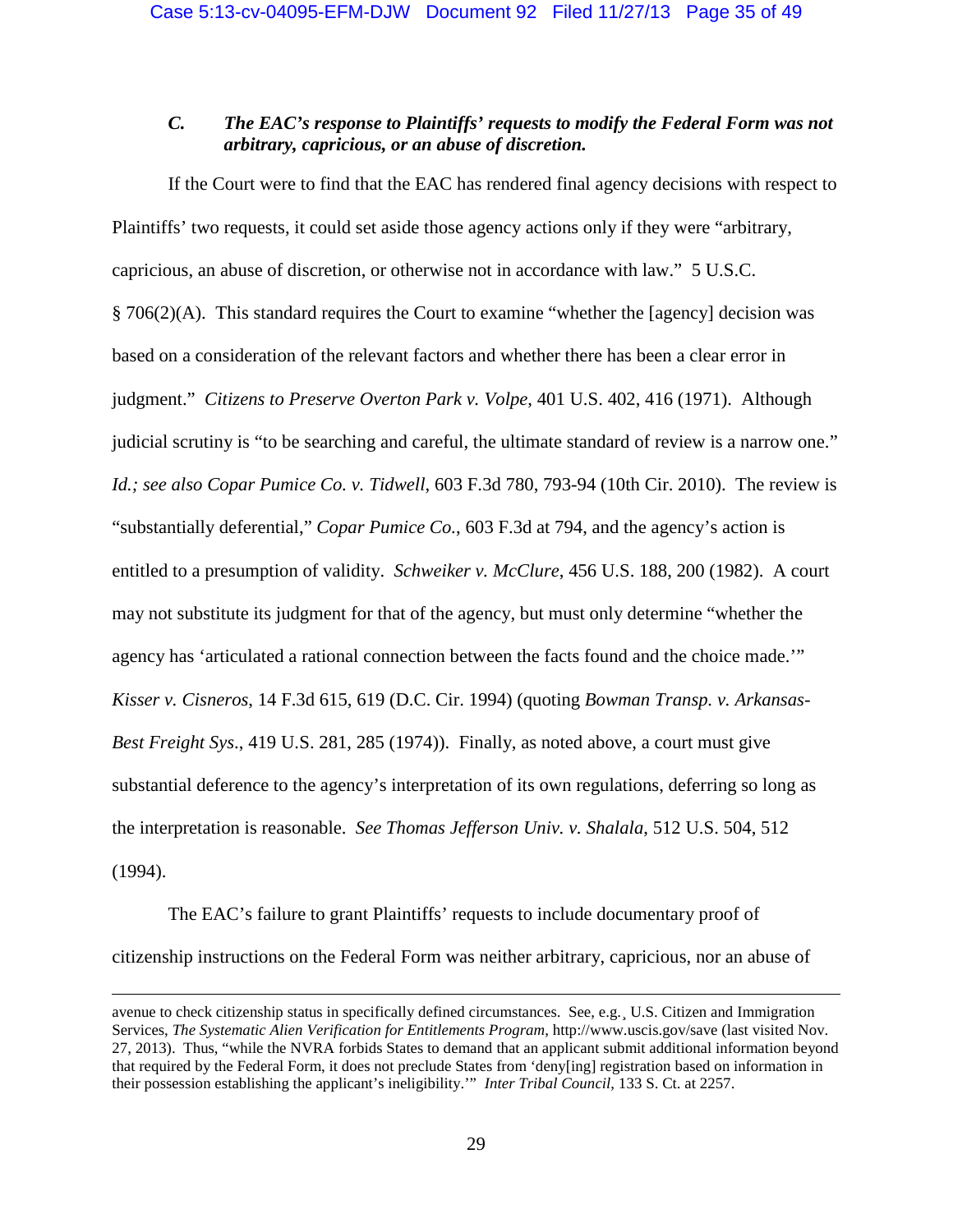### Case 5:13-cv-04095-EFM-DJW Document 92 Filed 11/27/13 Page 36 of 49

discretion. As discussed above, such instructions may be contrary to the EAC's discretionary determination of the quantum of information necessary to enable election officials to assess citizenship, and to NVRA's legislative history, which specifically considered and rejected language that would have allowed States to impose a documentary proof-of-citizenship requirement on Federal registrations.

Plaintiffs' contention that their requested changes to the State-specific instructions are of no concern to other States misapprehends the EAC's position. The EAC is responsible for developing a Federal Form for use in States across the country to register voters in *Federal* elections, and (as relevant here) for determining the quantum of information necessary to allow registration officials to determine an applicant's citizenship for purposes of registering in *Federal* elections in each State. Kansas and Arizona, through their requests for modifications to the Federal Form, sought to impose on *Federal* registrants the heightened proof standards relating to citizenship that resulted from recent changes to *State* law. Such requests affect nationwide policy because if granted, that precedent would change how the Federal Form has previously worked and thus might encourage every State to seek to increase the proof required from voters to register for Federal elections through the Federal Form.

Neither is the EAC's response arbitrary when compared to its decision to approve Louisiana's 2012 request to modify the State-specific instructions to include HAVA-compliant language. In August 2012, the EAC approved Louisiana's July 16, 2012, request to amend the State-specific instructions for Louisiana to provide that if the applicant lacked a Louisiana driver's license and a special identification card, or a Social Security number, he or she should attach to the registration application a copy of a current, valid photo identification, or a utility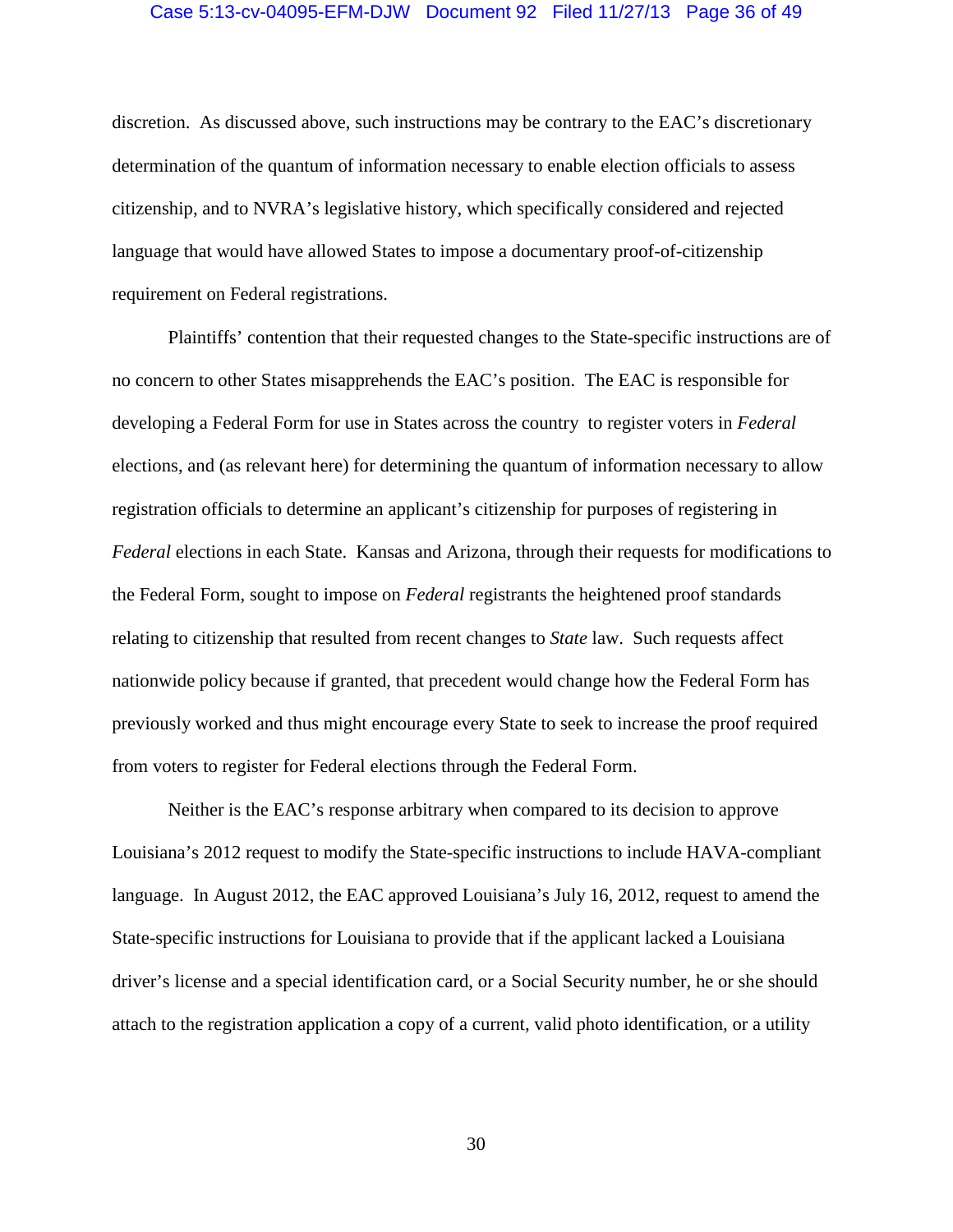### Case 5:13-cv-04095-EFM-DJW Document 92 Filed 11/27/13 Page 37 of 49

bill, bank statement, government check, paycheck, or other government document that shows the name and address of the applicant. EAC000167-71.

HAVA provides that Federal voter registration applicants must provide their driver's license number, if they have one, or the last four digits of their Social Security number. 42 U.S.C. § 15483(a)(5)(A)(i). If they do not provide such information at the time of registration and they are registering by mail for the first time in a State, they will generally be required to show one of the following forms of identification the first time they vote in a Federal election, irrespective of State law: a "current and valid photo identification" or "a copy of a current utility bill, bank statement, government check, paycheck, or other government document that shows the name and address of the voter." *Id.* § 15483(b)(2)(A). One of the ways voters who register by mail can avoid the HAVA ID requirement is to submit a copy of one of the HAVA-compliant forms of identification with their registration application. *Id.* § 15483(b)(3)(A).

Louisiana's request to modify State-specific instructions thus followed HAVA's requirements. By contrast, Plaintiffs' requests sought to require Federal voter registration applicants to supply additional proof of their United States citizenship beyond the oaths and affirmations already included on the Federal Form, even though such a requirement had already specifically been rejected by Congress when it enacted the NVRA. These are fundamentally different types of requests, and the EAC reasonably treated them differently. There was nothing arbitrary about the EAC's decision to grant Louisiana's request and to defer the requests made by Arizona and Kansas.

# <span id="page-36-0"></span>*D. Failure to approve Plaintiffs' requests to modify the Federal Form is fully consistent with and not in excess of the EAC's statutory authority and jurisdiction.*

Plaintiffs' argument that the EAC has exceeded its statutory authority is premised on its erroneous assumption that "the EAC is under a nondiscretionary duty to include Plaintiffs'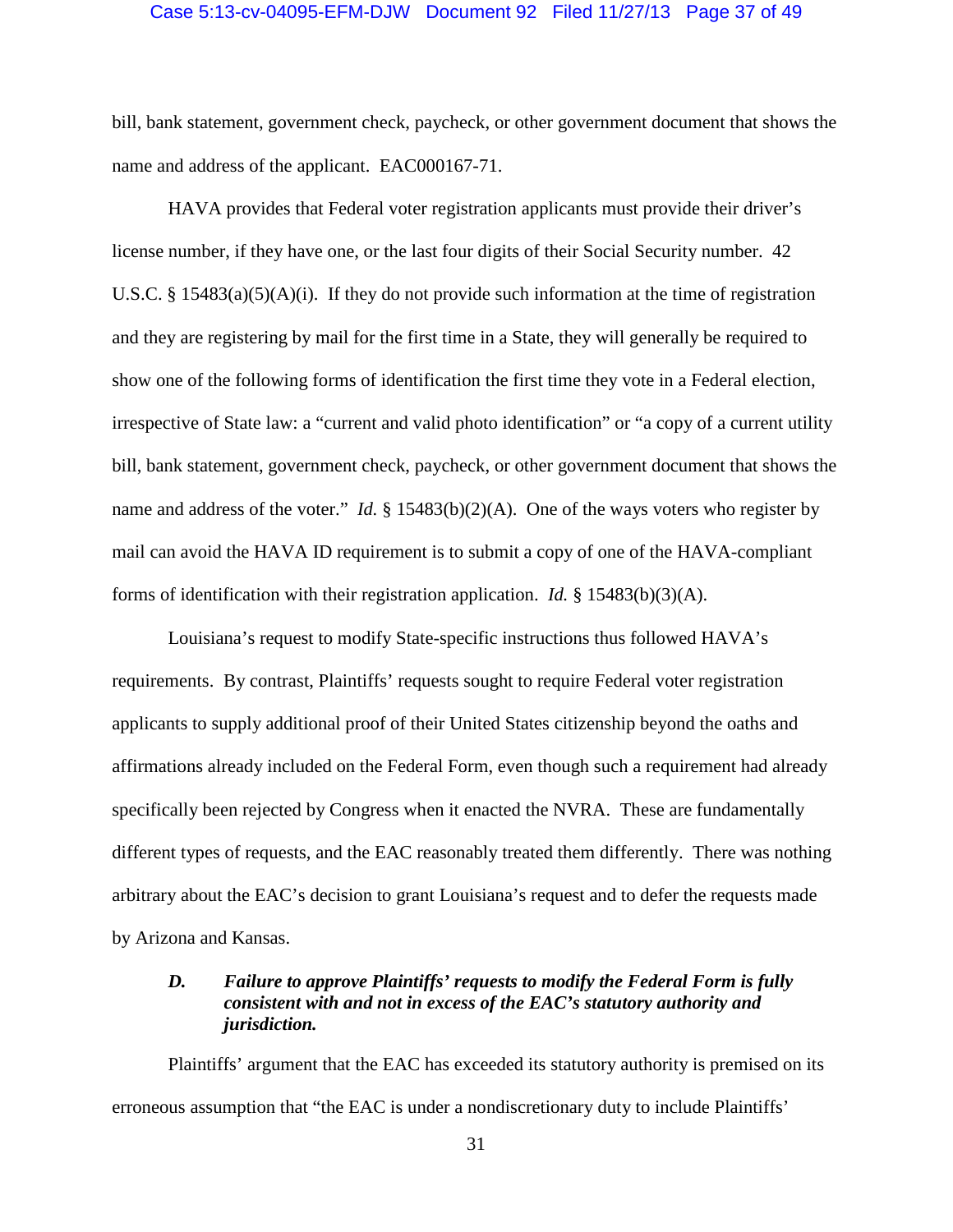### Case 5:13-cv-04095-EFM-DJW Document 92 Filed 11/27/13 Page 38 of 49

requested instructions on the Federal Form." Pls.' Br. at 18. As discussed more fully *supra* at [23,](#page-28-3) the EAC has full discretion to determine the contents of the Federal Form, and its actions in this case are fully consistent with Congress's delegation of that responsibility to the agency.

### <span id="page-37-0"></span>**III. PLAINTIFFS DO NOT MEET THE STANDARDS FOR A PRELIMINARY INJUNCTION**

"A preliminary injunction is an extraordinary remedy never awarded as of right." *Winter v. Natural Res. Def. Council, Inc.*, 555 U.S. 7, 24 (2008) (citation omitted). "A plaintiff seeking a preliminary injunction must establish that he is likely to succeed on the merits, that he is likely to suffer irreparable harm in the absence of preliminary relief, that the balance of equities tips in his favor, and that an injunction is in the public interest." *Id.* at 20 (citations omitted); *see also Davis v. Mineta*, 302 F.3d 1104, 1111 (10th Cir. 2002).

Plaintiffs face an additional hurdle because they seek a preliminary injunction that would be mandatory, would alter the status quo, and would provide affirmative relief that, as a practical matter, would constitute the same relief that Plaintiffs have requested in the Complaint. *See O Centro Espirita Beneficiente Unioa Do Vegetal v. Ashcroft*, 389 F.3d 973, 975 (10th Cir. 2004) (en banc) (per curiam), *aff'd sub nom. Gonzales v. O Centro Espirita Beneficiente Uniao Do Vegetal*, 546 U.S. 418 (2006) (noting heightened standard where preliminary injunctive relief would "alter the status quo," be "mandatory," or "afford the movant all the relief that it could recover at the conclusion of a full trial on the merits"). A request for relief that meets any one of these three criteria, much less all of them, must be "more closely scrutinized to assure that the exigencies of the case support the granting of a remedy that is extraordinary even in the normal course." *Id*. at 975. "[A] party seeking such an injunction must make a strong showing both with regard to the likelihood of success on the merits and with regard to the balance of harms." *Id.* at 976. This is because "the primary goal of a preliminary injunction is to preserve the pre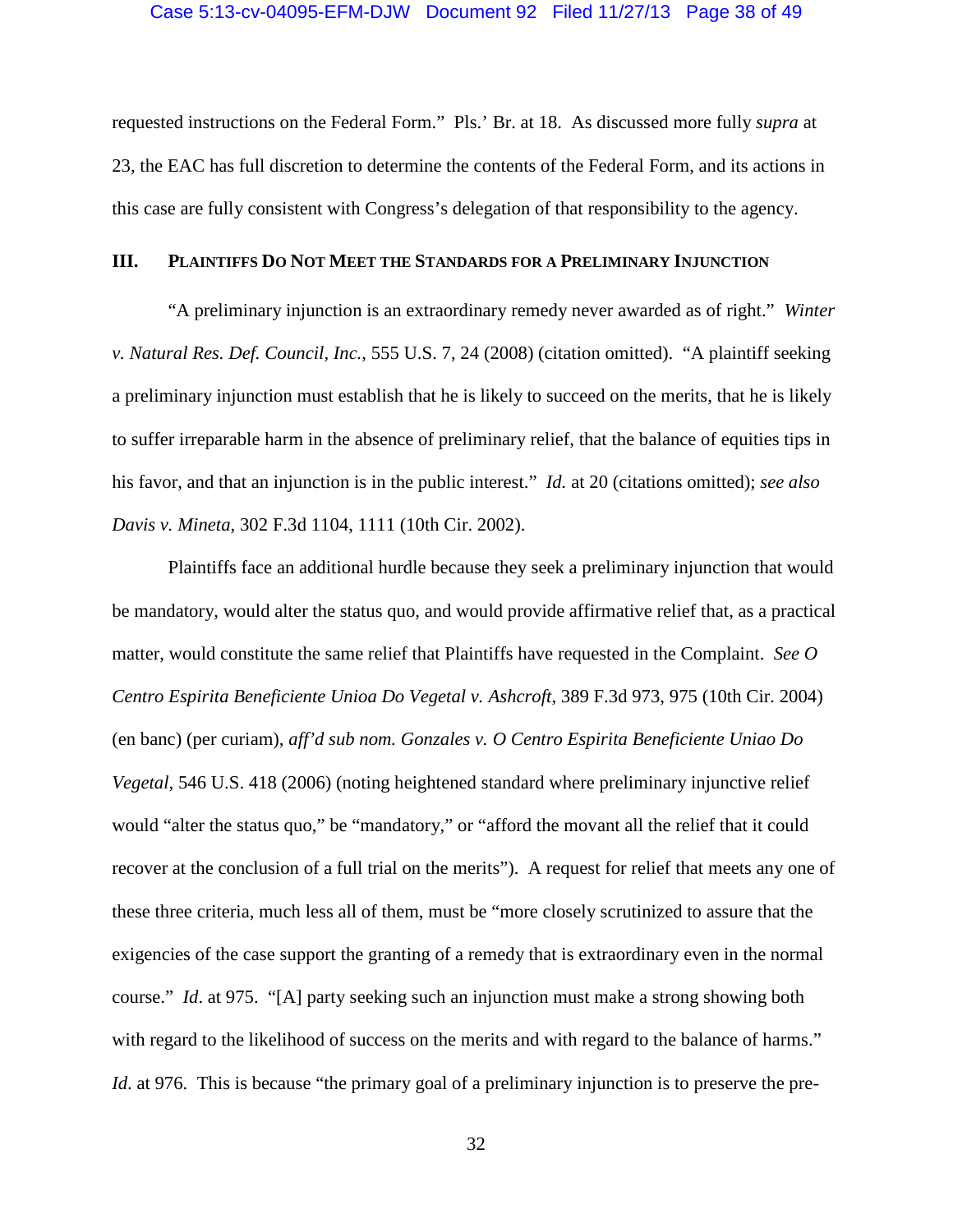trial *status quo*." *RoDa Drilling Co. v. Siegal*, 552 F.3d 1203, 1208 (10th Cir. 2009) (emphasis added); *see also id.* at 1208-09 (noting that "mandatory preliminary injunctions are traditionally disfavored," and "courts should be especially cautious when granting an injunction that requires the nonmoving party to take affirmative action . . . before a trial on the merits occurs") (citations omitted).

# *A. Plaintiffs are unlikely to succeed on the merits.*

<span id="page-38-0"></span>As described in Parts I and II above, Plaintiffs are unlikely to succeed on the merits of their claims because the EAC has not rendered final, reviewable decisions, and to the extent the Court finds that the EAC has issued final decisions, those decisions were fully consistent with Congress's authority under the Constitution to regulate the Federal voter registration process, are not arbitrary and capricious, and in no way interfere with the ability of Plaintiffs to determine the qualifications of voters generally, or with the States' procedures for enforcing such qualifications as they relate to State and local elections.

# *B. Plaintiffs have not shown irreparable injury.*

<span id="page-38-1"></span>Plaintiffs have failed to show that they "will suffer irreparable harm unless the injunction issues," a necessary precursor to issuance of an injunction. *Wyandotte Nation v. Sebelius*, 443 F.3d 1247, 1254 (10th Cir. 2006) (quoting *Kiowa Indian Tribe of Okla. v. Hoover*, 150 F.3d 1163, 1171 (10th Cir. 1998)). To constitute irreparable harm, an injury must be certain, great, actual, "and not theoretical." *Heideman v. South Salt Lake City*, 348 F.3d 1182, 1189 (10th Cir. 2003). "A speculative injury or the mere possibility of harm will not suffice." *Hill's Pet Nutrition, Inc. v. Nutro Products, Inc.*, 258 F. Supp. 2d 1197, 1205 (D. Kan. 2003) (citing *Public Serv. Co. of N.H. v. Town of West Newbury*, 835 F.2d 380, 383 (1st Cir. 1987)). "[T]he preliminary injunction is appropriate whenever the policy of preserving the court's power to decide the case effectively outweighs the risk of imposing an interim restraint before it has done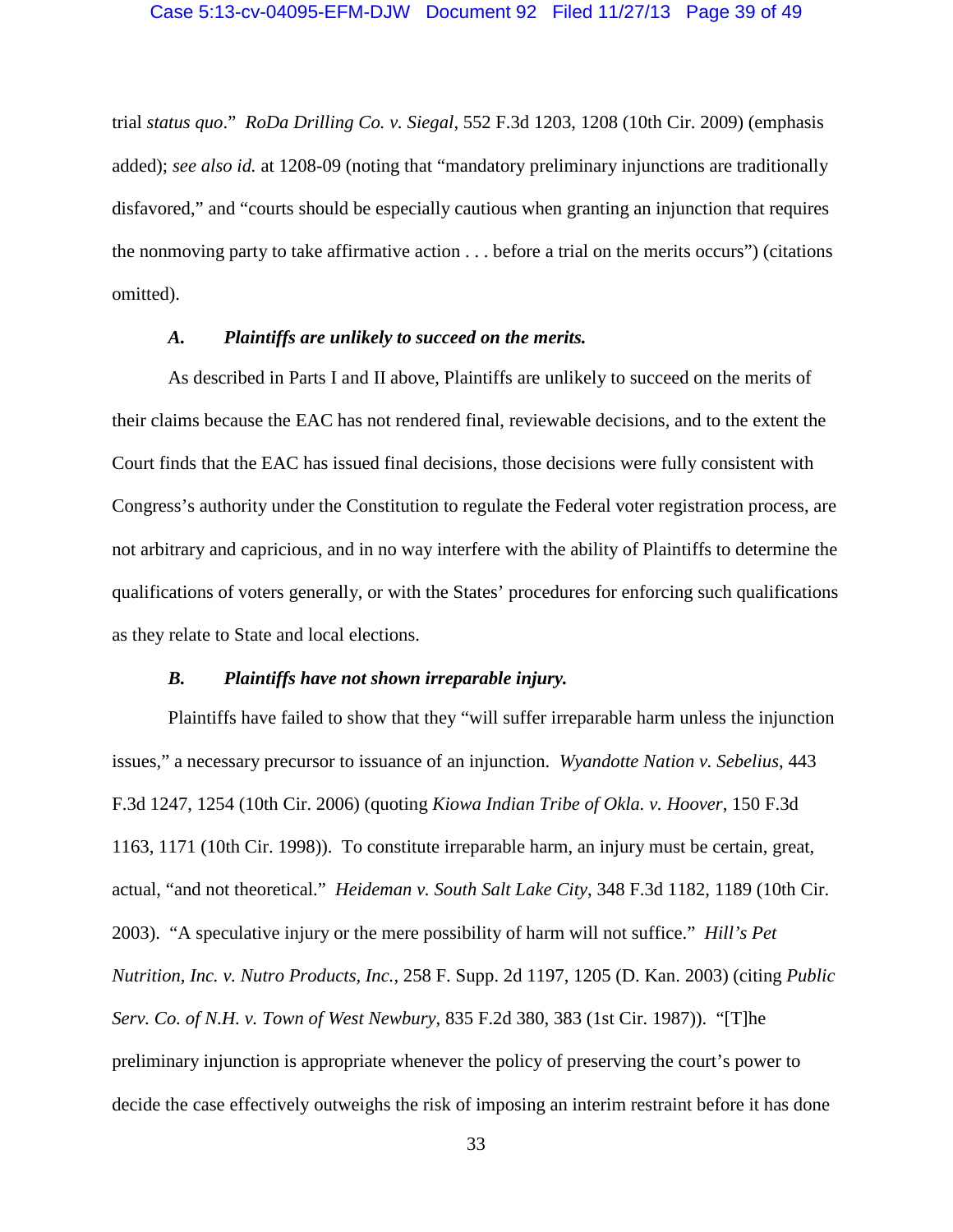so." *O Centro Espirita*, 389 F.3d at 978 n.1 (quoting Charles Alan Wright & Arthur R. Miller, *Federal Practice and Procedure* § 2947 (2d ed.)). In this case, the harm alleged by the Plaintiffs will not "have an irreparable effect in the sense of making it difficult or impossible to . . . restore the status quo ante in the event they prevail." *Heideman*, 348 F.3d at 1189.

# **1. Nothing Plaintiffs have alleged amounts to imminent, irreparable harm justifying a need for a preliminary injunction because no Federal elections are scheduled to occur in Kansas or Arizona until August 2014.**

<span id="page-39-0"></span>Any harm that Plaintiffs may suffer as a result of the EAC's alleged acts or failure to act can be remedied prior to the next Federal elections in Kansas and Arizona, which do not take place until August 2014; thus, there is no need for a preliminary injunction. Plaintiffs claim that the principal harm comes from their alleged need to implement dual registration systems. However, the EAC's alleged action or inaction is not causing Plaintiffs to expend funds at this time on any measures that they may deem required for the next Federal election, whether implementation of a dual registration system or otherwise. Rather, it is the changes in Arizona and Kansas law that mandate those potential changes to Plaintiffs' state and local voter registration systems.

Plaintiffs presently appear to be able to identify and flag any voter registration applications that have not presented evidence of citizenship that the States deem sufficient under State law at the time those applications are processed by local registrars. *See, e.g.*, EAC000014 (describing the procedure Kansas has had in place since July 30, 2013, for tracking Federal Form registrants); ECF No. 26, Decl. of Tammy Patrick ¶¶ 11-12 (listing detailed information regarding Federal Form applicants in Arizona's most populous county, Maricopa County).<sup>[19](#page-39-1)</sup>

<span id="page-39-1"></span> $19$  Kansas's existing procedures allow it to track and isolate the few registrations that are currently being submitted in Kansas using the Federal Form. On July 30, 2013—prior to filing the Complaint in this action—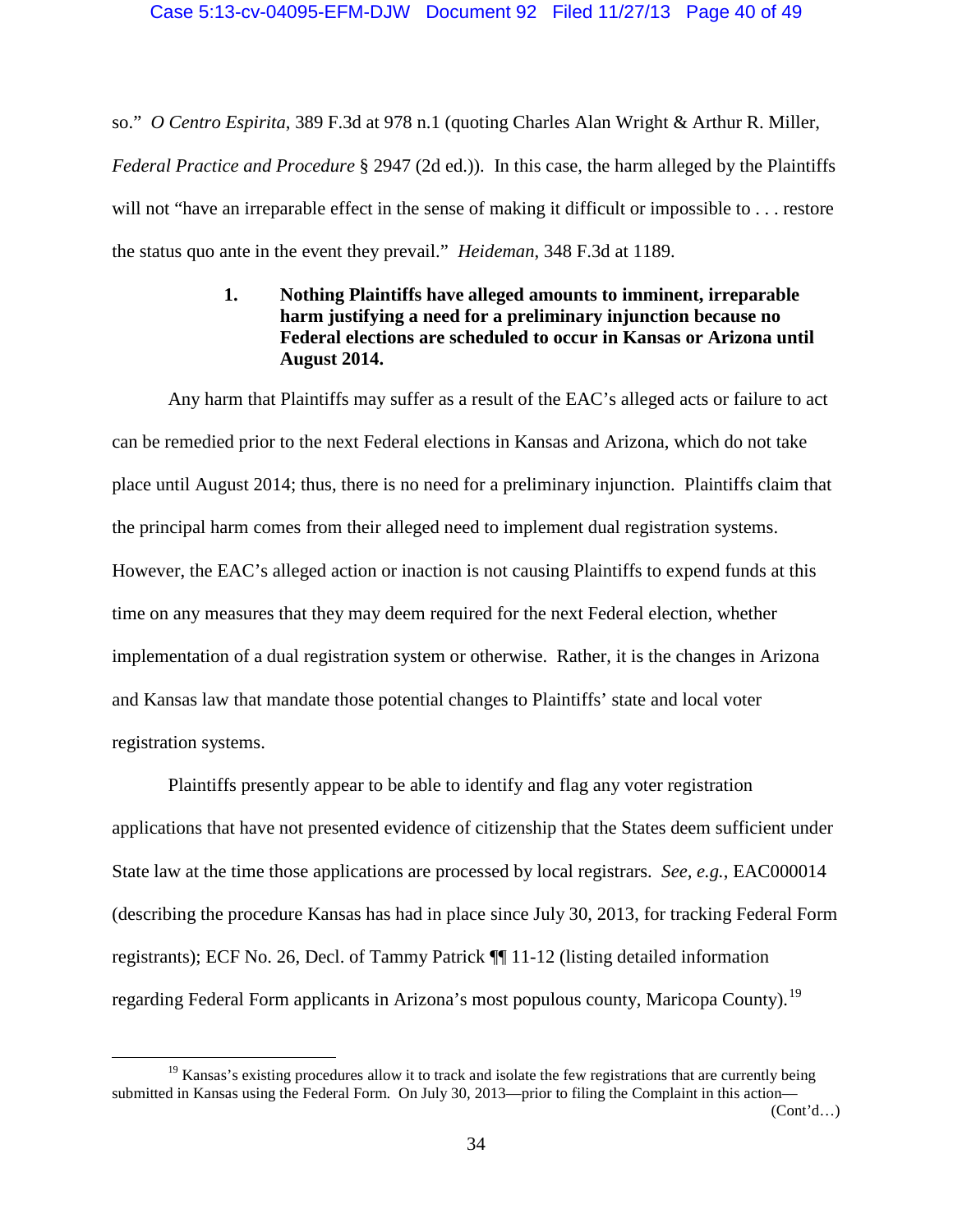## Case 5:13-cv-04095-EFM-DJW Document 92 Filed 11/27/13 Page 41 of 49

Hence, irrespective of whether Plaintiffs ultimately succeed in obtaining the relief they request in this case, and absent any other requirement of Federal law that prevents it, these States can already prevent persons from registering and voting in State elections if they have not provided citizenship documentation that the States deem sufficient.

If Plaintiffs succeed on the merits in this case, they would likewise be able to prevent people from registering and voting in Federal elections, unless and until they complied with the States' documentary proof of citizenship laws. But since there is no Federal election imminent, Plaintiffs would have ample opportunity to implement their proof of citizenship requirements in Federal elections, should they prevail. Thus, there is nothing occurring now that is irreparable *i.e.*, nothing that cannot be remedied later in the event that the States ultimately prevail in this case.

# **2. Even if the EAC has infringed on Plaintiffs' sovereignty, as Plaintiffs allege, it does not automatically follow that Plaintiffs are suffering irreparable harm sufficient to justify a preliminary injunction.**

<span id="page-40-0"></span>Even if the Court finds that the EAC has "infringed on the sovereignty of the Plaintiffs," Pls.' Br. at 22, it does not automatically follow that Plaintiffs are suffering an irreparable injury sufficient to justify the extraordinary remedy of an injunction, and the cases cited by Plaintiffs do not establish such a rule.

 $\overline{a}$ 

Kansas's State election director, Brad Bryant, advised all local election officials "to track which voter registration applicants in your county have applied using the federal form since January 1, 2013. This means you should take note when a federal form comes to your office and keep a list of the names of individuals who submit them." EAC000014. He further advised the local officials that the State would be modifying the status codes in the statewide voter registration database, ELVIS, to assist with tracking Federal Form registrants. *Id.* Importantly, Bryant acknowledges, "Many counties probably have had *very few federal forms submitted over the years*." *Id.* (emphasis added). Bryant left these important facts out of the declaration he submitted to this Court in support of Kansas's motion for a preliminary injunction. *Cf.* ECF No. 19, Bryant Decl.

It is unclear whether Arizona has taken similar steps to identify Federal Form applicants, but Arizona's Secretary of State, Ken Bennett, confirms that the process would be similar to what Kansas has done. *See* ECF No. 21, Bennett Decl. ¶¶ 24, 29. Further, an Elections Department employee in Maricopa County, Arizona's most populous county, indicates that her office is already tracking and isolating Federal Form registrations that do not comply with the State's proof-of-citizenship requirement. *See* ECF No. 26, Decl. of Tammy Patrick ¶¶ 11-12.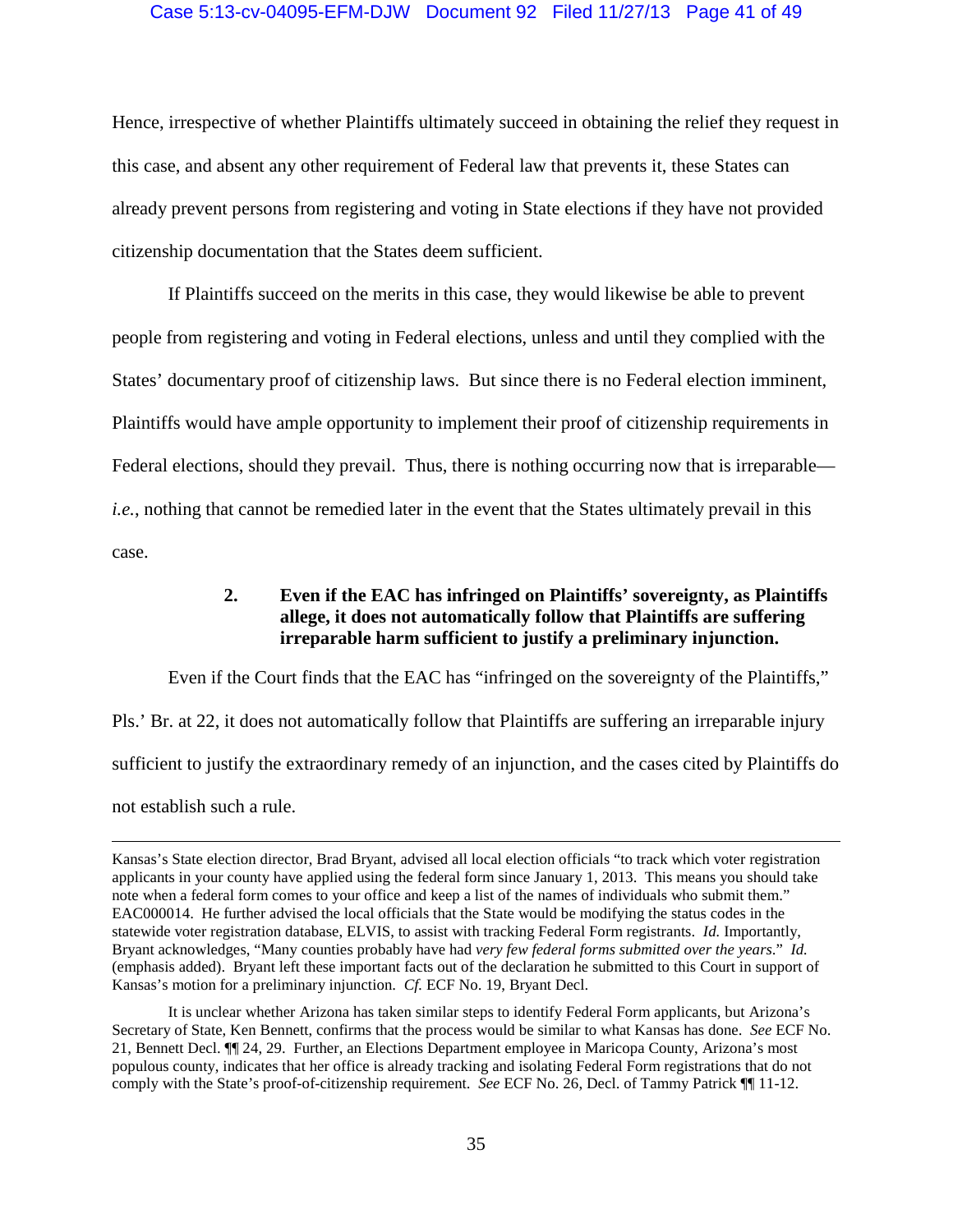### Case 5:13-cv-04095-EFM-DJW Document 92 Filed 11/27/13 Page 42 of 49

"Constitutional harm is not necessarily synonymous with the irreparable harm necessary for issuance of a preliminary injunction." *Hohe v. Casey*, 868 F.2d 69, 73 (3d Cir. 1989) (citing *City of Los Angeles v. Lyons,* 461 U.S. 95, 112-13 (1983)). Thus, the allegation of the deprivation of a constitutional right "does not automatically require a finding of irreparable injury." *Hohe,* 868 F.2d at 72-73. In fact, cases holding that the deprivation of a constitutional right is sufficient to show irreparable harm "are almost entirely restricted to cases involving alleged infringements of free speech, association, privacy or other rights as to which temporary deprivation is viewed of such qualitative importance as to be irremediable by any subsequent relief." *Public Serv. Co. of N.H.*, 835 F.2d at 382.

The Tenth Circuit did not, as Plaintiffs claim, determine in *Pacific Frontier v. Pleasant Grove City*, 414 F.3d 1221 (10th Cir. 2005), that "a deprivation of constitutional rights constitutes irreparable injury as a matter of law." Pls.' Br. at 22. Rather, the court in *Pacific Frontier* concluded that the plaintiffs in that case would suffer irreparable harm because the loss of their commercial speech rights under the First Amendment could not be fully remedied by compensation for lost profits. *See* 414 F.3d at 1235-36. Similarly, in *Kikumura v. Hurley*, the Tenth Circuit found irreparable harm where violations of the plaintiff's statutory and First Amendment religious rights could not be adequately remedied by the relief that would be available to him after trial. 242 F.3d 950, 963 (10th Cir. 2001). Further, the Supreme Court did not make any broad statement on this subject in *Elrod v. Burns*, which was limited to First Amendment freedoms. 427 U.S. 347, 373 (1976).

Unlike the expressive freedoms guaranteed by the First Amendment, the sovereign interests potentially implicated in this case are tied to discrete events—Federal elections—that will not take place until August 2014. In the event Plaintiffs succeed on the merits, an adequate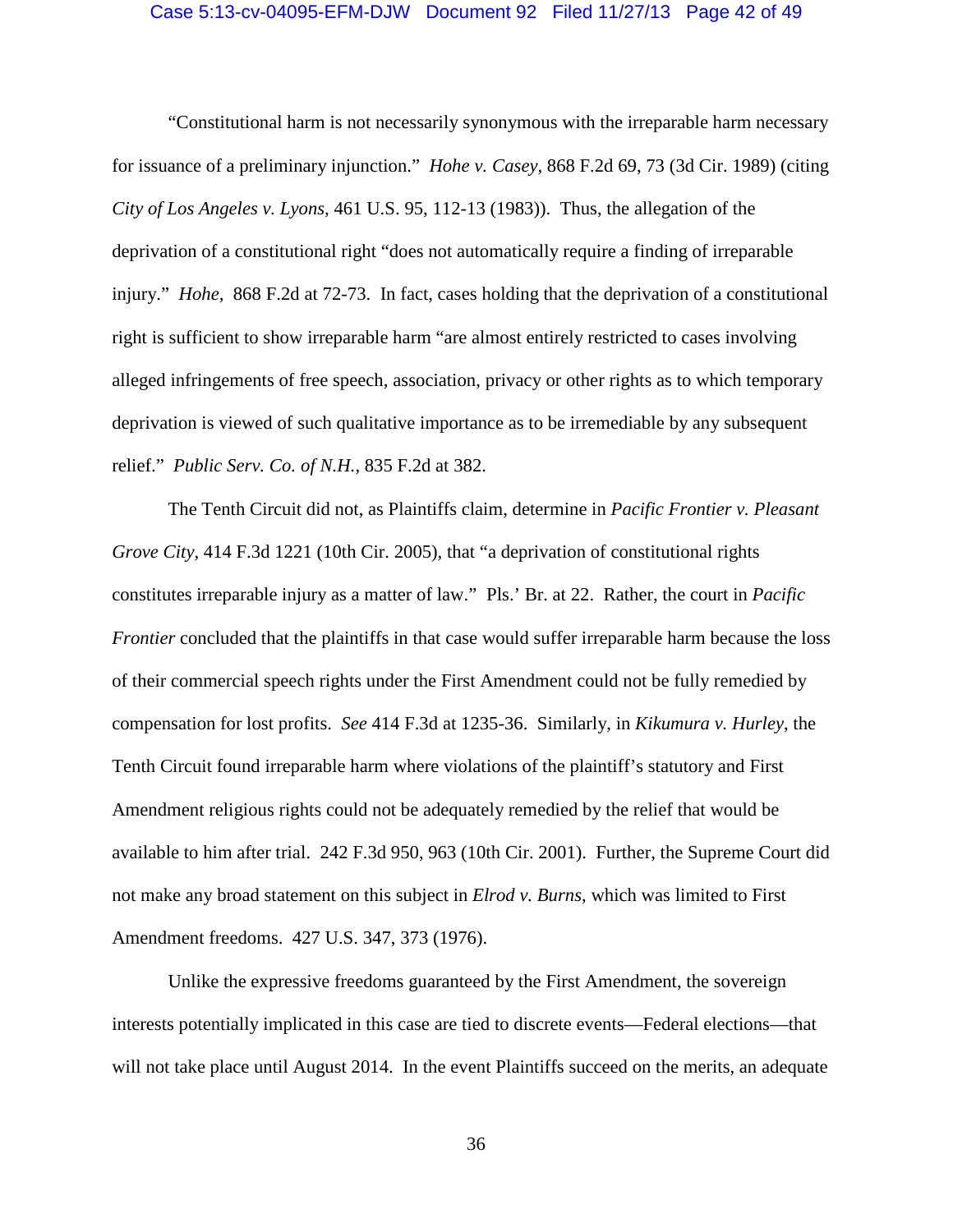remedy would be available to them well in advance of that date, so a preliminary injunction is not necessary to prevent irreparable harm to Plaintiffs' alleged sovereign interests.

# **3. Plaintiffs have failed to establish that in the absence of a preliminary injunction they will be forced to register ineligible voters.**

<span id="page-42-0"></span>Plaintiffs next argue that because in recent years they have identified a handful of noncitizens on their voter lists, absent a preliminary injunction, they will suffer irreparable injury from being forced to register more ineligible voters. The only evidence Plaintiffs offer of ineligible individuals registering to vote is their identification of 15 non-citizens registered to vote in Kansas and 47 non-citizens registered to vote in Arizona. Pls.' Br. Ex. A (ECF No. 19) ¶¶ 3-4; Pls.' Br. Ex. D (ECF No. 25) ¶¶ 8, 10. This small handful of individuals came from the nearly 1.8 million registered voters in Kansas and the more than 3.2 million registered voters in Arizona.<sup>[20](#page-42-1)</sup>

Plaintiffs do not provide much detail regarding the circumstances by which these alleged non-citizens registered to vote. Significantly, Plaintiffs fail to identify any connection between these non-citizen registrants and use of the Federal Form. Nor do Plaintiffs allege that these individuals would have been prevented from registering had they been required to comply with Plaintiffs' current proof-of-citizenship statutes. And they do not explain whether or how they made any attempt to verify these individuals' eligibility before registering them and if they did make such attempts, why these failed to reveal that they were ineligible.

Rather than explain how this evidence demonstrates that they are unable to prevent the registration of ineligible voters, Plaintiffs rely on a single, fragmentary remark by a Supreme

<span id="page-42-1"></span> <sup>20</sup> State of Kansas Office of the Secretary of State, *2012 October Voter Registration Numbers by county*, http://www.kssos.org/elections/12elec/2012\_October\_Voter\_Registration\_Numbers\_by\_county\_OFFICIAL.xlsx (last visited Oct. 27, 2013); Arizona Department of State Office of the Secretary of State, *State of Arizona Registration Report: 2013 July Voter Registration*, http://www.azsos.gov/election/voterreg/2013-07-01.pdf (last visited Oct. 27, 2013).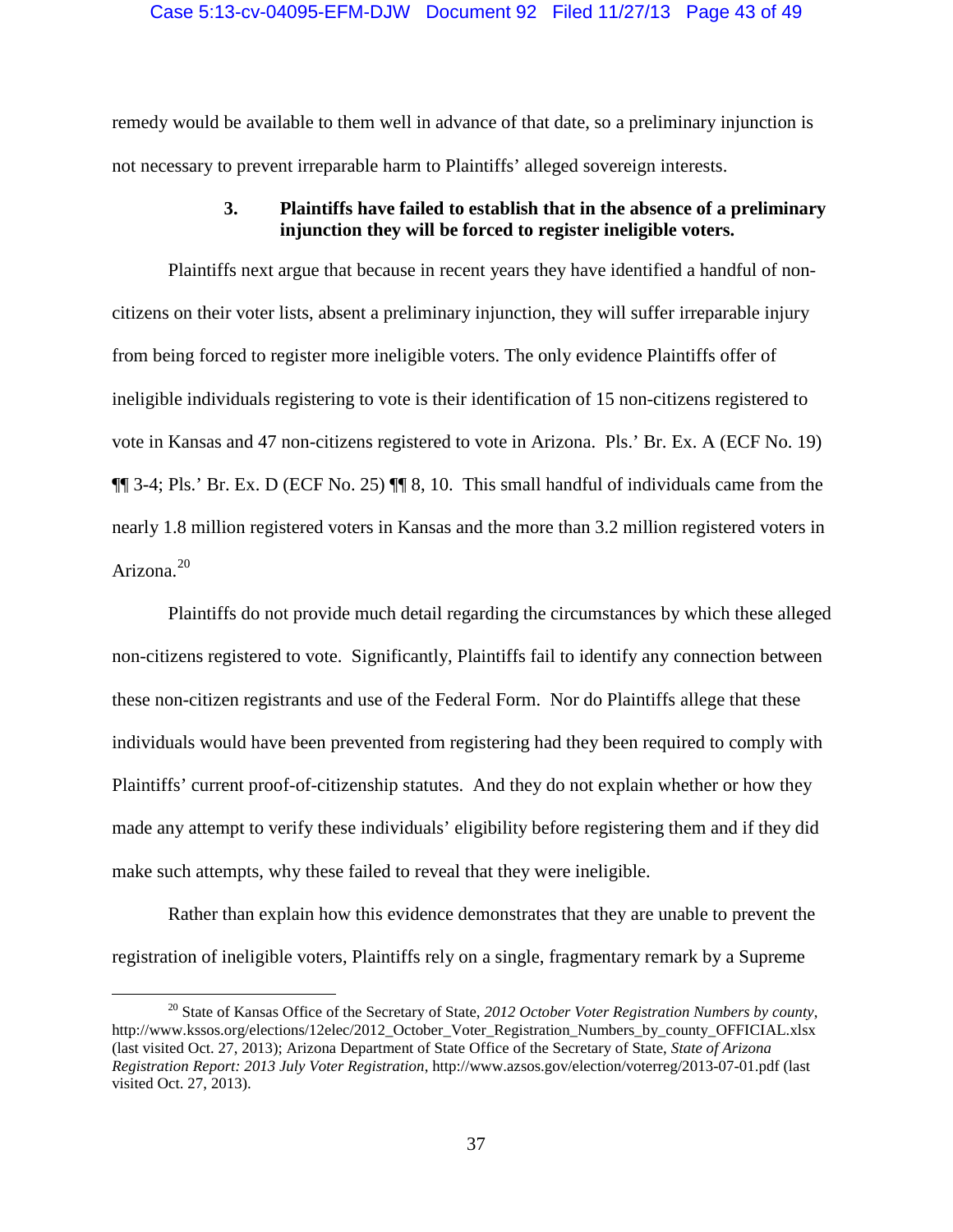### Case 5:13-cv-04095-EFM-DJW Document 92 Filed 11/27/13 Page 44 of 49

Court justice at oral argument, a statement which has no force of law, as discussed *supra* at [26-](#page-31-0)[29.](#page-34-0)

<span id="page-43-0"></span>Furthermore, as discussed *supra* at n[.18,](#page-33-2) there are additional measures at Plaintiffs' disposal to verify the citizenship status of individuals who submit the Federal Form. Another such measure is suggested by Brad Bryant, Kansas's Deputy Assistant Secretary of State. *See* ECF No.19, Decl. of Brad Bryant. Mr. Bryant describes a database that contains identifying information for non-citizen residents of Kansas who obtain driver's licenses, including the identification numbers requested by the Federal Form. *Id.* ¶¶ 2-3; EAC000144, 153. He further describes how Kansas has used this database in the past to identify non-citizens on its voter rolls, ECF No.19, Decl. of Brad Bryant ¶¶ 2-3, a procedure that could just as easily be applied to prospective registrants. In addition, Mr. Bryant's declaration contradicts the conclusory statement in Plaintiffs' brief that "there is no meaningful procedure by which such unlawfully registered non-citizens can be detected and removed from the voter registration rolls." Pls.' Br. at 24. As discussed earlier, nothing precludes a State from "deny[ing] registration based on information in their possession establishing the applicant's ineligibility." *Inter Tribal Council*, 133 S. Ct. at 2257. [21](#page-43-1)

Plaintiffs have therefore failed to demonstrate that a preliminary injunction is necessary to enable them to prevent non-citizens from registering to vote.

<span id="page-43-1"></span> $21$  The converse is also true: absent any evidence in the State's possession that contradicts the specific information on the voter registration application, to which the applicant has attested under penalty of perjury, the registration official should accept the sworn application as sufficient proof of the applicant's eligibility and register that applicant to vote in Federal elections in accordance with Section 8(a)(1) of the NVRA. *See* 42 U.S.C. § 1973gg-6(a)(1) (requiring States to "ensure that any eligible applicant is registered to vote" in Federal elections "if the valid voter registration form of the applicant" is submitted or received by the close of registration).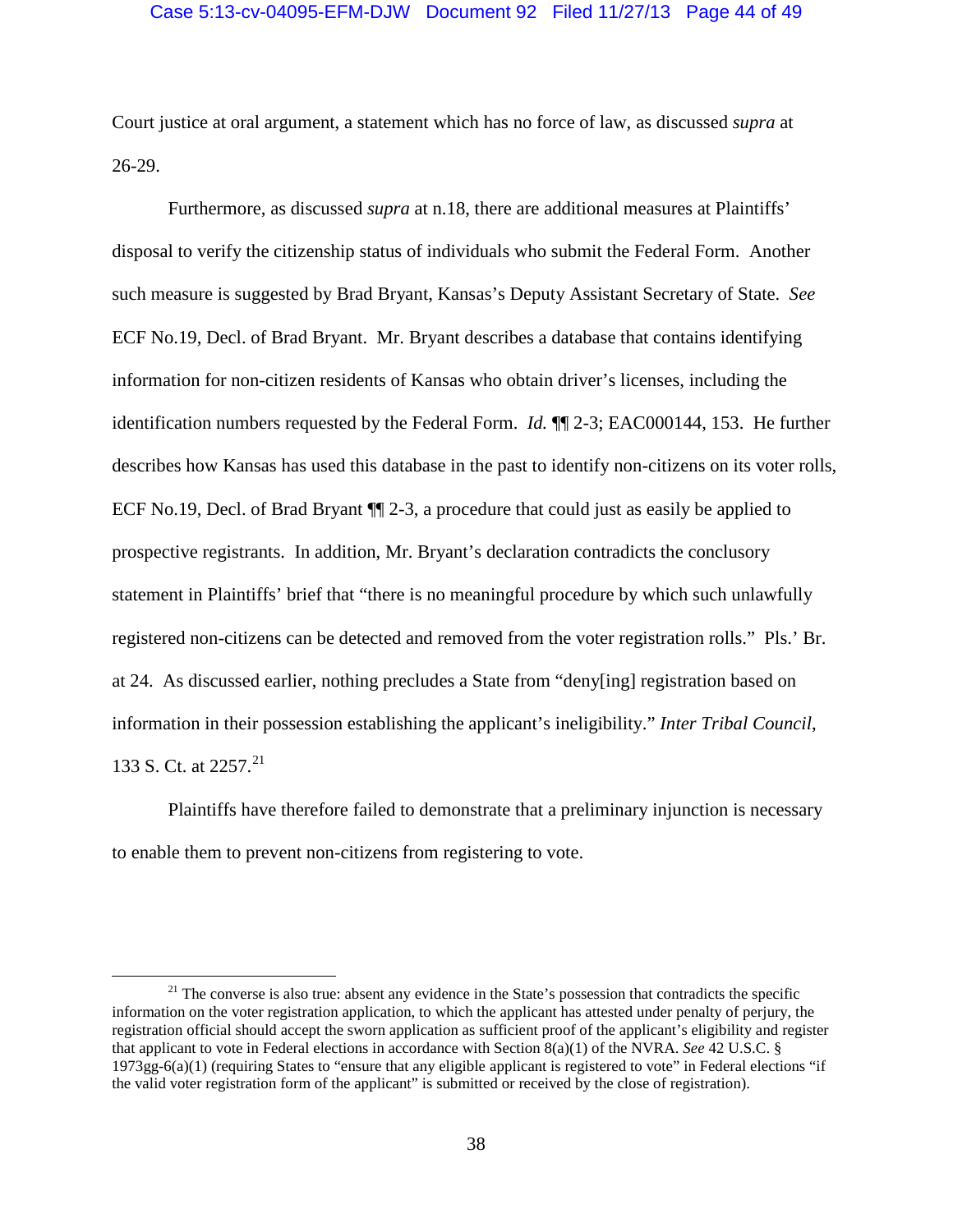# **4. Adoption by Plaintiffs of bifurcated registration systems is not compelled by any action or failure to act by Defendants.**

<span id="page-44-0"></span>Any burdens resulting from Plaintiffs' creation of bifurcated voter registration systems are attributable to their own choices and/or the requirements of State law, and not to any action or inaction by the EAC.

As discussed above, Congress enacted the NVRA under its "broad" powers set out in the Elections Clause to "provide a complete code for congressional elections, including . . . regulations relating to registration." *Inter Tribal Council*, 133 S. Ct. at 2253 (internal quotation marks omitted). The NVRA requires Kansas and Arizona to "accept and use" the Federal Form created by the EAC when submitted by individuals seeking to register to vote in Federal elections, "[n]o matter what procedural hurdles [their] own form[s] impose[]." *Id.* at 2255. Nothing in Federal law requires the States to create dual registration systems, and no change in EAC practices has resulted in their necessity. Any need for dual registration systems arises solely from State law or State preferences governing State and local registration procedures and is, therefore, of the States' own making.

A preliminary injunction is therefore wholly unnecessary to prevent any injury Plaintiffs may sustain from their decisions to adopt bifurcated registration systems.

# <span id="page-44-1"></span>*C. A preliminary injunction would cause harm to Defendants that would outweigh the alleged injury to the Plaintiffs.*

Plaintiffs have also failed to show that the irreparable harm they will allegedly suffer in the absence of a preliminary injunction "outweighs any harm the proposed injunction may cause" to the Defendants. *Wyandotte Nation*, 443 F.3d at 1255 (quoting *Kiowa Indian Tribe*, 150 F.3d at 1171); *see also Winter*, 555 U.S. at 376 ("[C]ourts 'must balance the competing claims of injury and must consider the effect on each party of the granting or withholding of the requested relief.'" (quoting *Amoco Prod. Co. v. Village of Gambell, Alaska,* 480 U.S. 531, 542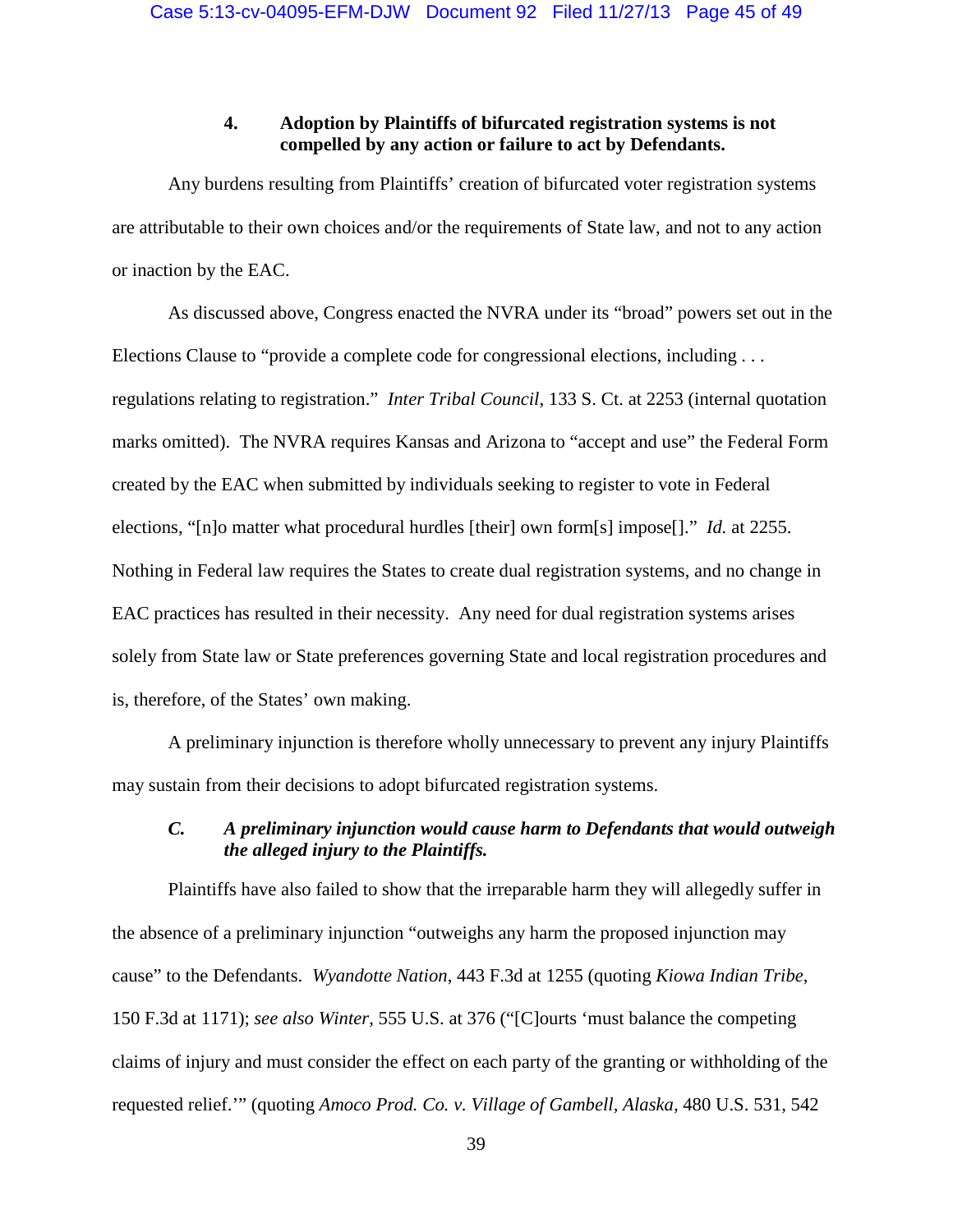#### Case 5:13-cv-04095-EFM-DJW Document 92 Filed 11/27/13 Page 46 of 49

(1987))); *Weinberger v. Romero–Barcelo,* 456 U.S. 305, 312 (1982) ("In exercising their sound discretion, courts of equity should pay particular regard for the public consequences in employing the extraordinary remedy of injunction."); *R.R. Comm'n of Tex. v. Pullman Co.*, 312 U.S. 496, 500 (1941). Further, to the extent the Plaintiffs argue that the NVRA is unconstitutional as applied by the EAC, "[t]he presumption of constitutionality which attaches to every Act of Congress is not merely a factor to be considered in evaluating success on the merits, but an equity to be considered in favor of [Defendants] in balancing hardships." *Heideman*, 348 F. 3d at 1190-91 (quoting *Walters v. Nat'l Ass'n of Radiation Survivors,* 468 U.S. 1323, 1324 (1984) (Rehnquist, J., in chambers) (granting application for stay of injunction)).

As between Congress and the several States, the Constitution gives Congress the express power "to pre-empt state regulations governing the 'Times, Places and Manner' of holding [Federal] elections." *Inter Tribal Council*, 133 S. Ct. at 2253. The scope of this power is "broad" and includes the authority to "provide a complete code for congressional elections, including . . . regulations relating to registration." *Id.* at 2253 (internal quotation marks omitted).

When Congress, in exercising this authority, enacted the NVRA, two of the express purposes it identified were "(1) to establish procedures that will increase the number of eligible citizens who register to vote in elections for Federal office," and "(2) to make it possible for Federal, State, and local governments to implement [the NVRA] in a manner that enhances the participation of eligible citizens as voters in elections for Federal office." 42 U.S.C. § 1973gg(b). Congress was likewise concerned with protecting electoral integrity and ensuring the accuracy and currency of the voter registration rolls. *Id.* The statute thus reflects Congress's fair and deliberate balancing of these factors.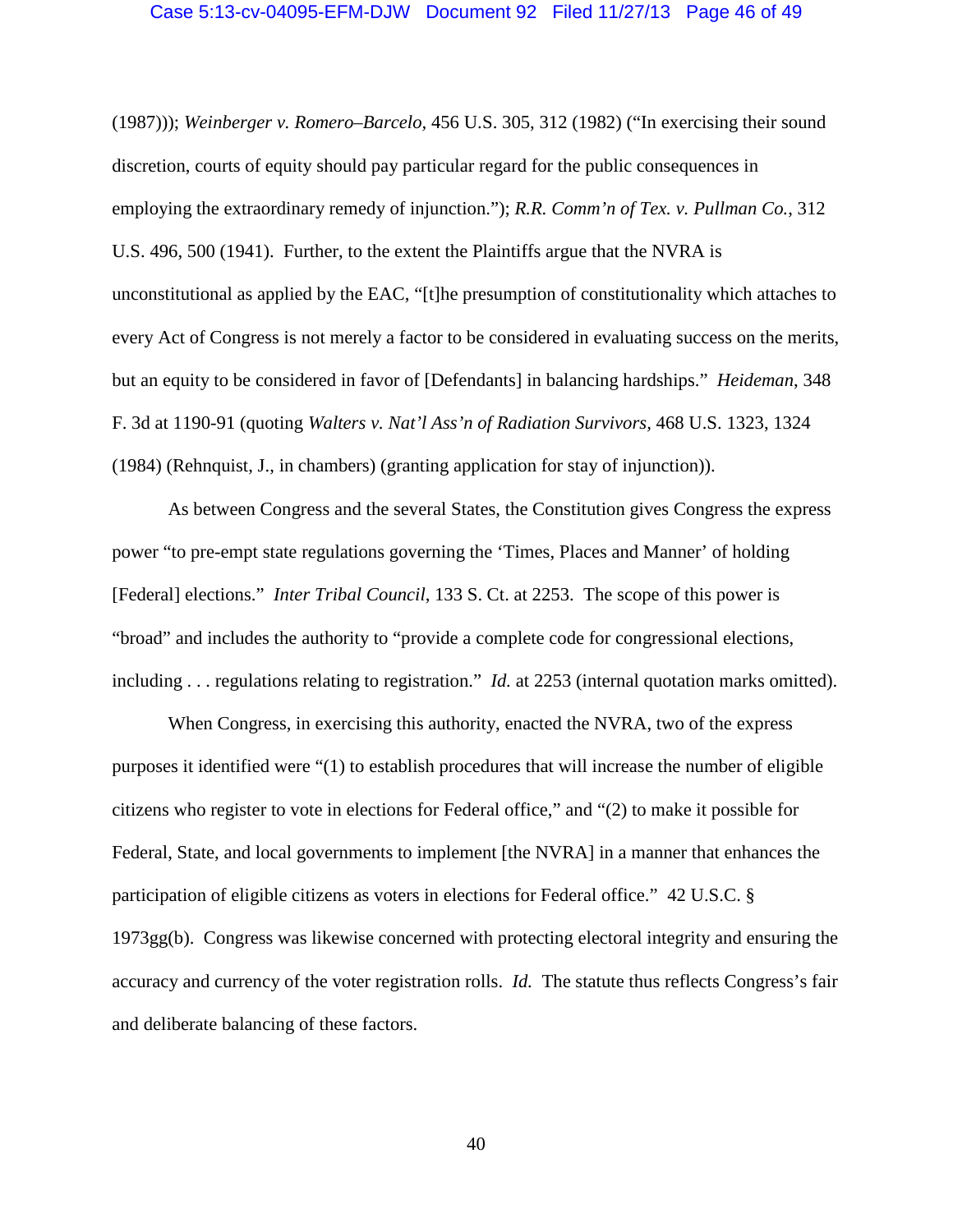### Case 5:13-cv-04095-EFM-DJW Document 92 Filed 11/27/13 Page 47 of 49

As the agency charged by Congress with developing and maintaining the Federal Form, the EAC has a particularly strong interest in ensuring that Congress's voter registration procedures are followed by all States and that eligible citizens are able to register to vote in Federal elections. The Plaintiffs' requested preliminary injunction would interfere with the EAC's performance of this duty and place an additional obstacle in the way of eligible citizens seeking to register to vote in Federal elections, thereby frustrating Congress's purpose in enacting the NVRA. The considerable harm to the Federal election system caused by such interference outweighs the alleged harm that would be suffered by Plaintiffs in the absence of an injunction.

### *D. An injunction would not serve the public interest.*

<span id="page-46-0"></span>Similarly, the Plaintiffs have failed to establish that the preliminary injunction they propose would be in the public interest, a showing they must make to prevail on their motion. *Attorney Gen. of Okla. v. Tyson Foods, Inc.*, 565 F.3d 769, 776 (10th Cir. 2009); *Winter*, 555 U.S. at 20. Their motion falls far short of the mark when it is "even more closely scrutinized to assure that the exigencies of the case support the granting of a remedy that is certainly extraordinary." *O Centro Espirita*, 389 F.3d at 979. Moreover, the harm to the public and to the government "merge when the Government is the opposing party." *Nken v. Holder*, 556 U.S. 418, 435 (2009) (applying standards for a stay); *see also Minard Rum Oil Co. v. U.S. Forest Serv.*, 670 F.3d 236, 256 (3d Cir. 2011) ("[W]e consider together the[se] two elements of the preliminary injunction framework.")

In fact, issuance of a preliminary injunction would be contrary to the public interest because it would place an additional obstacle in the way of eligible citizens seeking to register to vote in Federal elections and would interfere with the Federal election system, the balance of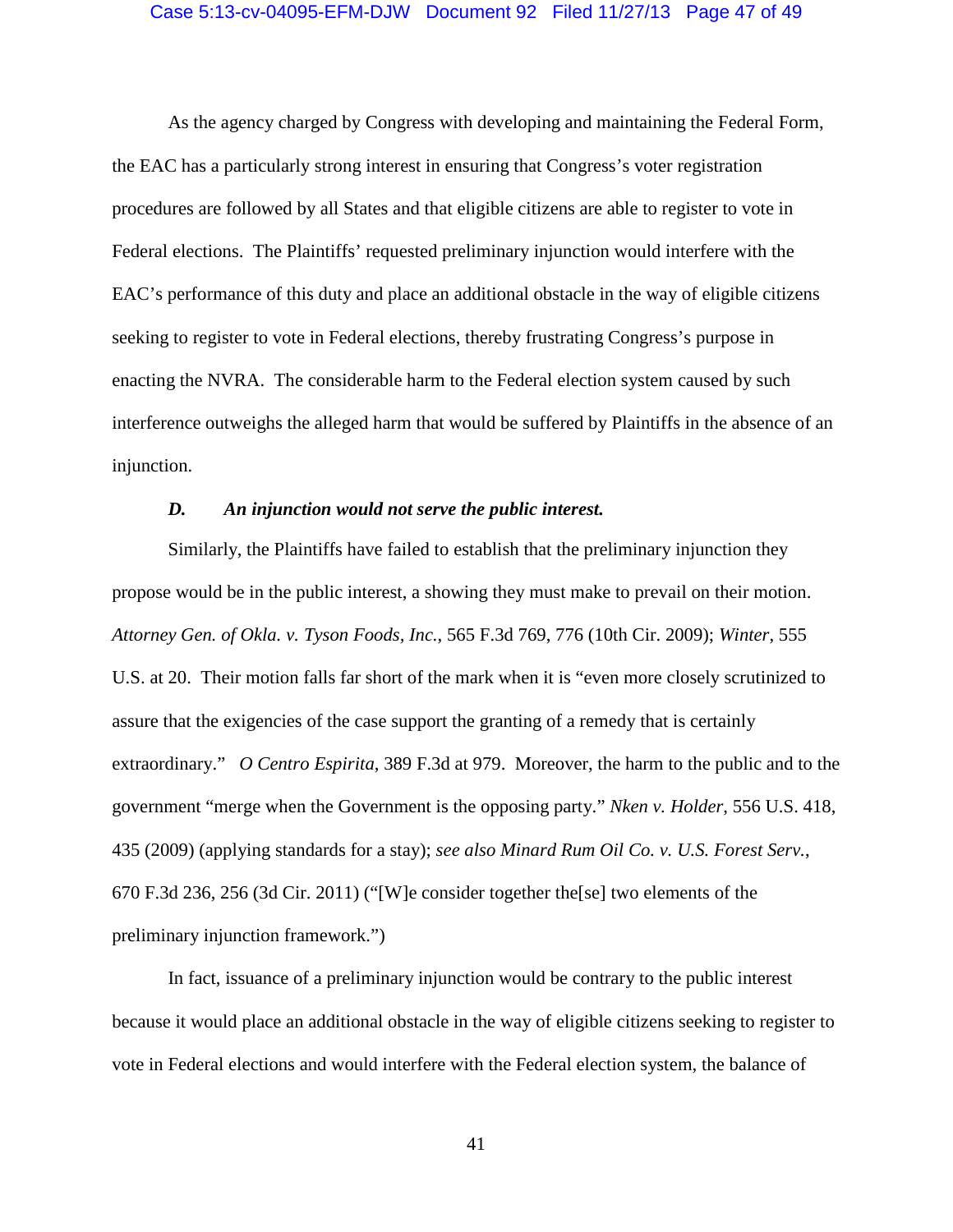# Case 5:13-cv-04095-EFM-DJW Document 92 Filed 11/27/13 Page 48 of 49

interests established by Congress in the NVRA, and the balance of power between Congress and

the States established by the Elections Clause.

<span id="page-47-0"></span>**IV. CONCLUSION**

For the foregoing reasons, judgment should be entered on behalf of Defendants.

Alternatively, Plaintiffs' motion for preliminary injunctive relief should be DENIED.

Respectfully submitted this 27th day of November, 2013.

BARRY R. GRISSOM United States Attorney District of Kansas

JON FLEENOR

Assistant United States Attorney 500 State Avenue, Suite 360 Kansas City, Kansas 66101 Telephone: (913) 551-6531 Fax: (913) 551-6541 Email: Jon.Fleenor@usdoj.gov

**s/ Bradley E. Heard** T. CHRISTIAN HERREN, JR. RICHARD A. DELLHEIM BRADLEY E. HEARD DAVID G. COOPER Attorneys, Voting Section Civil Rights Division U.S. DEPARTMENT OF JUSTICE 950 Pennsylvania Avenue, N.W. Room 7254 NWB Washington, D.C. 20530 Telephone: (202) 305-4196 Fax: (202) 307-3961 E-mail: Bradley.Heard@usdoj.gov

JOCELYN SAMUELS Acting Assistant Attorney General Civil Rights Division

STUART F. DELERY Assistant Attorney General Civil Division

# **s/ Felicia L. Chambers**

JOHN R. GRIFFITHS FELICIA L. CHAMBERS Attorneys, Federal Programs Branch Civil Division U.S. DEPARTMENT OF JUSTICE 20 Massachusetts Avenue, N.W., Room 7728 Washington, D.C. 20530 Telephone: (202) 514-3259 Fax: (202) 616-8470 Email: Felicia.Chambers@usdoj.gov